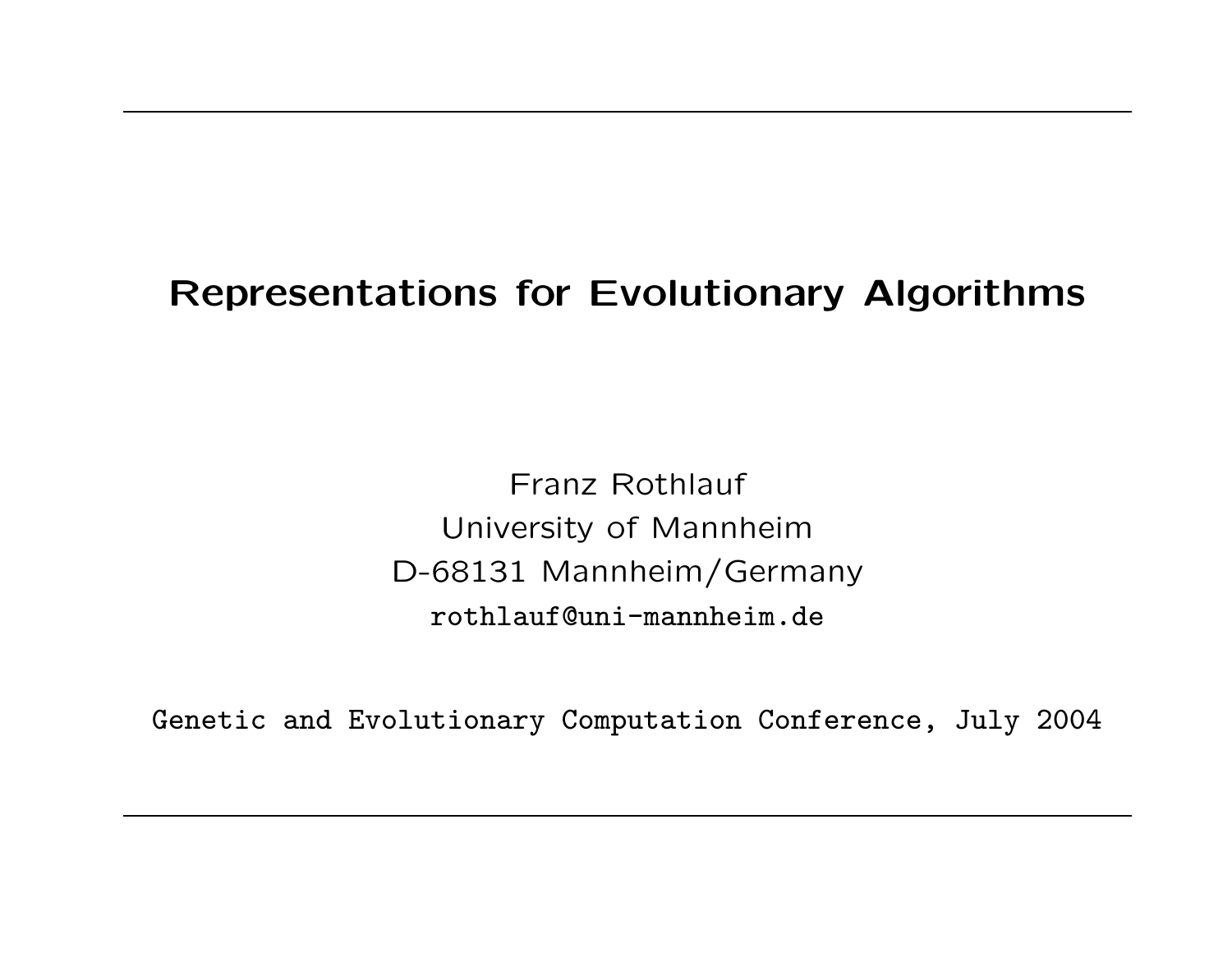- Illustrate the influence of representations on the performance of EAS.
- Illustrate the relationship between problem difficulty and used representation/operator.
- Review design guidelines for high-quality representations.
- Focus on some properties of representations
	- Redundant representations and neutral search spaces
	- High-locality representations
	- (Exponentially scaled alleles)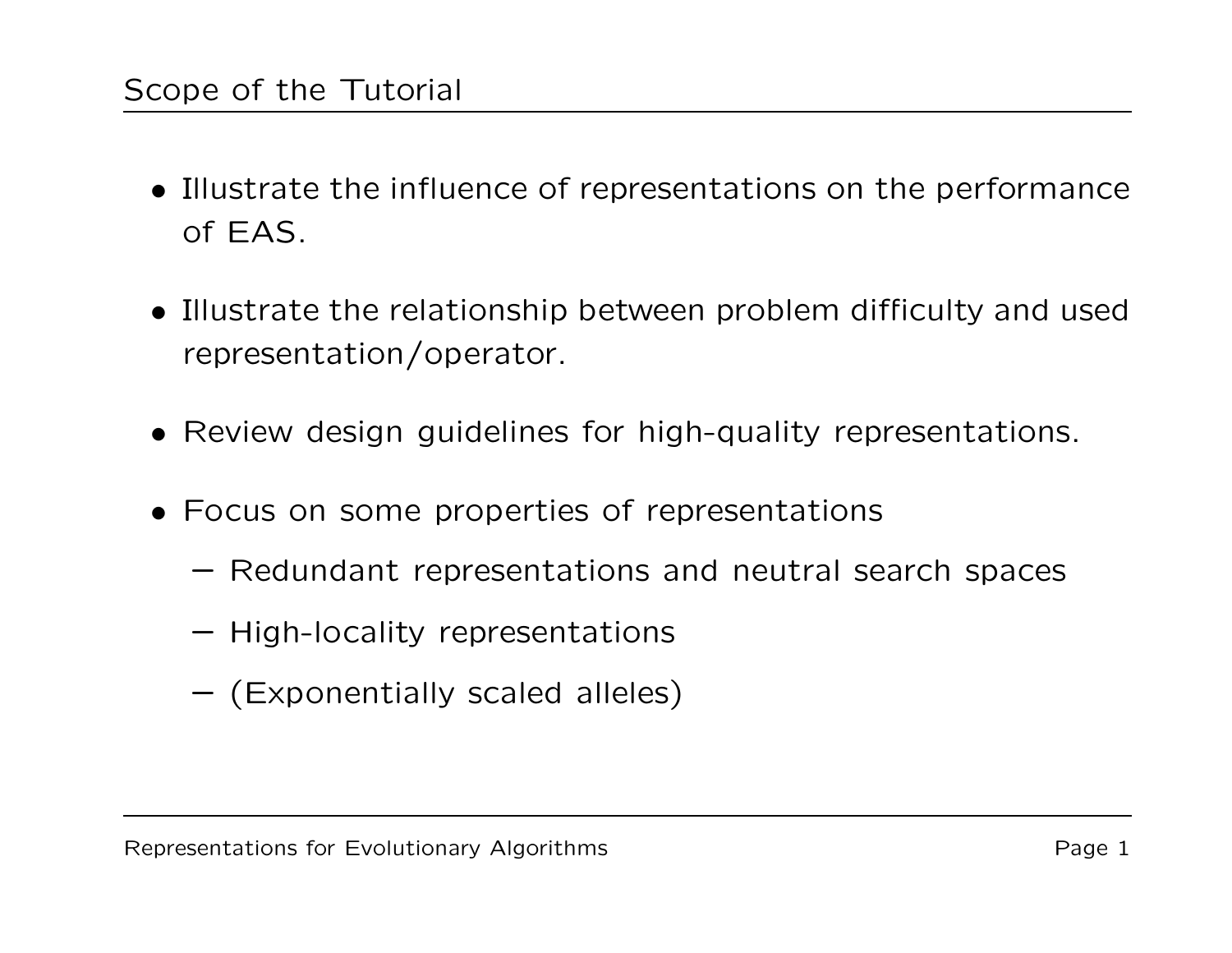## Structure of the Tutorial

- A Short Introduction to Representations
	- Defining Representations
	- Representations, Operators, and Metrics
	- Direct and Indirect Representations
- Representations and Standard Test Problems
- Design Guidelines for Representations
- Properties of Representations
	- Redundant Representations and Neutral Networks
	- High-Locality Representations
	- (Domino Convergence and Genetic Drift)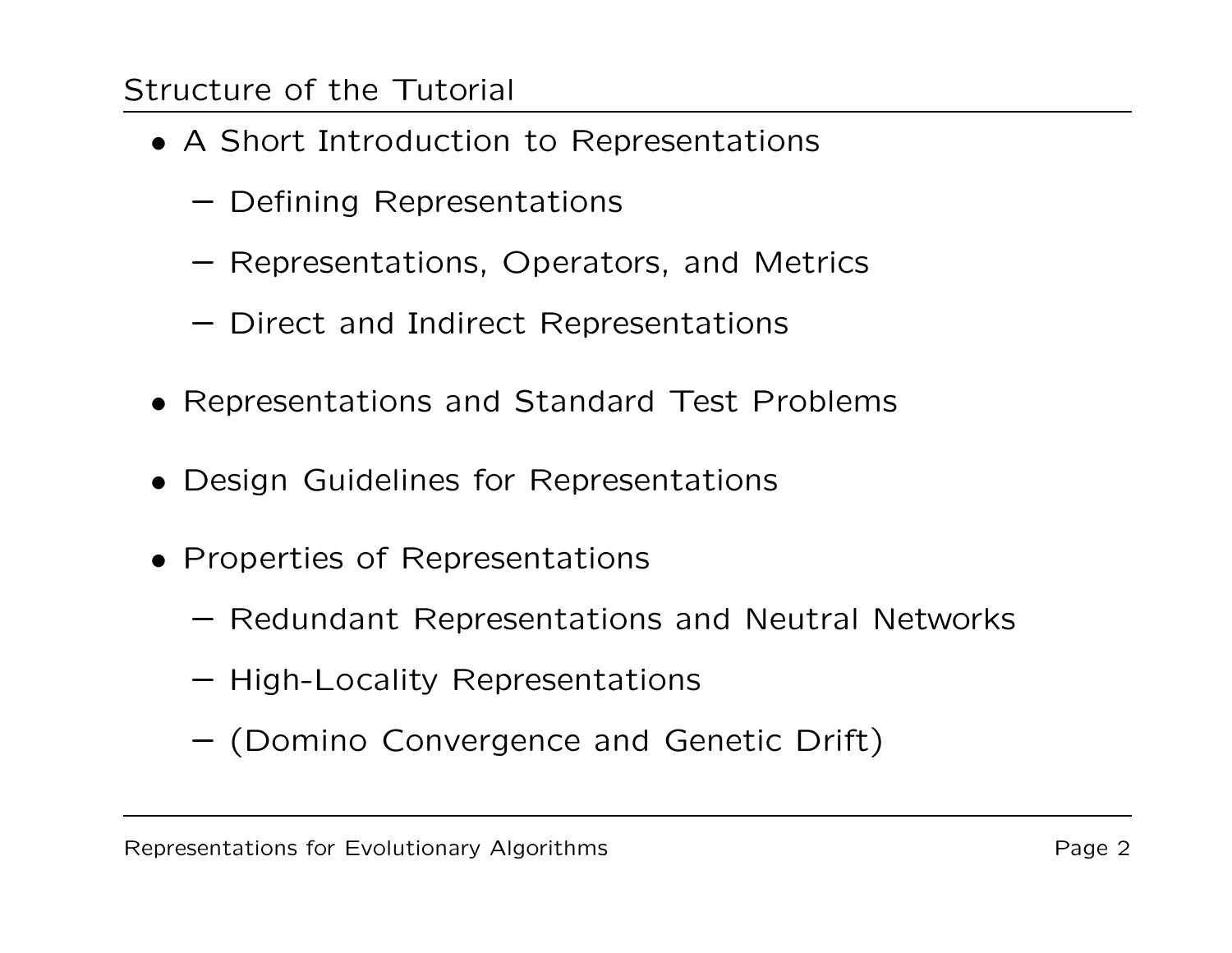## Defining Representations

- A representation assigns genotypes to corresponding phenotypes.
- Every search and optimization algorithms needs <sup>a</sup> representation.
- The representation allows to represent <sup>a</sup> solution to <sup>a</sup> specific problem.
- Different representations can be used for the same problem.
- Performance of search algorithm depends on properties of the used representation and how suitable is the representation in the context of the used genetic operators.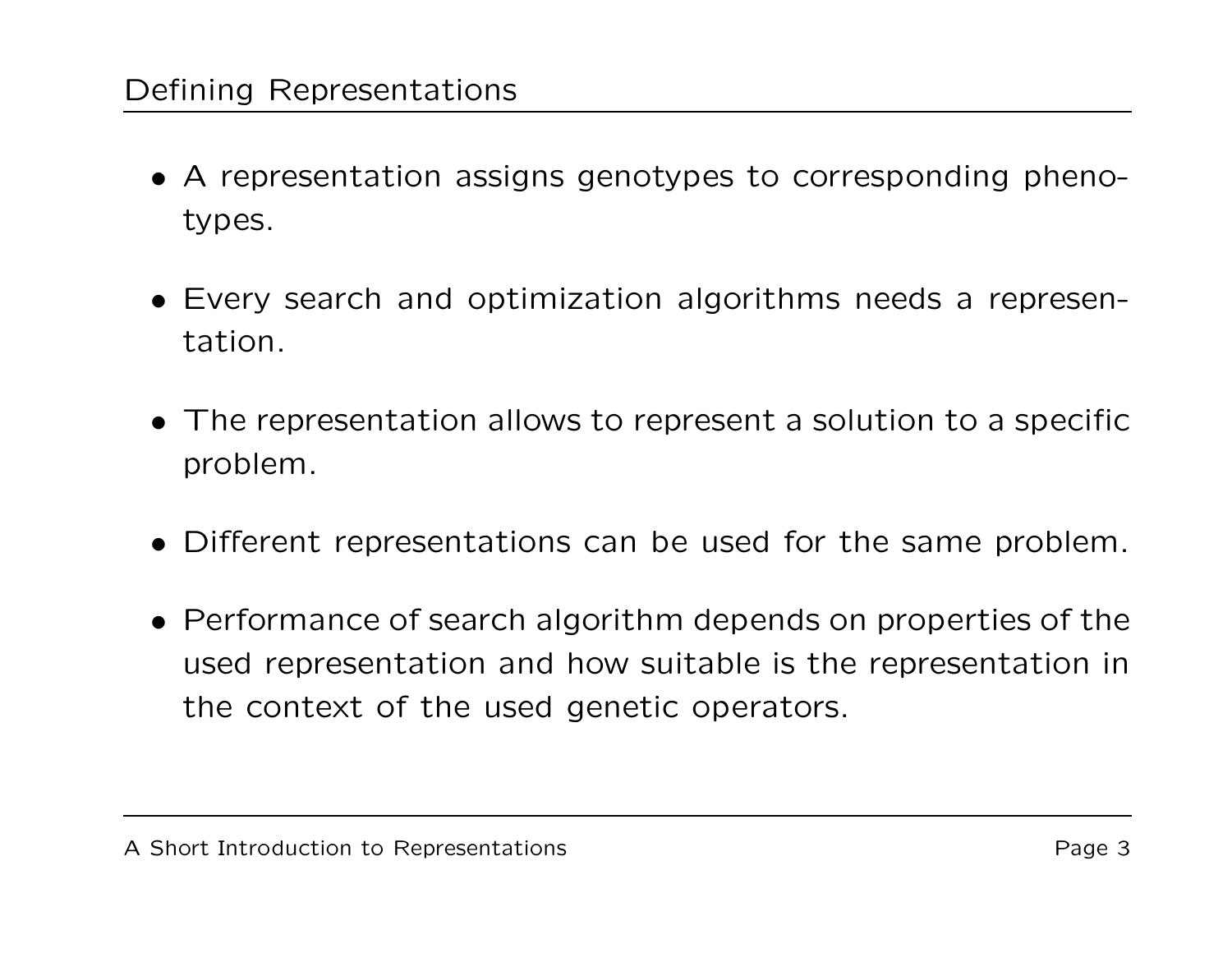- There are many different representations.
- Standard representations are binary, real-valued vectors, messy encodings, tree structures,...
- ... and we assume that everybody has some experience at least with some of them.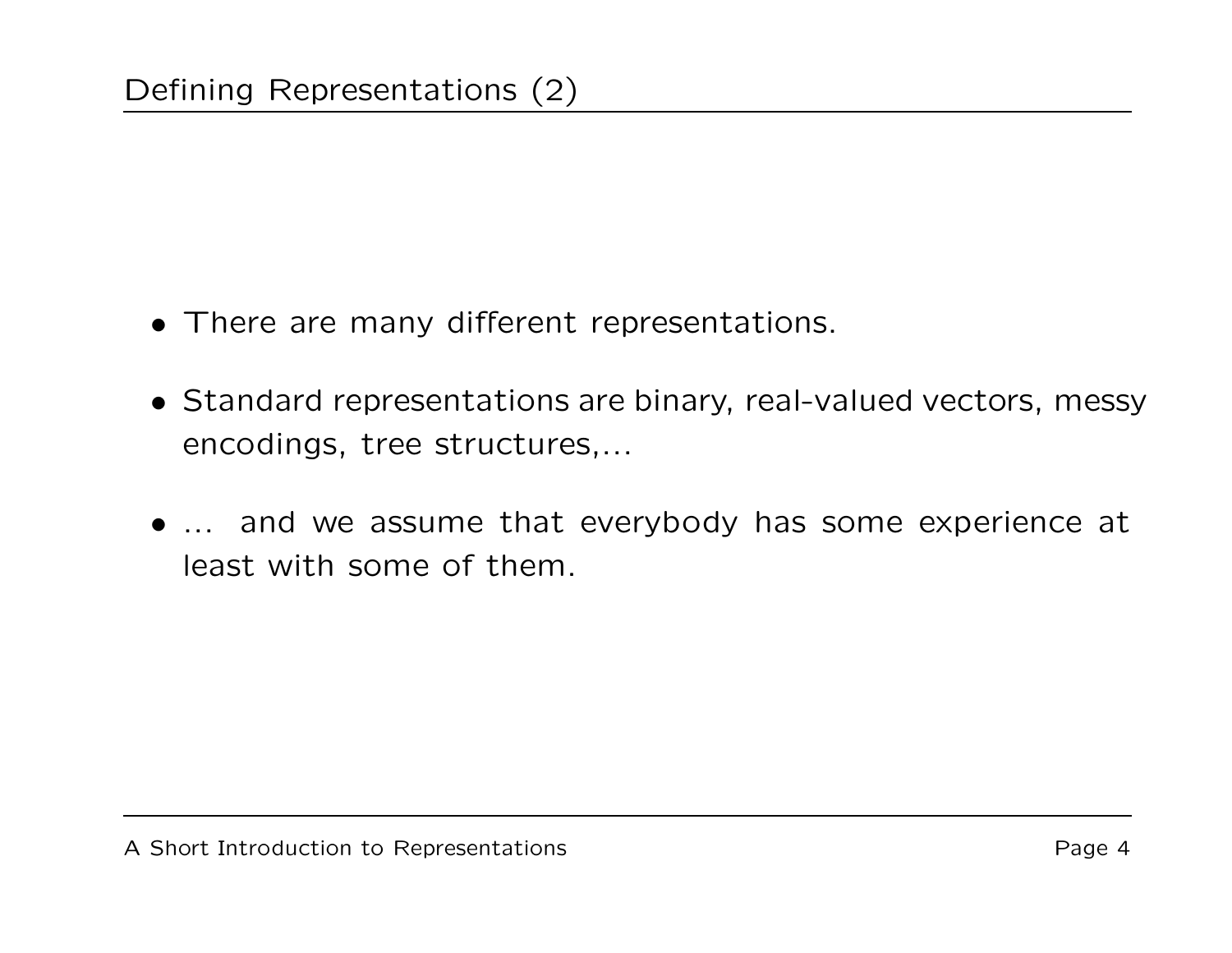Every optimization problem  $f(x)$  can be separated into a genotypephenotype mapping  $f_q$  and a phenotype-fitness mapping  $f_p$ :

> $f_g(x_g) : \Phi_g \to \Phi_p$  $f_p(\boldsymbol{x}_p) : \Phi_p \longrightarrow \mathbb{R},$

where  $f=f_p\circ f_g=f_p(f_g(\bm{x}_g))$ .

A change of  $f_g$  also changes the properties of  $f$ .

The genetic operators mutation and crossover are applied to  $x_g$ , whereas the selection process is based on the fitness of  $\pmb{x}_p.$ 

 $f_p(x_p)$  determines the difficulty and complexity of a problem.

 $f_q(x_q)$  is the used representation.

There are  $||\Phi_g||!$  different representations.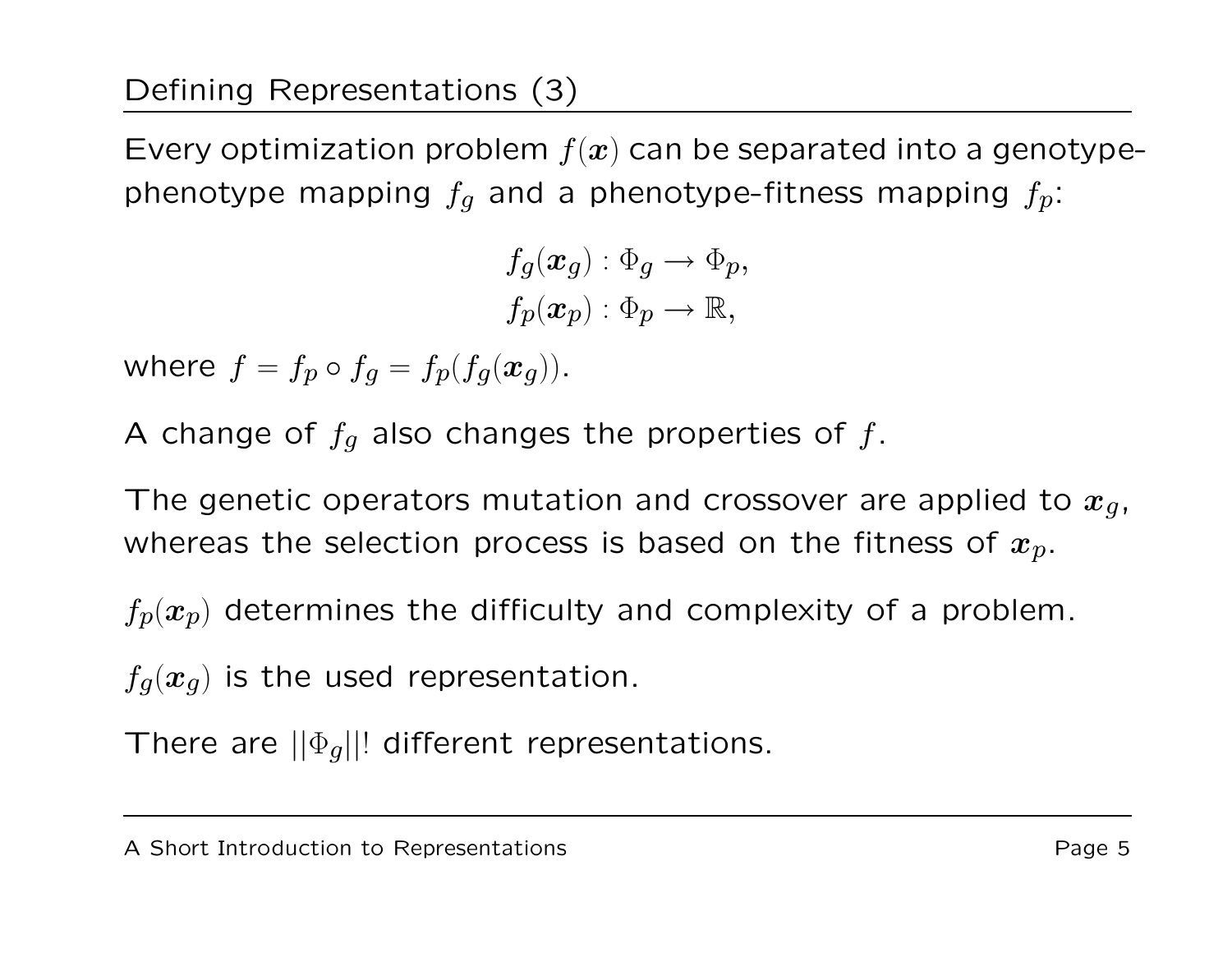- Representations change the character and difficulty of optimization problems.
- $\bullet$  For example  $f_p$  =  $x_p$ , where  $x_p \in \mathbb{N}$ .
- Different problem depending on the used representations (Gray versus binary).  $\begin{array}{cccc} \text{string on the used rep-} & & & & 1 & 2 & 3 & 4 \ \text{sentations} & \text{Gray} & \text{ver-} & & & \ \text{s binary).} & & & & \end{array}$

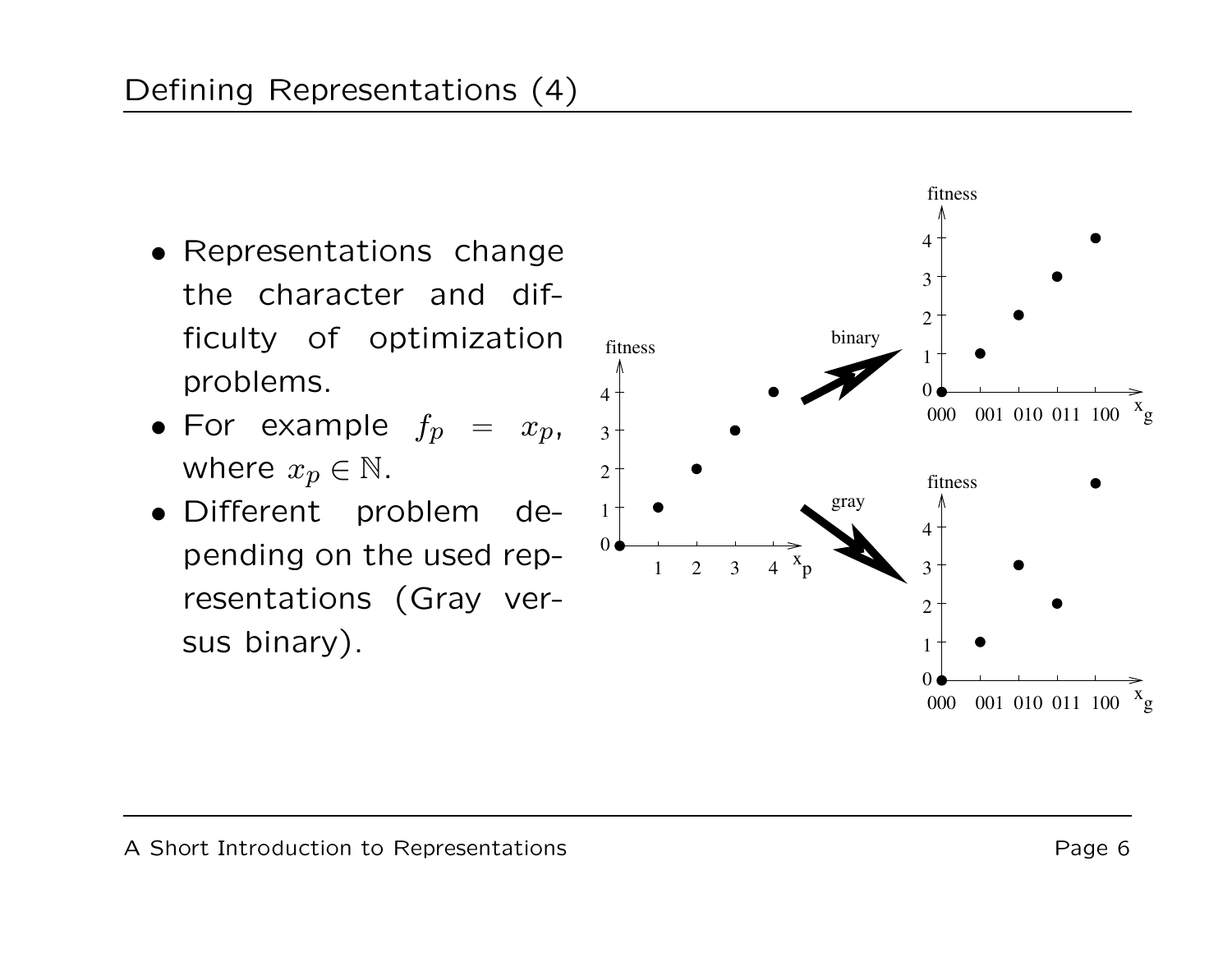- Phenotypic problem easy to solve for hill-climber.
- When using bit-flipping GA the Gray-encoded problem is easier to solve than the binary-encoded problem.
- Gray encoding induces less local optima when used on problems of practical relevance (compare Free Lunch theorem (Whitley, 2000)).
- Resulting problem difficulty depends on used search method. If other search methods (e.g. other operators) are used, then problem difficulty is different (compare (Reeves, 2000)).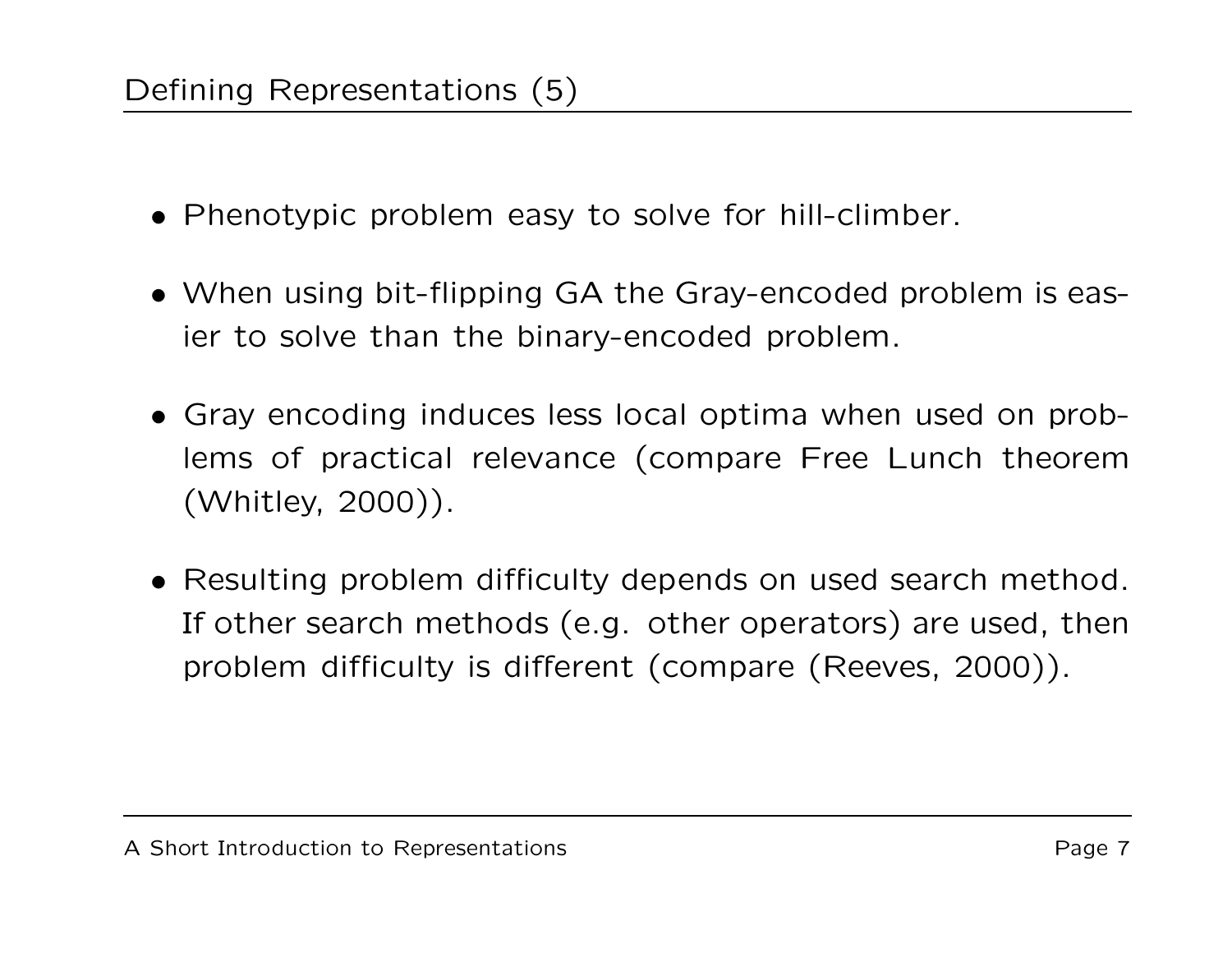Representation, metric defined on  $\Phi_{q}$  and  $\Phi_{p}$ , and genetic operators depend on each other and are closely related.

- $\bullet$  A representation is just a mapping from  $\Phi_{\boldsymbol{g}}$  to  $\Phi_{\boldsymbol{p}}.$  It assigns any  $x_q \in \Phi_q$  to an  $x_p \in \Phi_p$ .
- $\bullet$  In both search spaces,  $\Phi_{\bm g}$  and  $\Phi_{\bm p}$ , a metric is or has to be defined. The metric determines the distances between the individuals and is the basis for measuring similarities between individuals. In general, the metric used for  $\Phi_{\bm p}$  is defined by the considered problem. The metric used for  $\Phi_{\boldsymbol{g}}$  is determined by the used search operators.
- Genotypic operators like mutation and crossover are defined based on the used metric.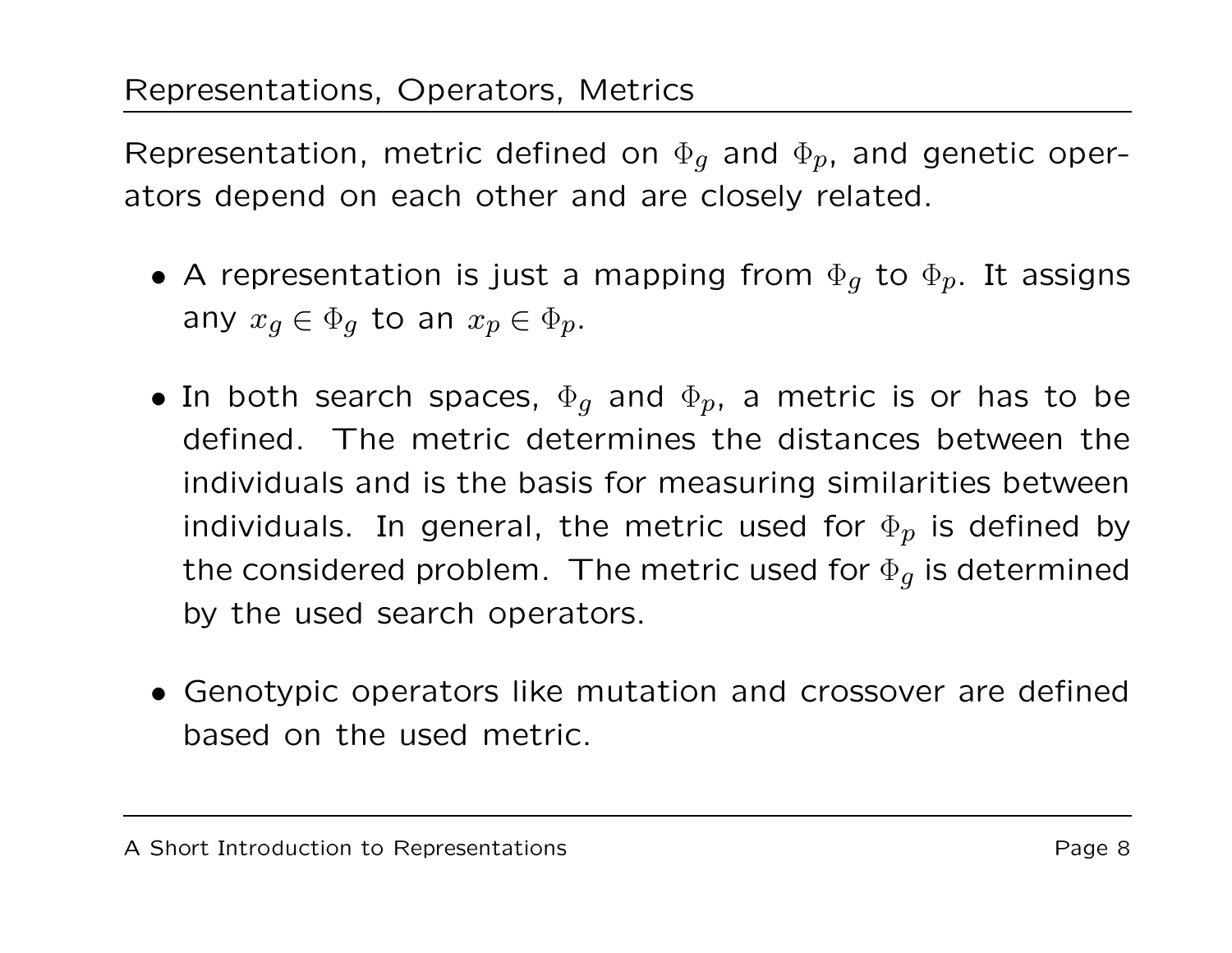Mutation:

The application of mutation to an individual results in <sup>a</sup> new individual with similar properties. There is <sup>a</sup> small distance betwen offspring and parent.

Crossover:

Crossover combines the properties of two or more parents in an offspring. The distance between offspring and parent should be smaller than the distance between both parents.

(compare also (Surry and Radcliffe, 1996a) and (Liepins and Vose, 1990))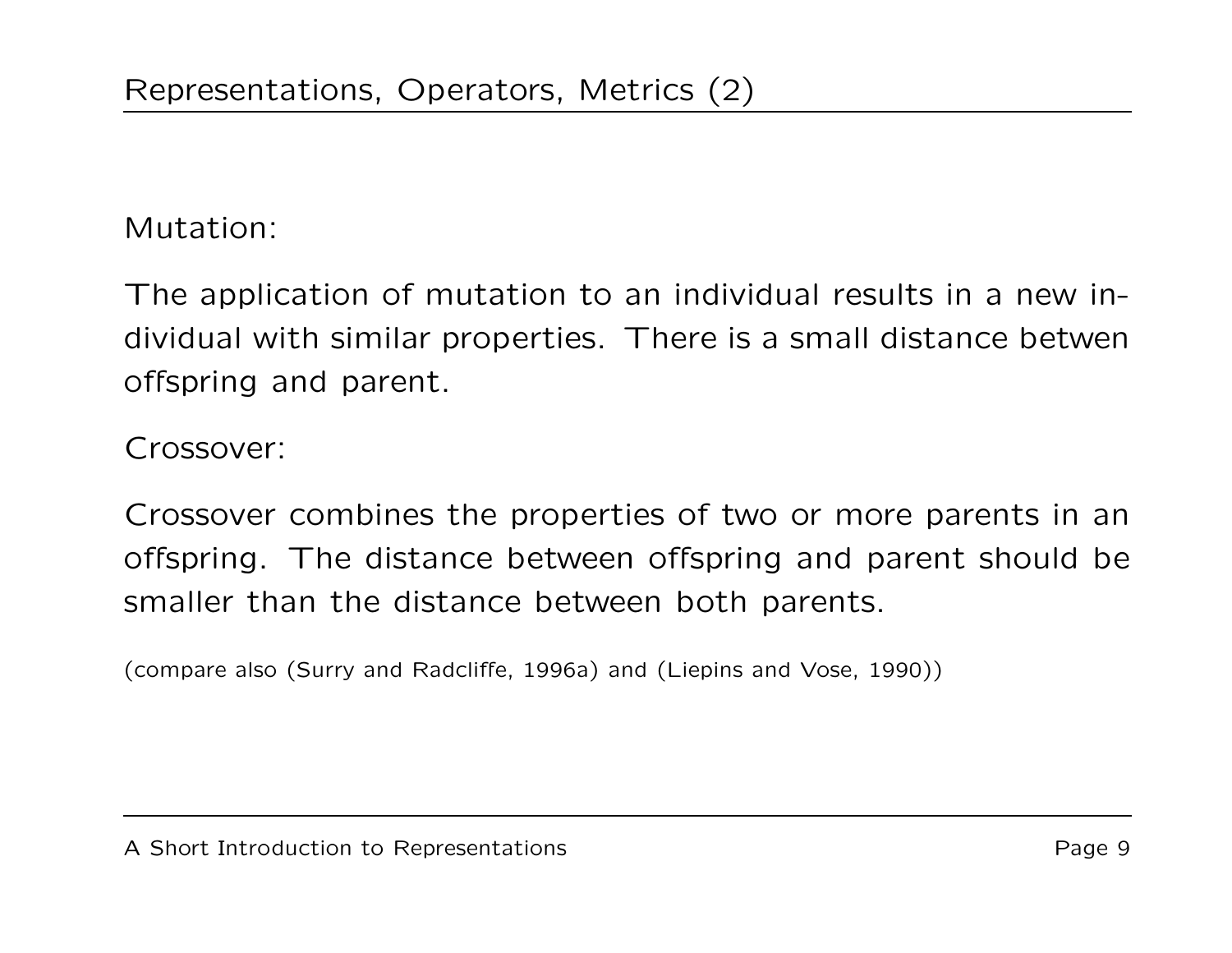# Results:

- $\bullet\,$  Metric on  $\Phi_{\boldsymbol{g}}$  and used operators depend on each other. The one determines the other.
- Representations transform the metric on  $\Phi_{g}$  to the (problemdependent) metric on  $\Phi_p$ . (Compare locality, causality, and distance distortion)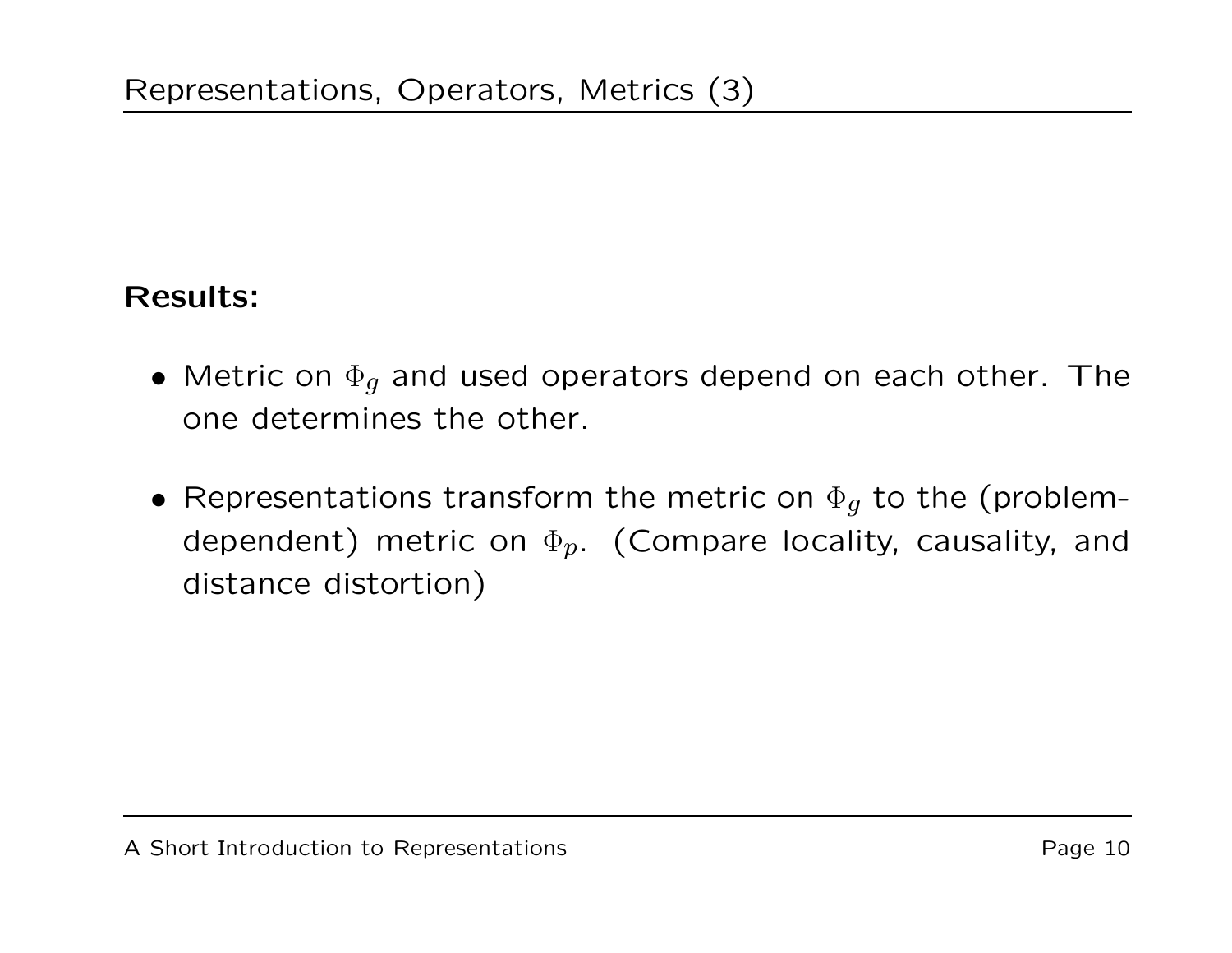If the genetic operators are applied directly to the phenotypes it is not necessary to specify <sup>a</sup> representation and the phenotypes are identical with the genotypes:

$$
f_g(\bm{x}_g): \Phi_g \to \Phi_g,
$$
  

$$
f_p(\bm{x}_p): \Phi_g \to \mathbb{R}.
$$

This means,  $f_g$  is the identity function  $f_g(\boldsymbol{x}_g) = \boldsymbol{x}_g.$ 

Using direct representations do not neccessarily make life easier:

- Design of proper operators is difficult (compare (Tzschoppe et al., 2004))
- $\bullet$  Representation issues are not important any more  $(\Phi_g = \Phi_p)$ and  $f_g(x_g)=x_g$  ).

A Short Introduction to Representations example to the example of  $P$ age 11  $P$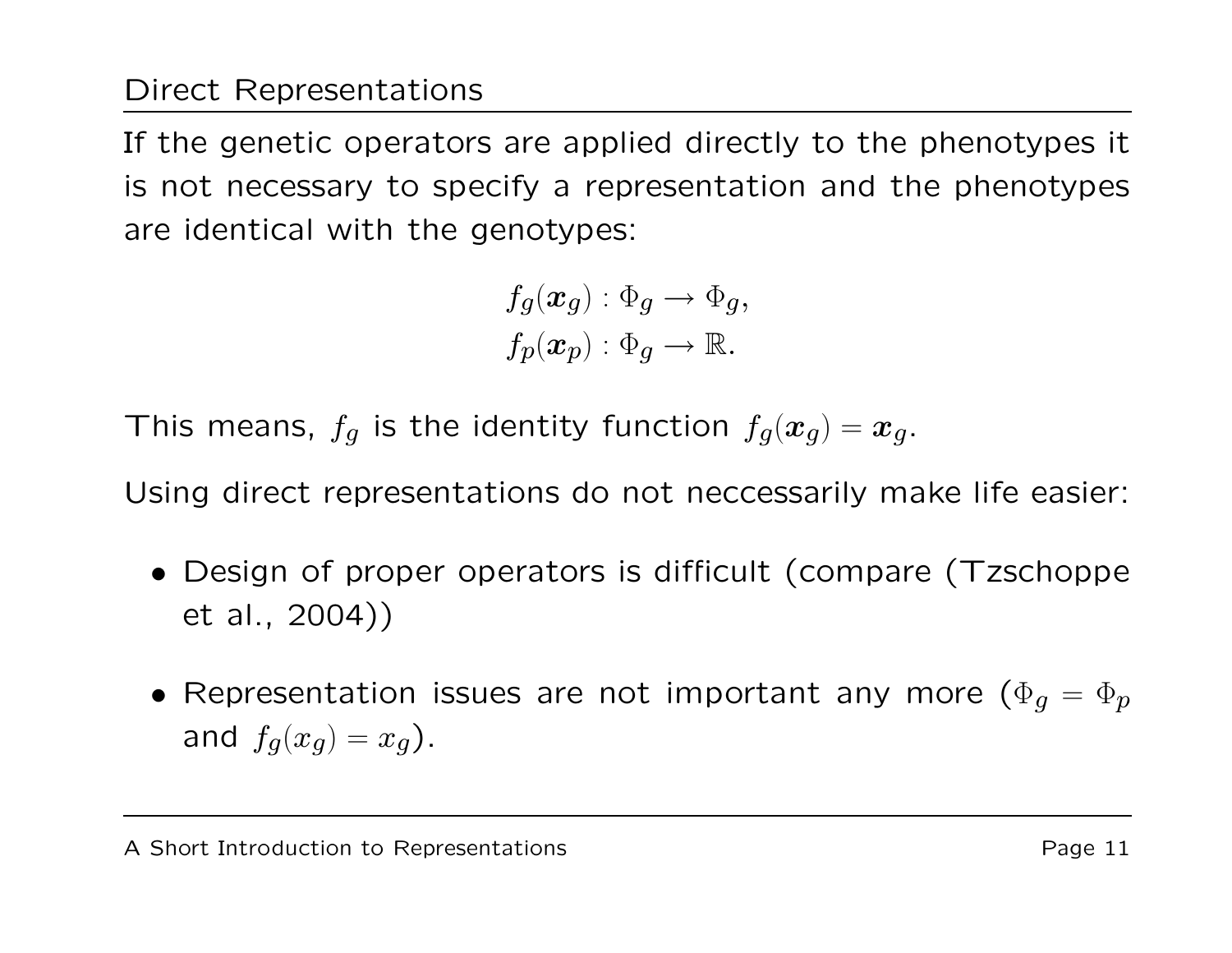Representation issues are also relevant to Genetic Programming.

Phenotypes: Programs, logical expressions.

Genotypes: Bitstrings, trees, ...

Neglecting proper genotype-phenotype mappings can result in low performance of GP approaches.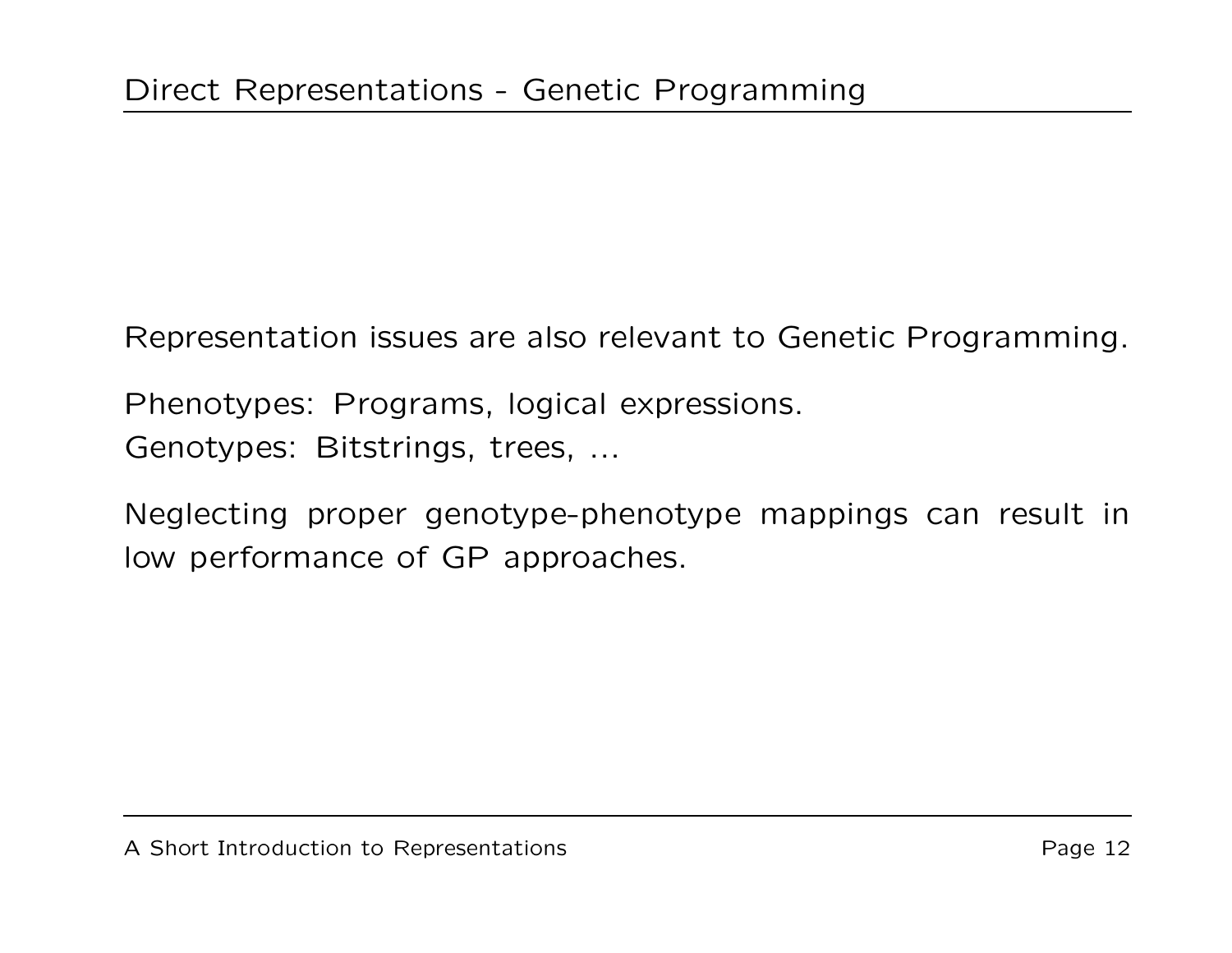The use of an explicite genotype-phenotype mapping has some benefits:

- Specific constraints can be considered.
- Standardized genetic operators with known behavior and properties can be used.
- An indirect representation is necessary if problem-specific operators are either not available or difficult to design.
- Representation can make problem easier by incorporating problem-specific knowledge.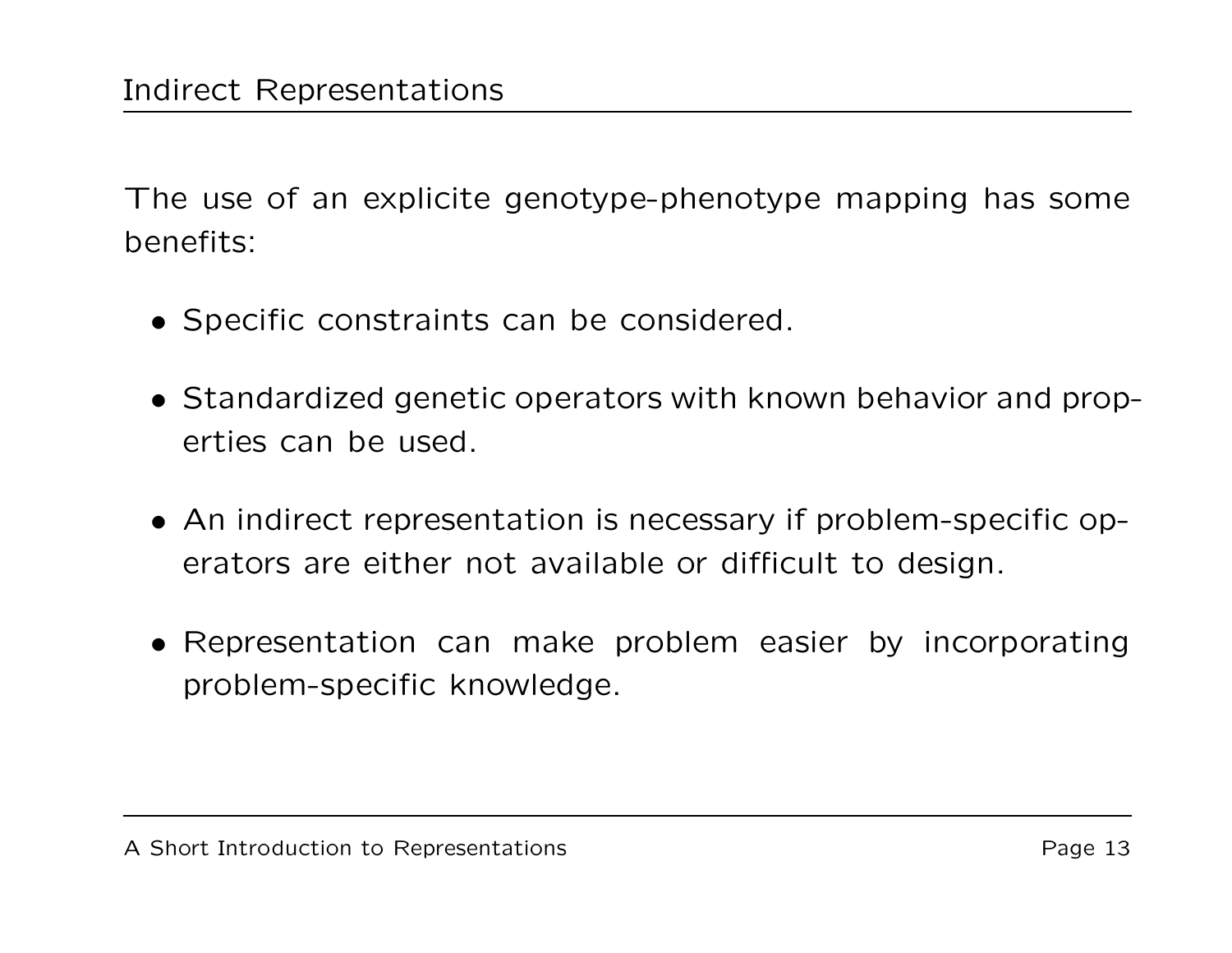Example: Tree optimization problems

A tree is a fully connected graph with exactly  $n-1$  links (for an  $\,n\,$  node network). There are no circles in a tree.

A graph can be represented by its characteristic vector.



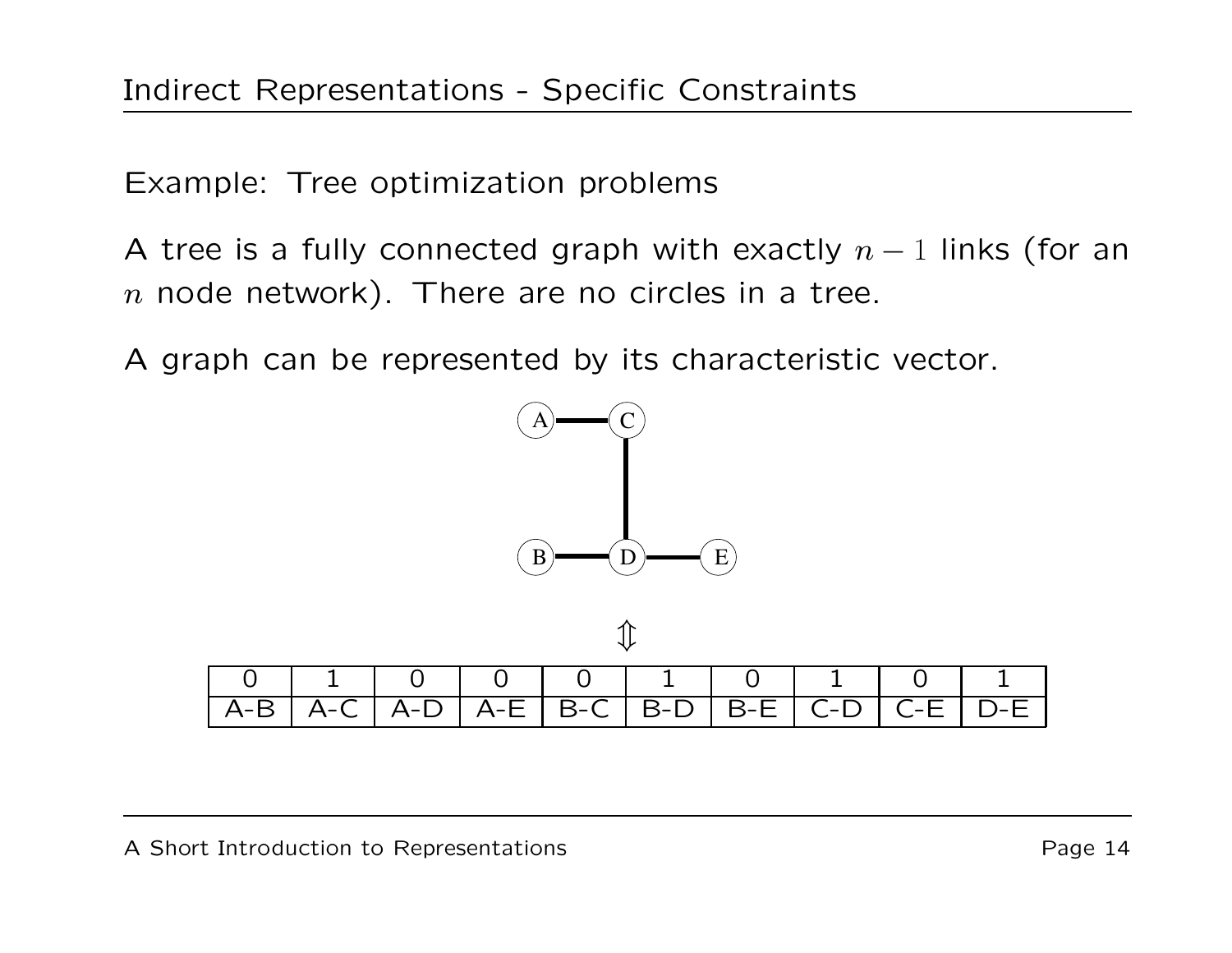Prüfer numbers are a one-to-one mapping between trees and a sequence of integers. A tree with  $n$  nodes is represented by a string of length  $n-2$  over an alphabet of n symbols.



Therefore, using Prüfer numbers allows to consider the constraint that the graph is <sup>a</sup> tree (For other representations repair operators are necessary).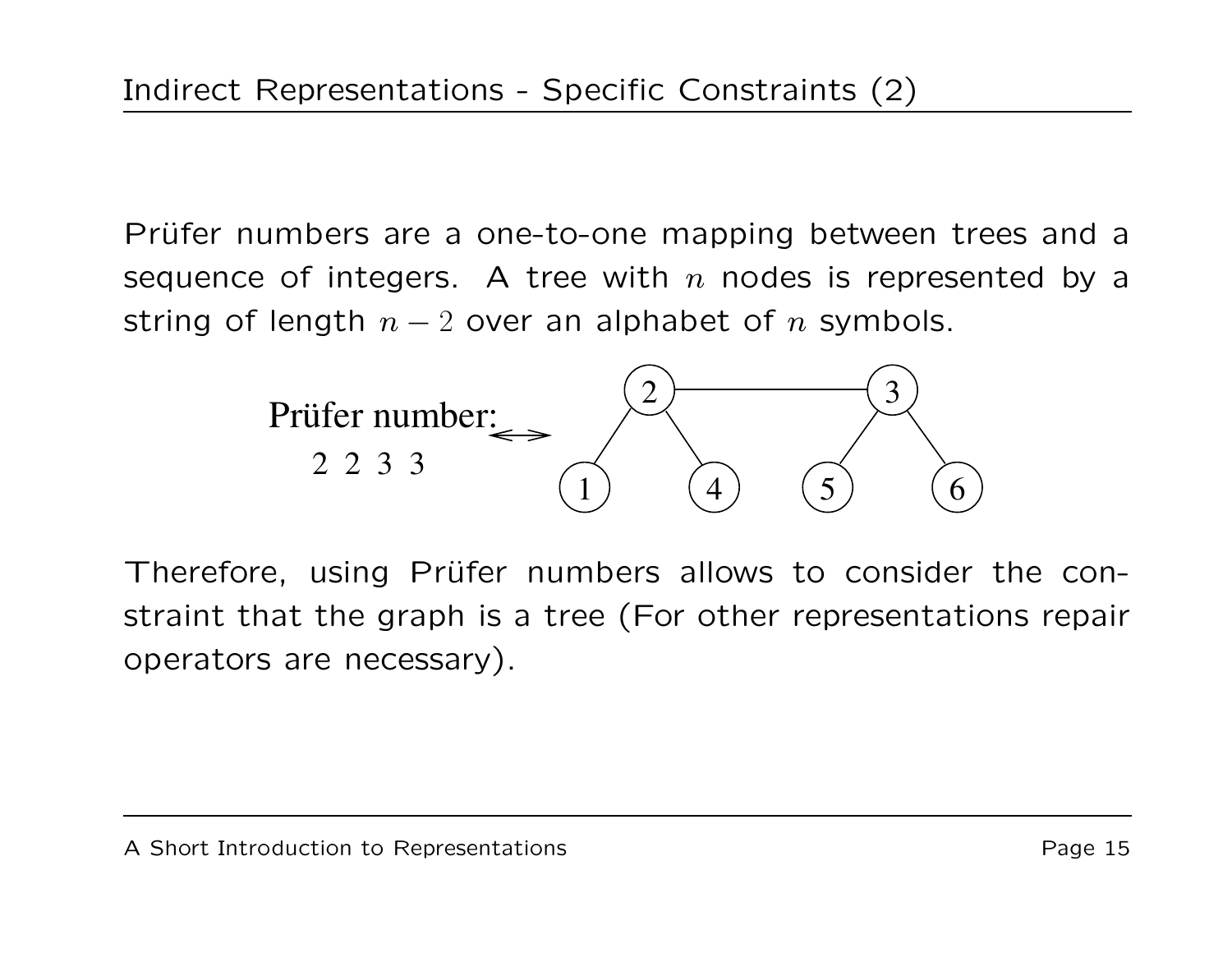## Indirect Representations - Standardized Operators

- When mapping many different types of phenotypes on only a few types of different genotypes (binary, integer, or continuous representations), it is possible to use standardized operators.
- Behavior of EAs for standard representations like binary (simple GAs) or continuous (evolution strategies) representations well understood.
- Mapping phenotypes on binary genotypes allows the use of schemata and effective linkage learning GAs (under the assumption that the problem still remains decomposable and that binary encodings allow <sup>a</sup> natural encoding of the problem).

A Short Introduction to Representations example to the example of  $\sim$  Page 16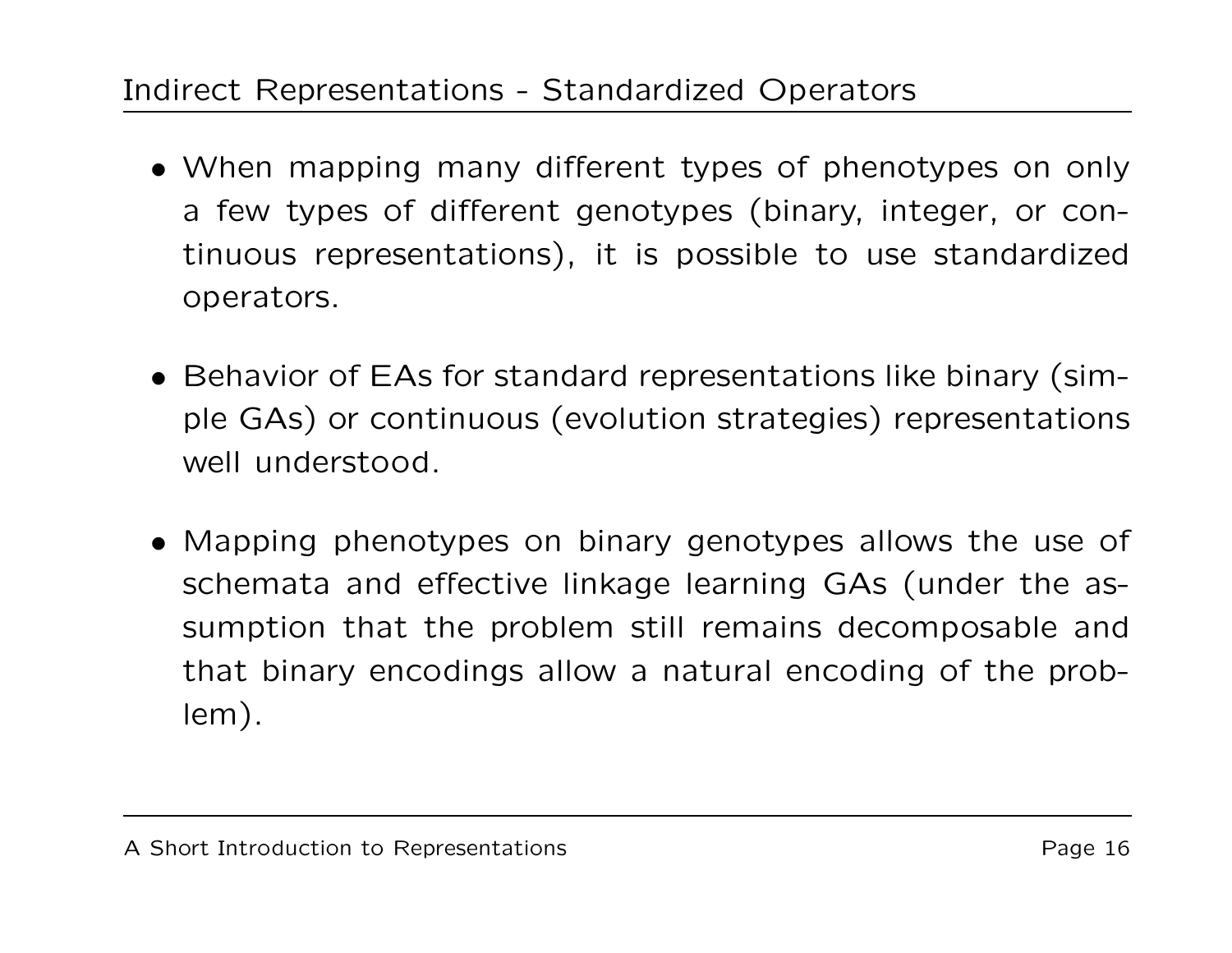- For many real-world problems there are no problem-specific operators available.
- Developing of problem-specific operators is difficult and often additional repair mechanisms must be used to ensure a valid solution.



Figure 2: An example for edge crossover  $(d = 3)$ .

(from (Raidl, 2000))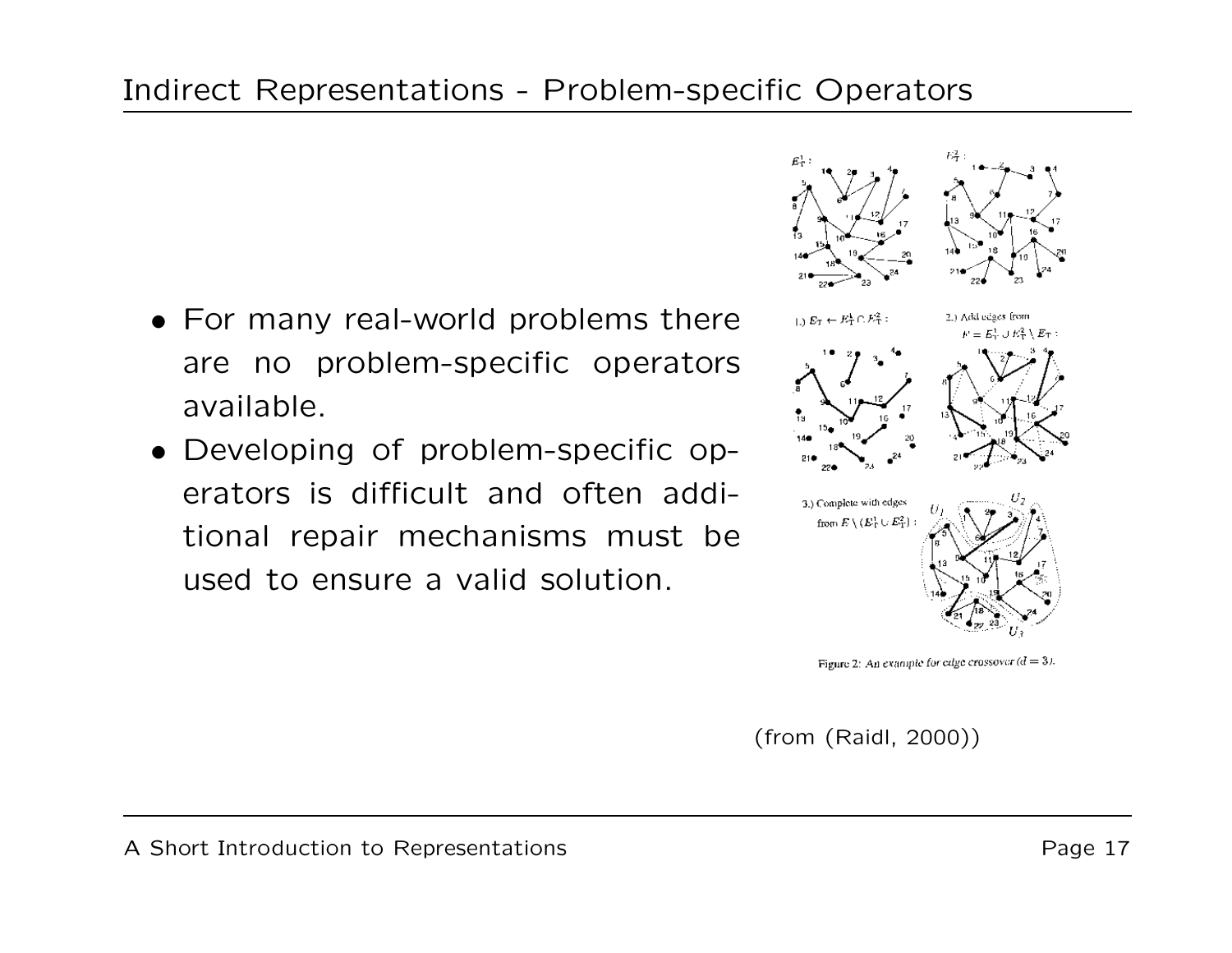For some types of problems no problem-specific operators exist that can be applied to direct representations.

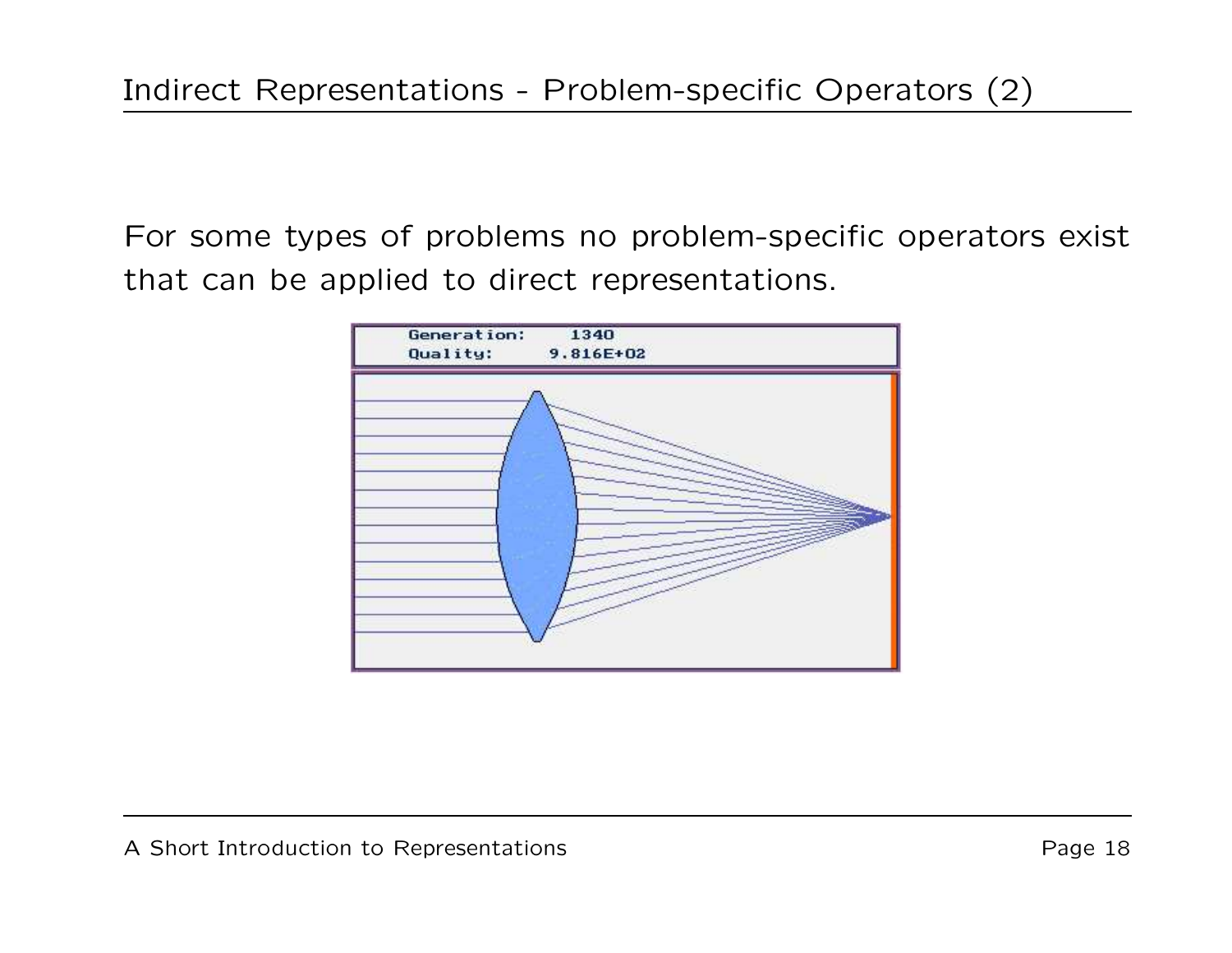Incorporating problem-specific knowledge in the representations to increase GA performance:

- Increase the initial supply of solutions that are similar to the optimal solution.
- Use high-locality representations for easy problems.
- Consider specific properties of the optimal solution (e.g. stars and trees).
- Use representations that make <sup>a</sup> problem easier for <sup>a</sup> specific optimization method.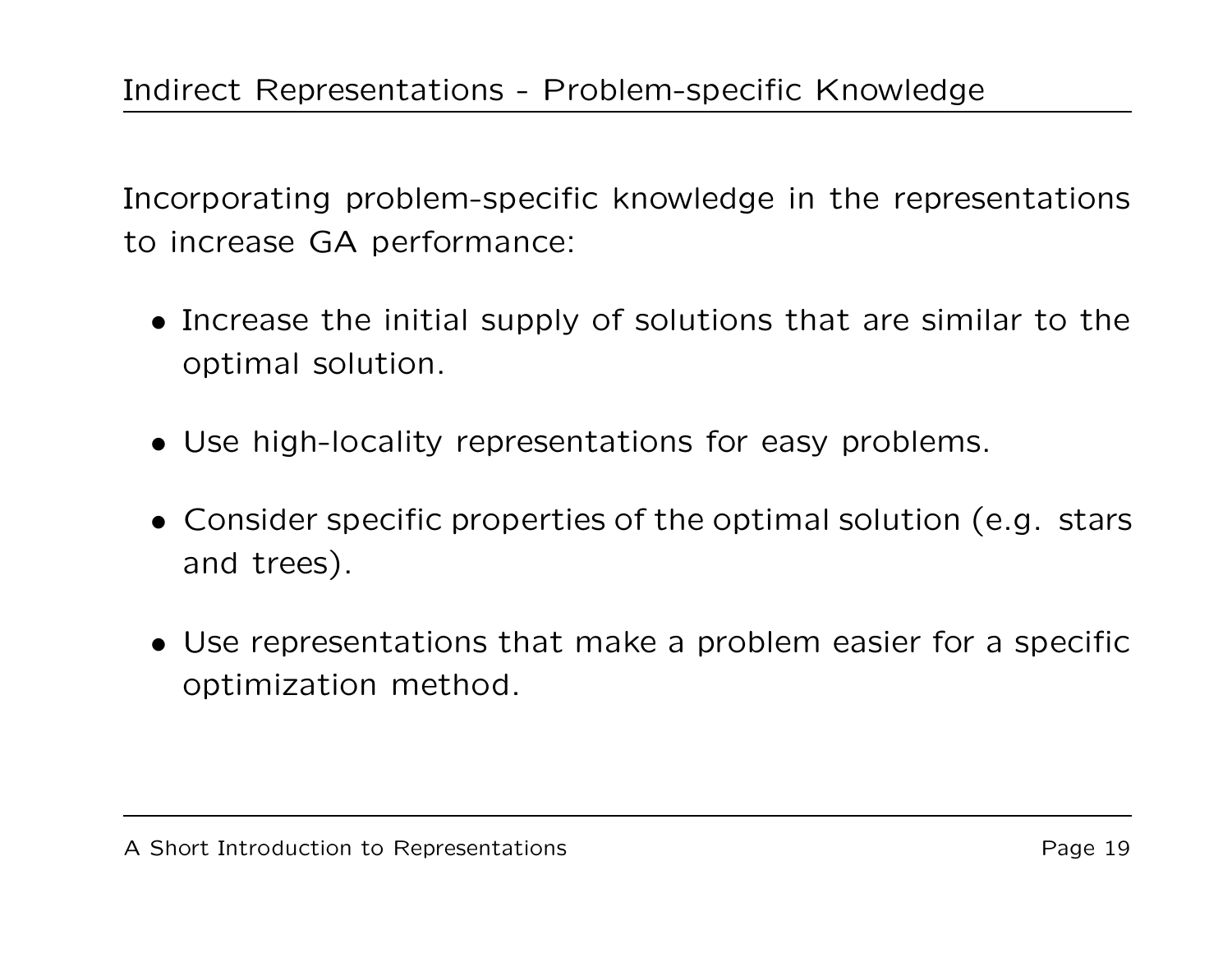- A Short Introduction to Representations
- Representations and Standard Test Problems
- Design Guidelines for Representations
- Properties of Representations
	- Redundant Representations and Neutral Networks
	- High-Locality Representations
	- (Domino Convergence and Genetic Drift)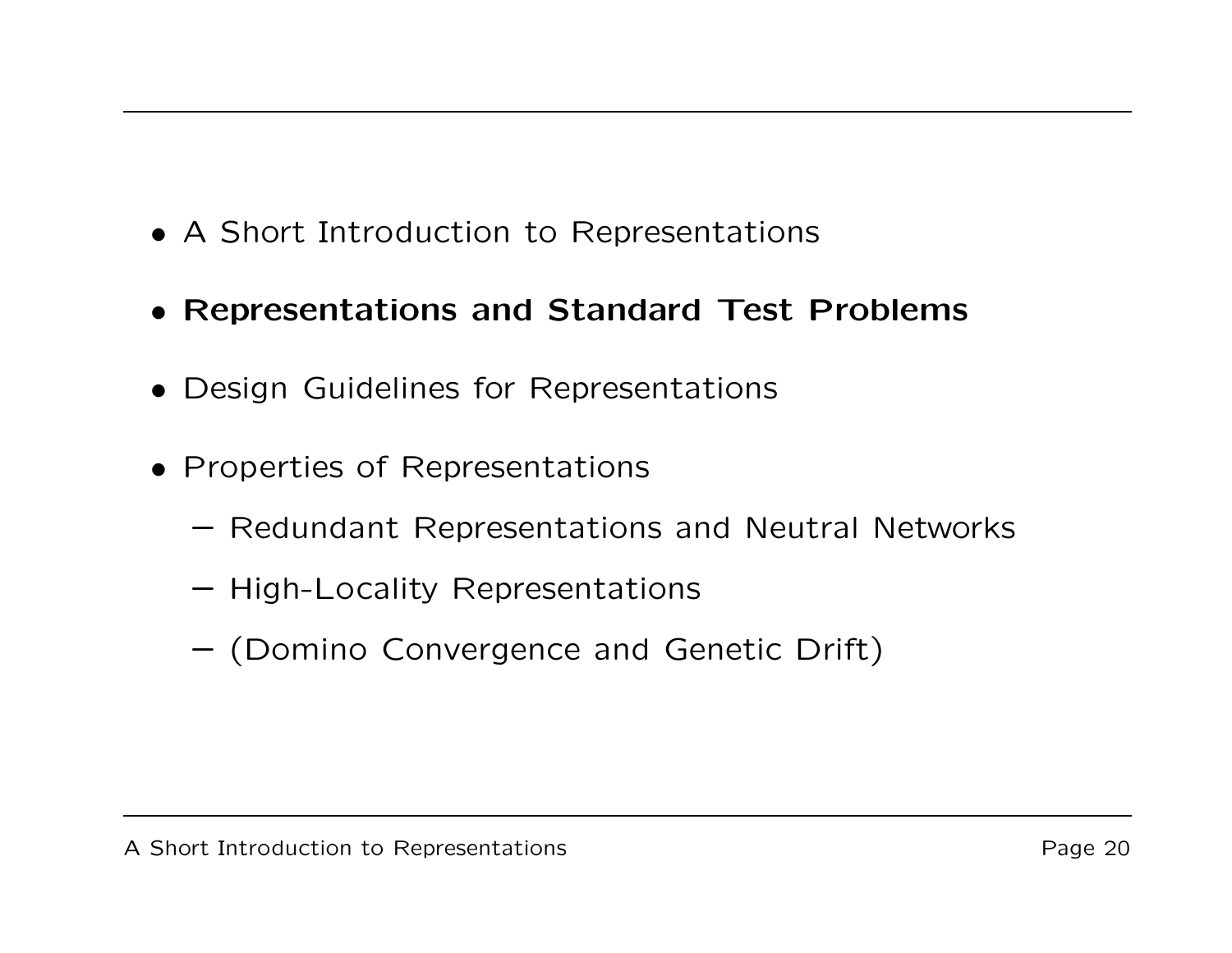## The one-max problem

| number of ones $u \mid 0 \mid 1 \mid 2 \mid$ |  |  |  |
|----------------------------------------------|--|--|--|
| fitness $f(u)$                               |  |  |  |

Commonly used standard test problem for GAs.

- What problem does it want to solve?
- $\bullet\,$  What are the phenotypes  $x_p?$

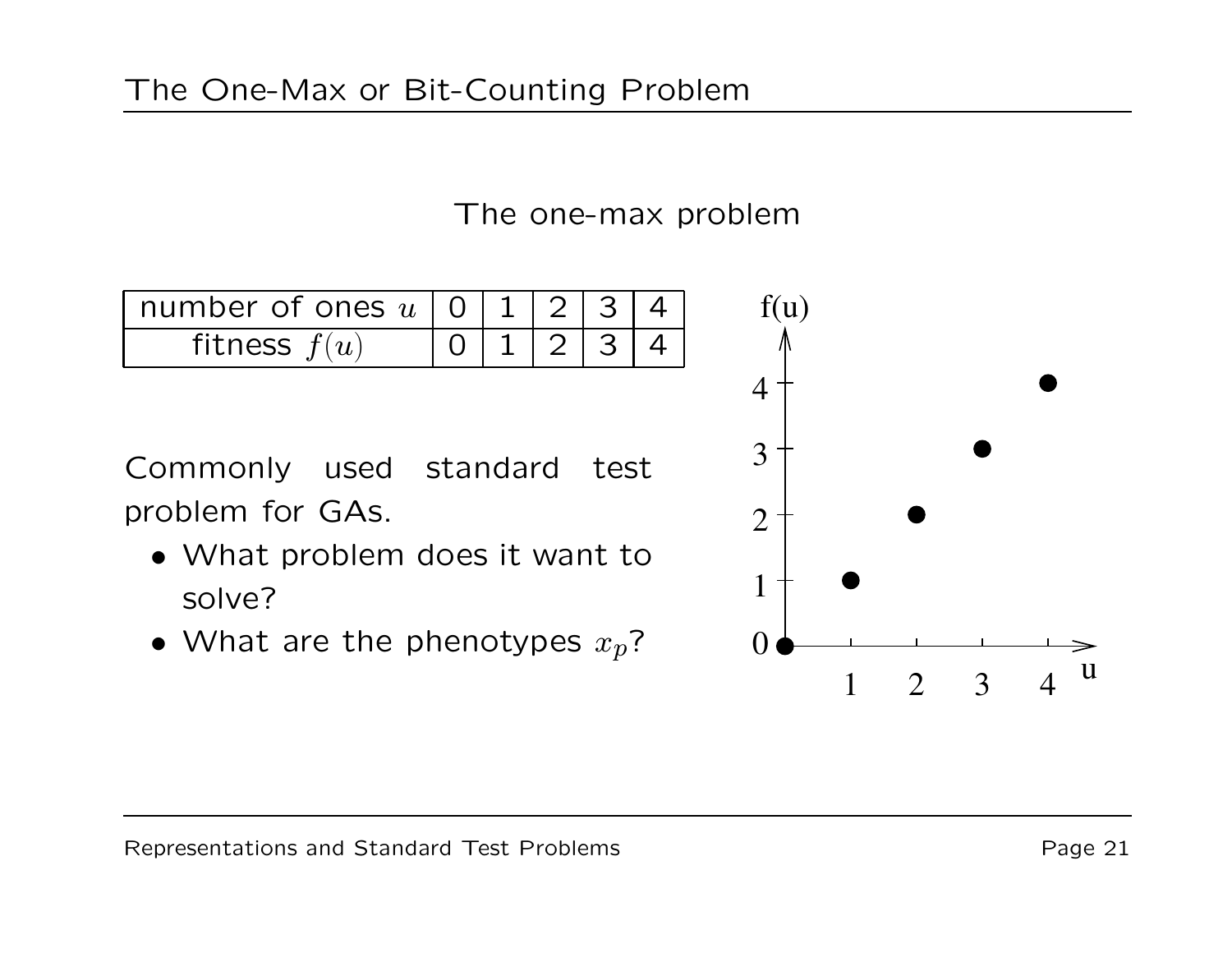| Possibility 1:  |                  |  |  |  |  |
|-----------------|------------------|--|--|--|--|
| phenotype $x_p$ | fitness $f(x_p)$ |  |  |  |  |
| 000             |                  |  |  |  |  |
| 001             |                  |  |  |  |  |
| 010             | 1                |  |  |  |  |
| 011             | $\overline{2}$   |  |  |  |  |
| 100             |                  |  |  |  |  |
| 101             | $\overline{2}$   |  |  |  |  |
| 110             | $\overline{2}$   |  |  |  |  |
| 111             | 3                |  |  |  |  |
| Possibility 2:  |                  |  |  |  |  |
| phenotype $x_p$ | fitness $f(x_p)$ |  |  |  |  |
|                 |                  |  |  |  |  |
|                 |                  |  |  |  |  |
| $\overline{2}$  | $\overline{2}$   |  |  |  |  |
| 3               | 3                |  |  |  |  |

The problem is defined on binary phenotypes. The standard formulation of the one-max problem uses  $u$ only to characterize the properties of the considered binary strings.

The problem is defined on  $u.$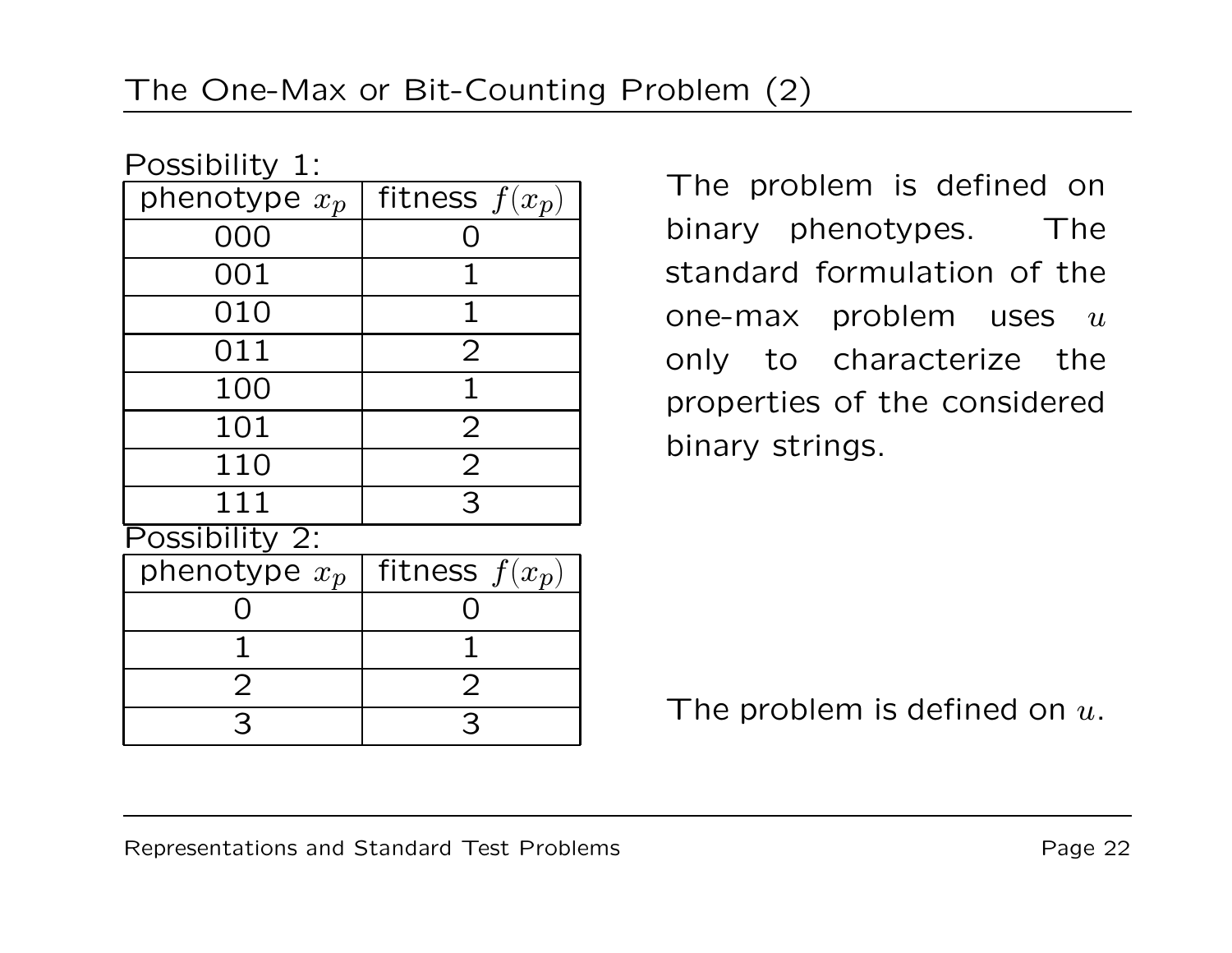For possibility 1, the more correct formulation of the one-max problem would be:

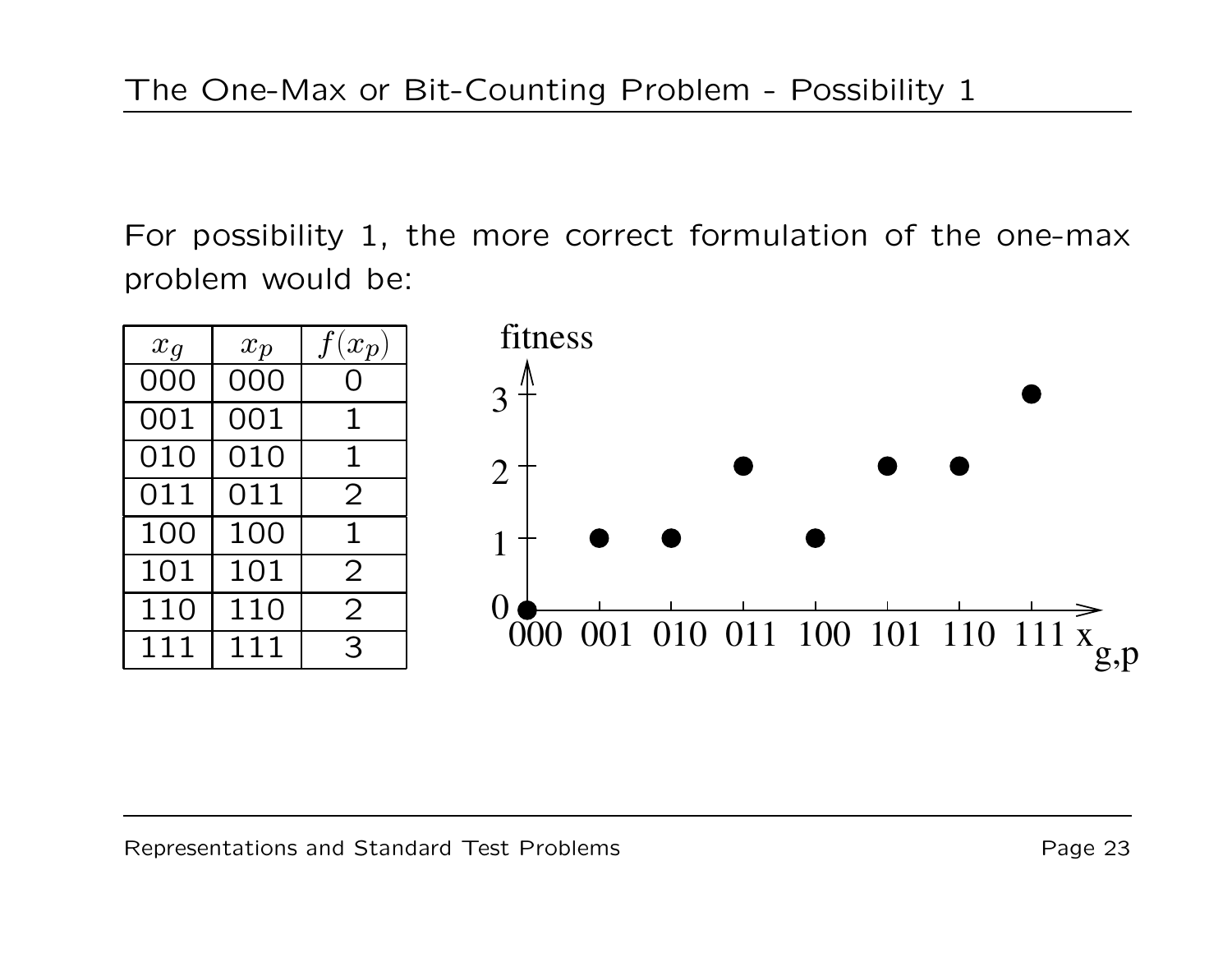# The One-Max or Bit-Counting Problem - Possibility 2

If the one-max problem is defined on the integers  $u$ , then there are different representations possible (altogether there are  $2^{\bm{l}}$ ! different ones):

- unary representation  $x_p = f_g(\boldsymbol{x}_g) = \sum_{i=0}^{l-1} x_{g,i}$ ,
- $\bullet$  binary representation  $x_p = f_g(\boldsymbol{x}_g) = \sum_{i=0}^{l-1} 2^i x_{g,i}$
- Gray representation.

| $f(x_p)$      | $x_p$ | $x_q$  |      |               |  |
|---------------|-------|--------|------|---------------|--|
|               |       | binary | Gray | unary         |  |
|               |       | ()()   | O()  | 000           |  |
|               |       | 01     | 01   | 001, 010, 100 |  |
| $\mathcal{D}$ |       | 10     | 11   | 110, 101. 011 |  |
| つ             | 3     |        |      |               |  |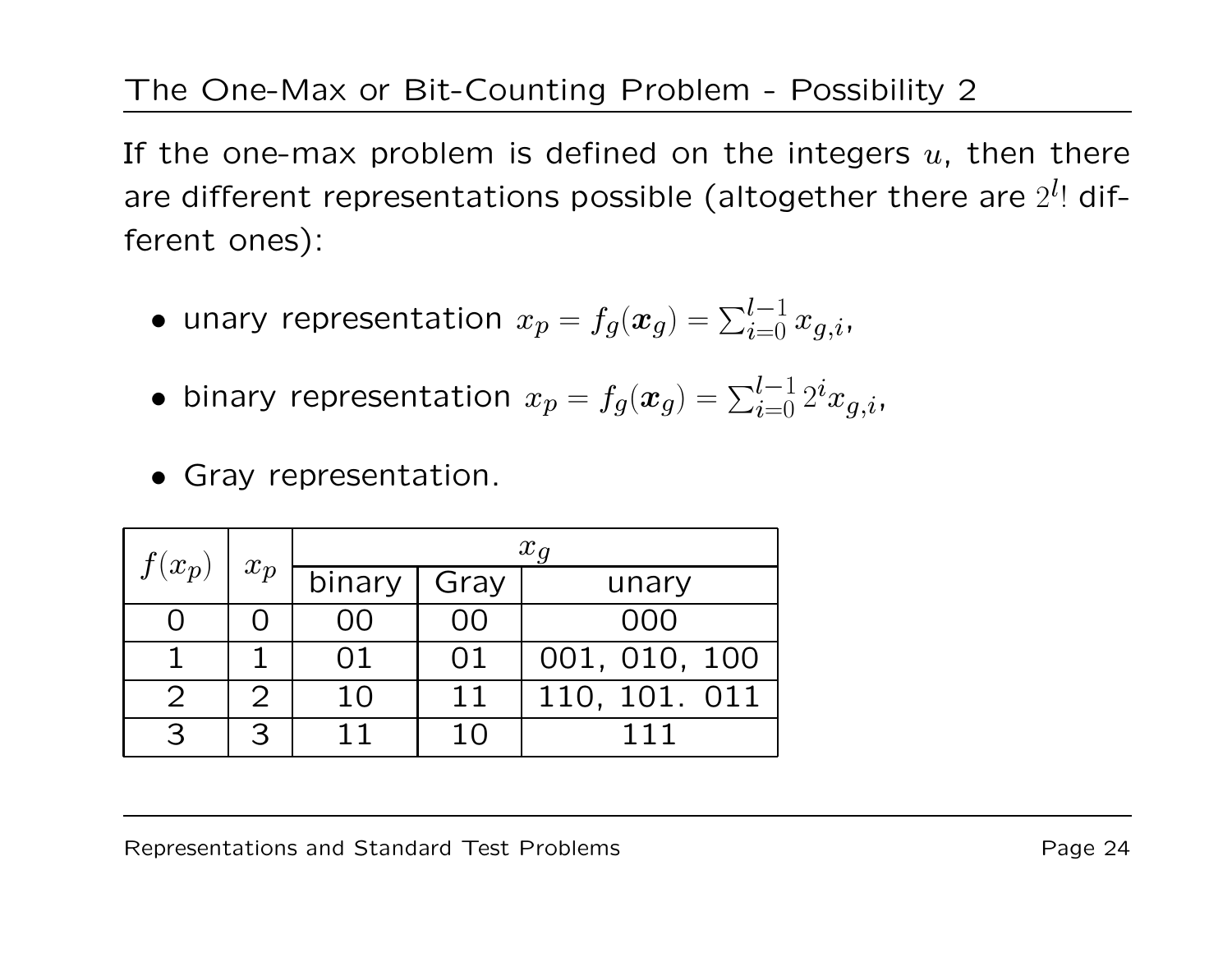- The difficulty of the one-max problem is determined by the used representation.
- 20 concatenated subproblems of size  $|\Phi_p = 16|$  $(x_p \in \{0, 1, \ldots 15\})$ .
- simple GA using uniform crossover
- tournament selection (without replacement) of size 2.



population size n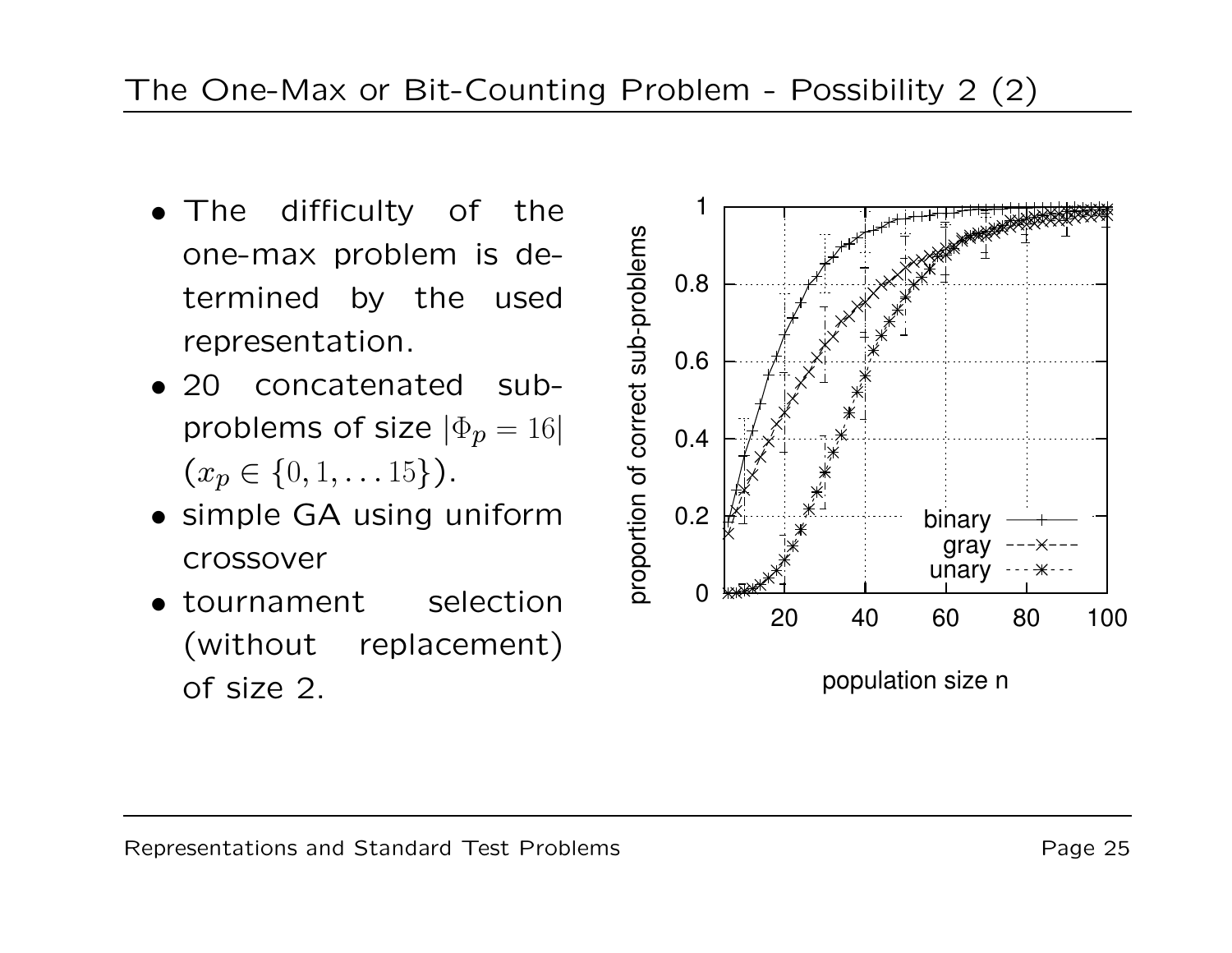- 20 concatenated subproblems of size  $|\Phi_{\bm p}|~=~~32|$   $(x_{\bm p}~~\in$  $\{0, 1, \ldots 31\}$ .
- simple GA using uniform crossover
- tournament selection (without replacement) of size 2.  $\frac{5}{6}$  0



population size n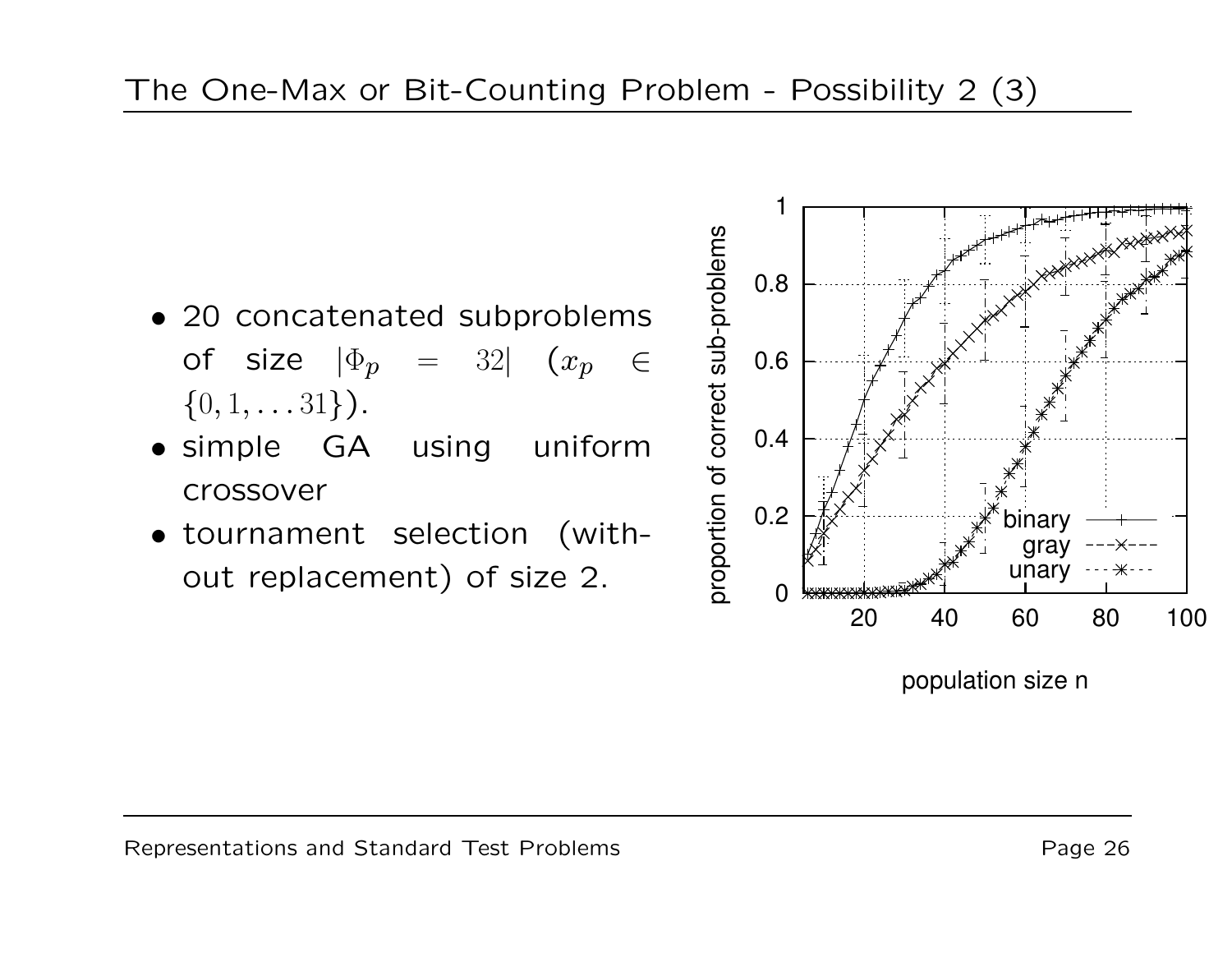- There must be a clear idea what is the problem, and what is the representation.
- $\bullet$  The difficulty of a problem is determined by the problem  $f_p$ , but can be modified by the used representation  $f_g$  (and of course the used operators and metric).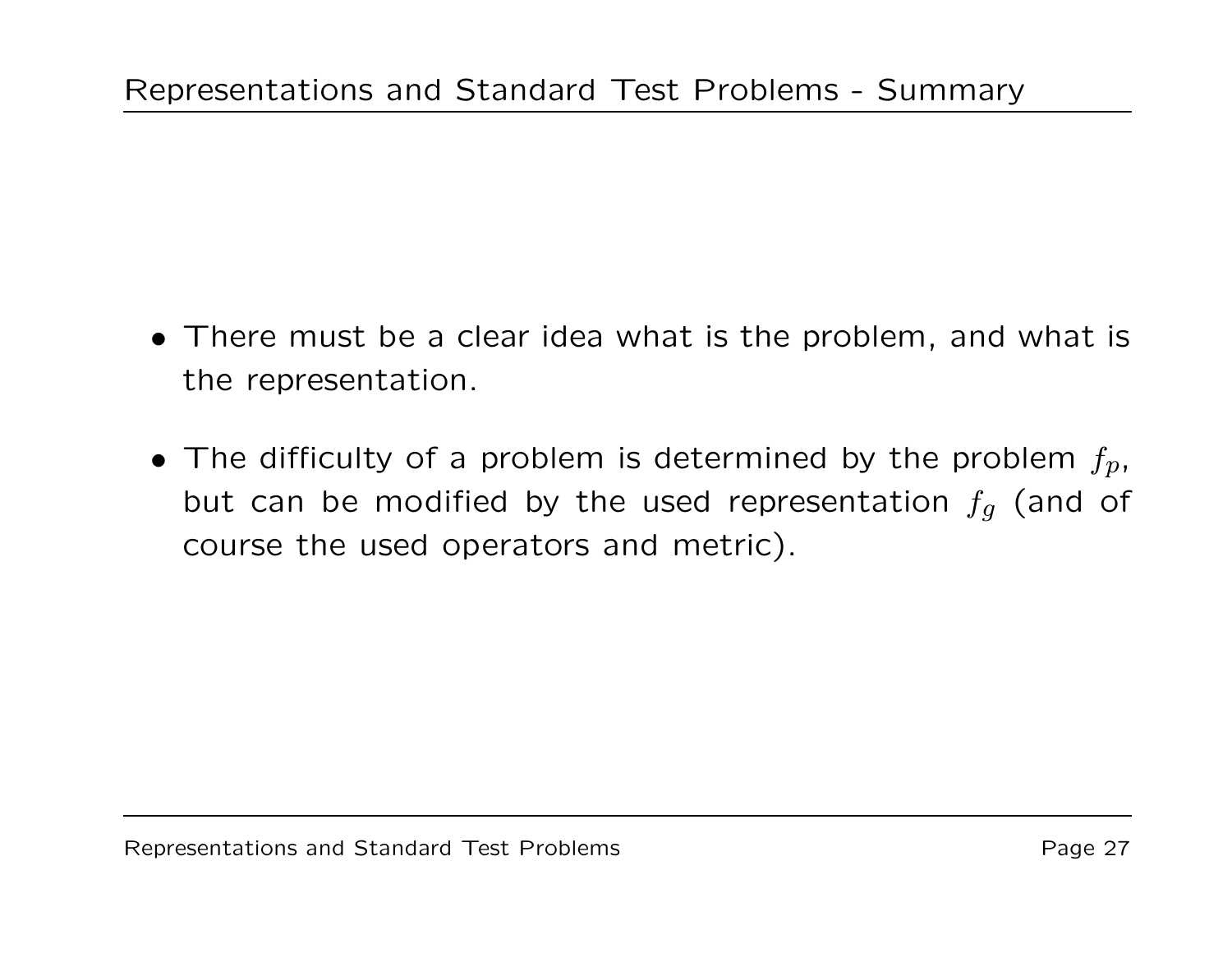- A Short Introduction to Representations
- Representations and Standard Test Problems
- Design Guidelines for Representations
- Properties of Representations
	- Redundant Representations and Neutral Networks
	- High-Locality Representations
	- (Domino Convergence and Genetic Drift)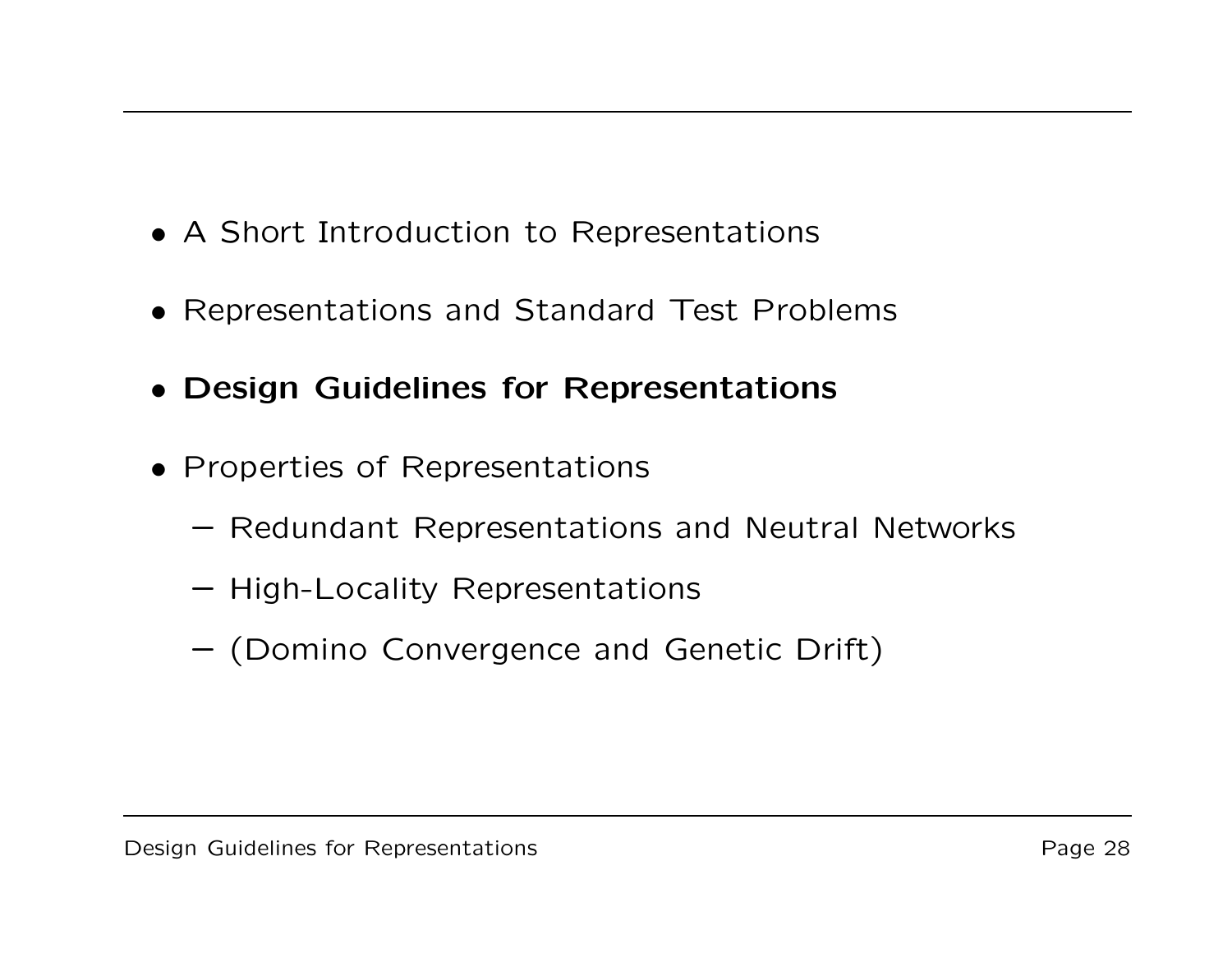- Principle of meaningful building blocks: The schemata should be short, of low order, and relatively unrelated to schemata over other fixed positions.
- Principle of minimal alphabets: The alphabet of the encoding should be as small as possible while still allowing <sup>a</sup> natural representation of solutions (qualified by (Goldberg, 1991))

from (Goldberg, 1989))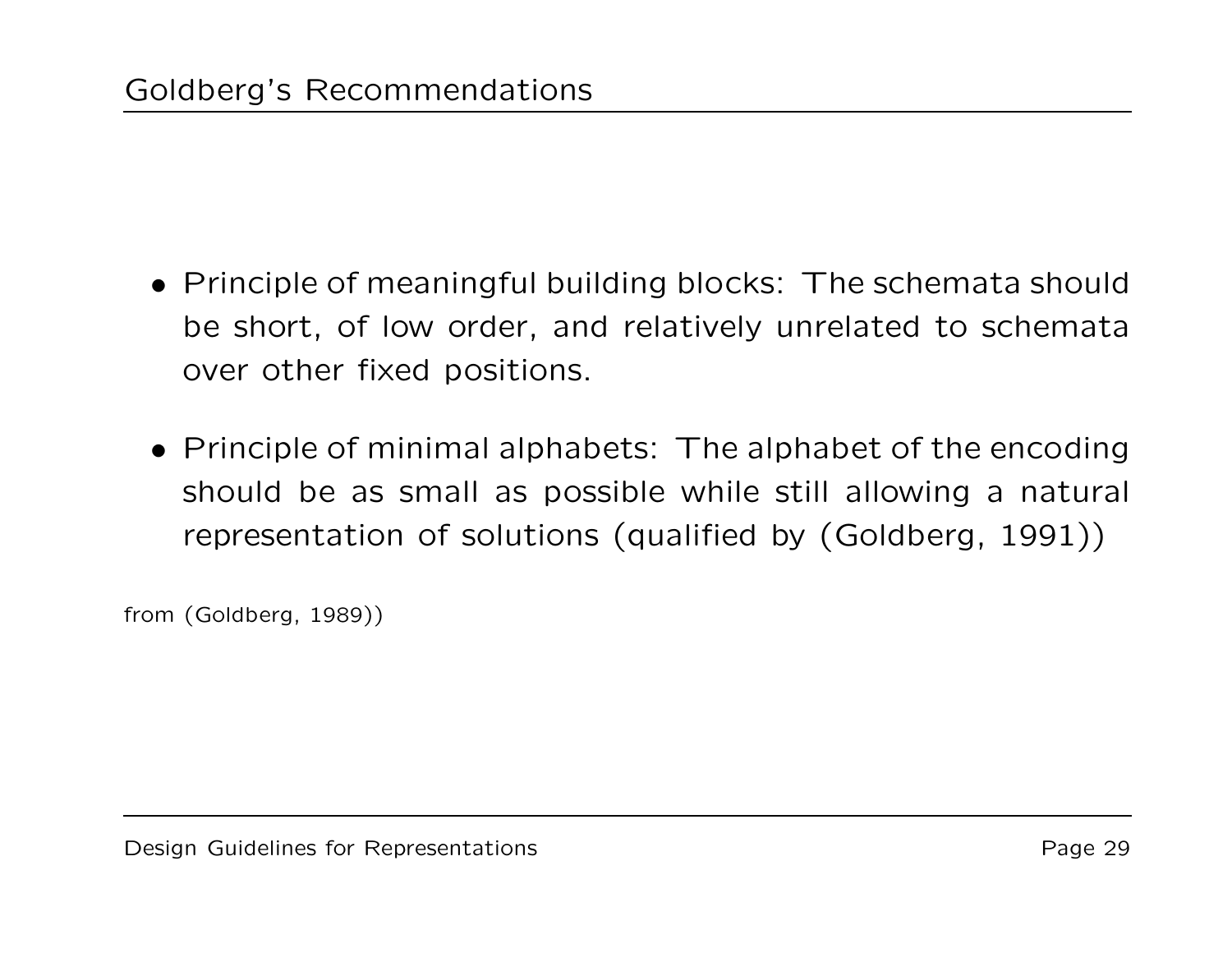- The recommendations caused <sup>a</sup> lot of critics (Radcliffe, 1997; Fogel and Stayton, 1994).
- What is a natural representation of <sup>a</sup> problem? (For example, is using binary representations for encoding real-valued phenotypes <sup>a</sup> natural representation?)
- Principles mainly aimed at binary representations and crossoverbased GAs that process schemata. Not big help for other search methods like evolution strategies or evolutionary programming as these search methods do not process schema.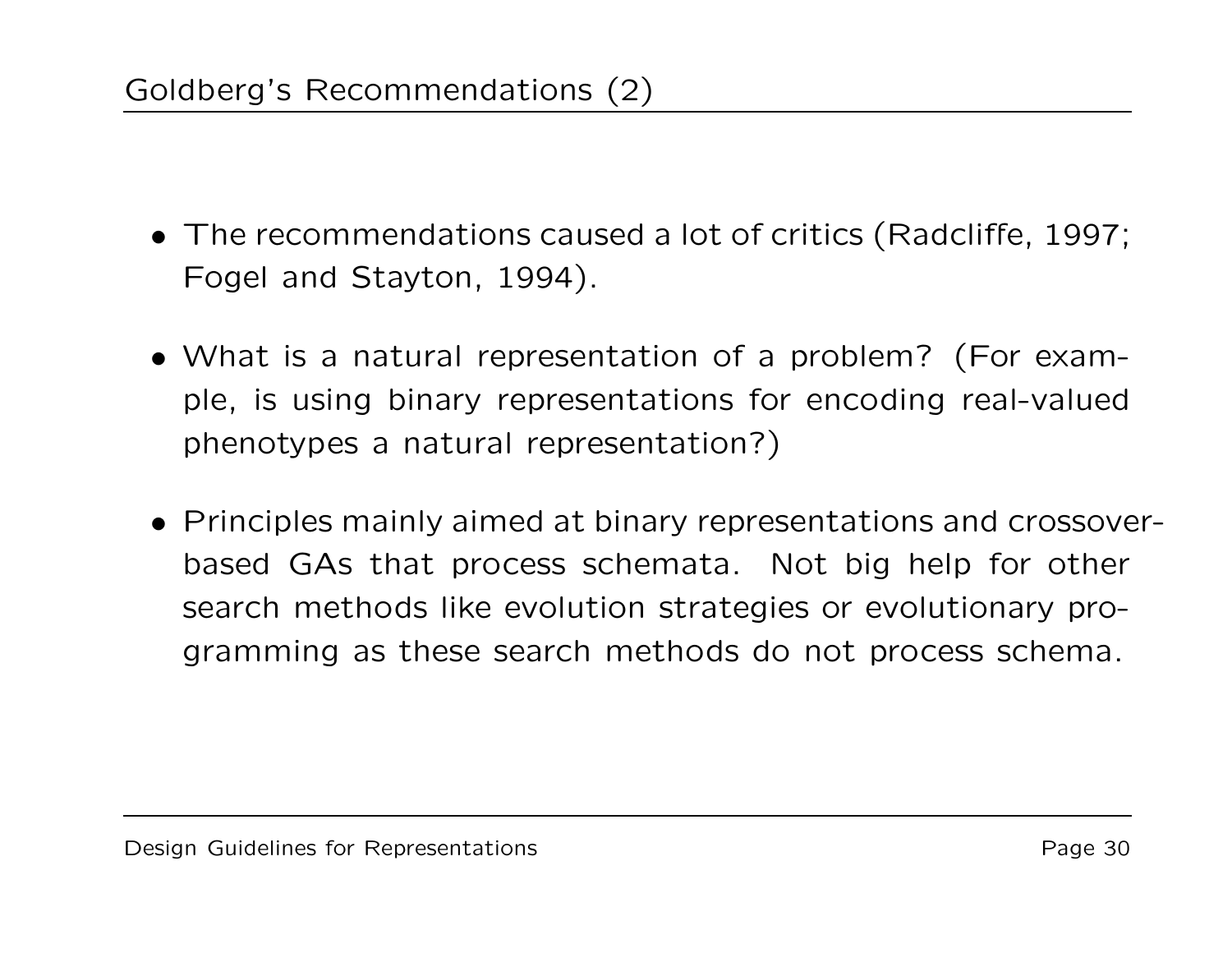# Radcliffe's Recommendations

Representation and operators belong together and can not be separated from each other (Radcliffe, 1992).

Design of representation-independent evolutionary algorithms is possible if the following properties are considered (Surry and Radcliffe, 1996b):

- Respect: Offspring produced by recombination are members of all formae to which both their parents belong.
- **Transmission**: Every gene is set to an allele which is taken from one of the parents.
- **Assortment**: Offspring can be formed with any compatible characteristics taken from the parents.
- **Ergodicity**: Iterative use of operators allow to reach any point in the search space.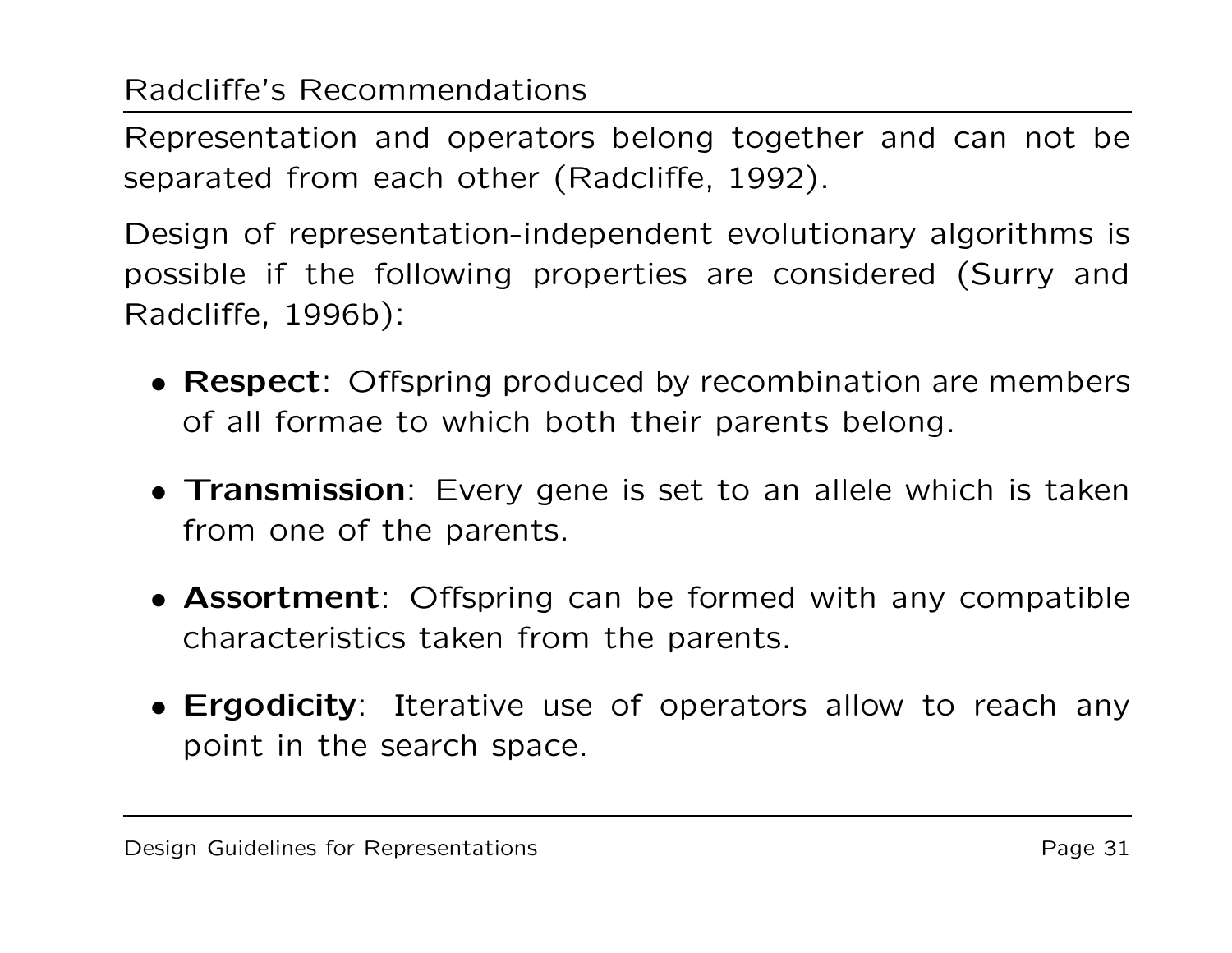## Palmer's Recommendations

- An encoding should be able to represent all possible phenotypes.
- An encoding should be unbiased in the sense that all possible individuals are equally represented in the set of all possible genotypic individuals.
- An encoding should encode no infeasible solutions.
- The decoding of the phenotype from the genotype should be easy.
- An encoding should possess locality. Small changes in the genotype should result in small changes in the phenotype (compare statements about metric).

from (Palmer, 1994))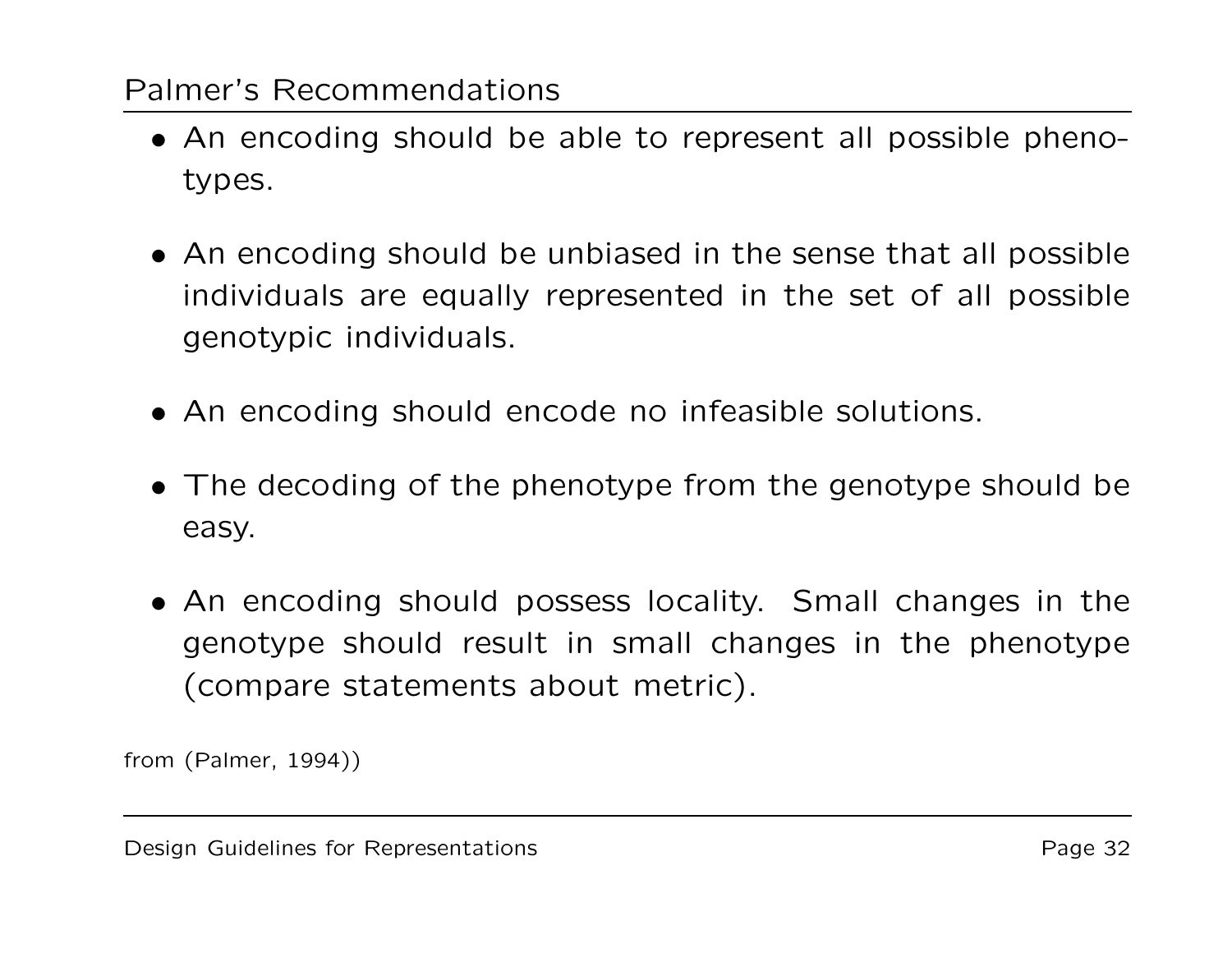- Encodings should be adjusted to <sup>a</sup> set of genetic operators in a way that the building blocks are preserved from the parents to the offspring (Fox and McMahon, 1991).
- Encodings should minimize nonlinearities in fitness functions (Beasley et al., 1993). This means, representations should make the problem easier.
- Feasible solutions should be preferred.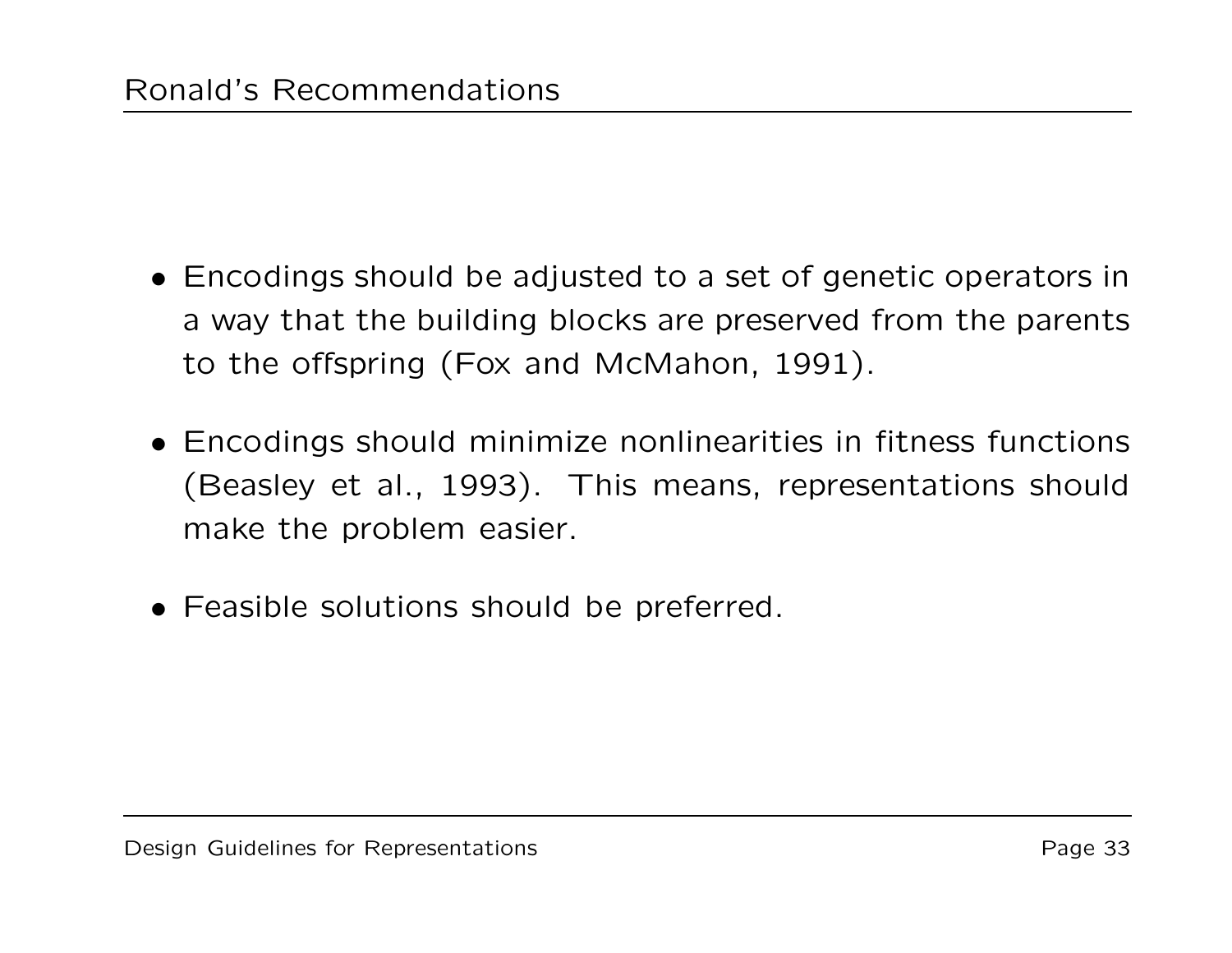- The problem should be represented at the correct level of abstraction.
- Encodings should exploit an appropriate genotype-phenotype mapping process if <sup>a</sup> simple mapping to the phenotype is not possible.
- Isomorphic forms, where the phenotype of an individual is encoded with more than one genotype, should not be used.

from (Ronald, 1997))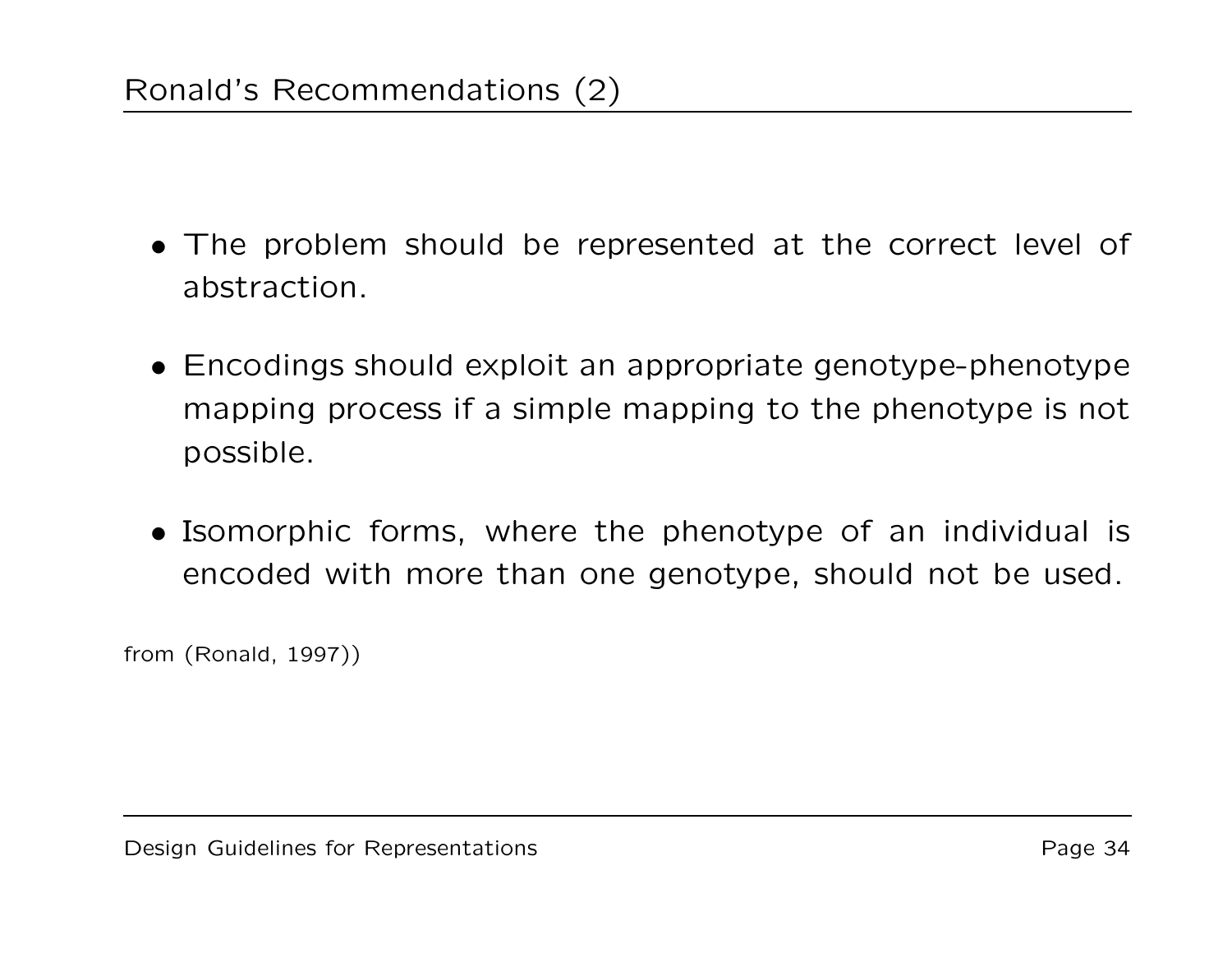- Based on observations for specific test problems there are some common, fuzzy ideas about what is <sup>a</sup> good representation.
- Recommendations too general to be helpful for designing or evaluating representations.
- There is a lack of analytical models describing the influence of representations on EAs.
- To verify (or reject) observations analytical models are necessary.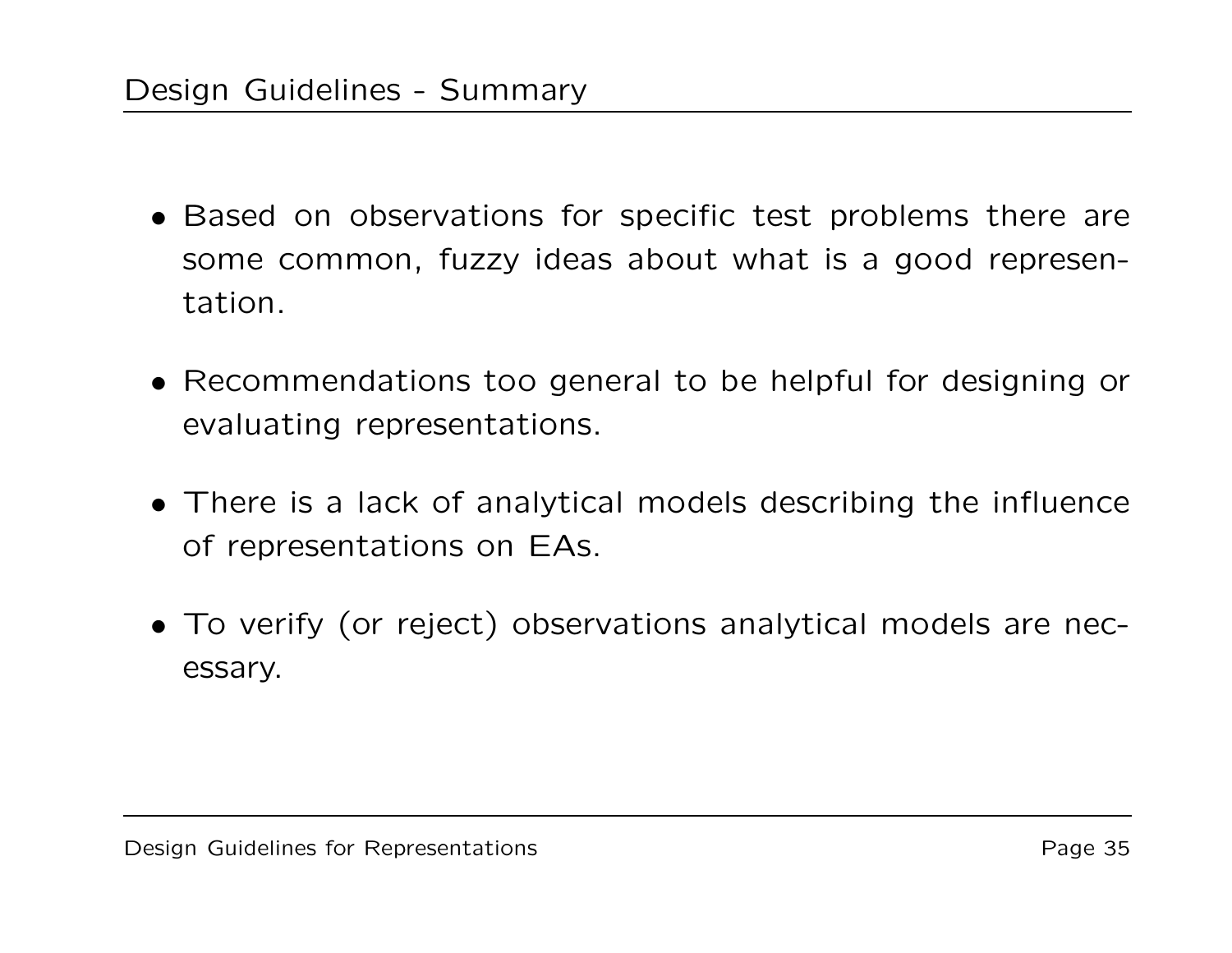- A Short Introduction to Representations
- Representations and Standard Test Problems
- Design Guidelines for Representations
- Properties of Representations
	- Redundant Representations and Neutral Networks
	- High-Locality Representations
	- (Domino Convergence and Genetic Drift)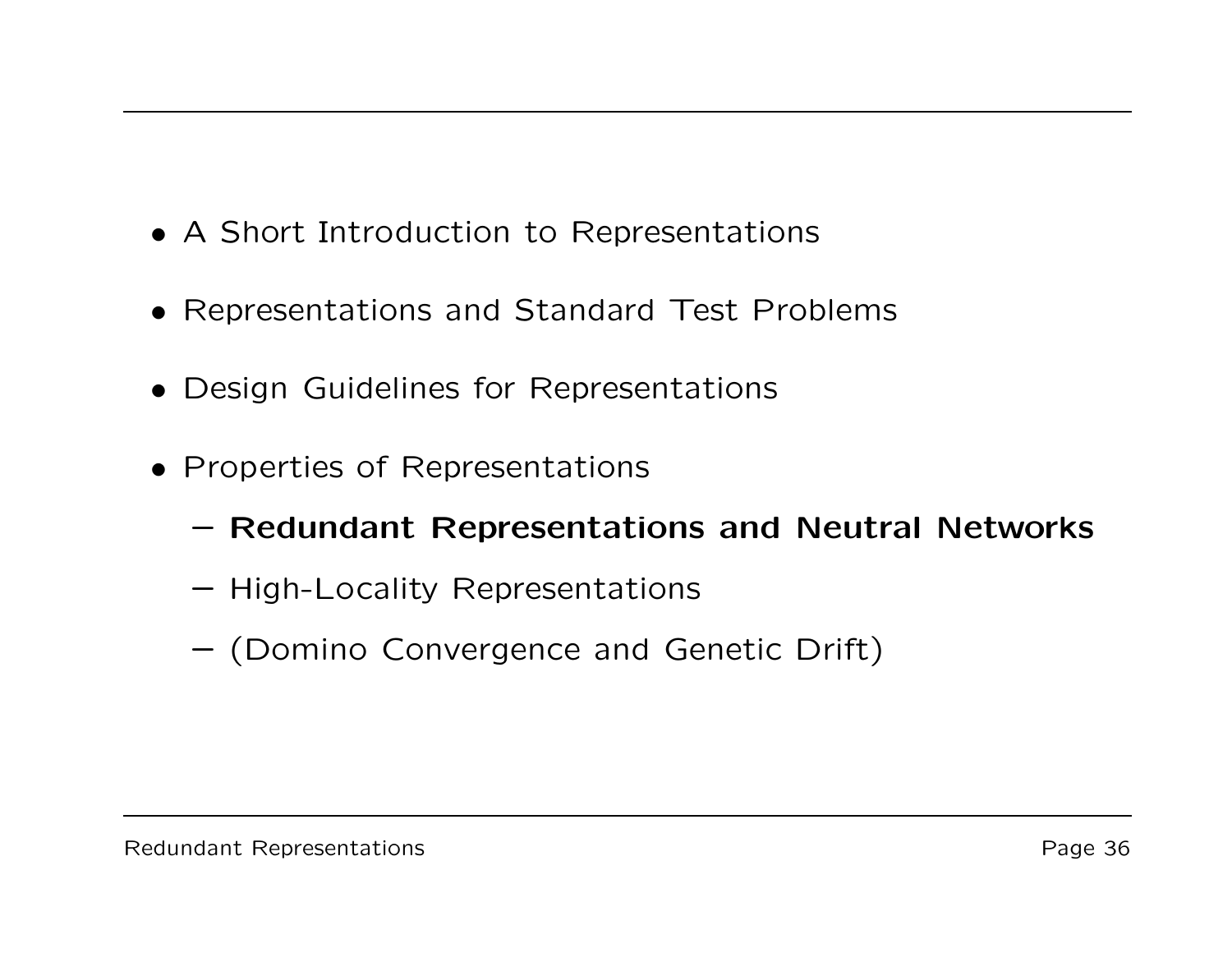Representations are redundant if the number of genotypes is larger than the number of phenotypes.

- $\bullet\,$  Using redundant representations  $f_g$  means changing  $f=f_p(f_g).$ There are additional plateaus in the fitness landscape.
- Redundant representations are more inefficient encodings which use a higher number of alleles but do not increase the amount of encoded information.
- Redundant representations are not an invention of AI researchers but are commonly used in nature.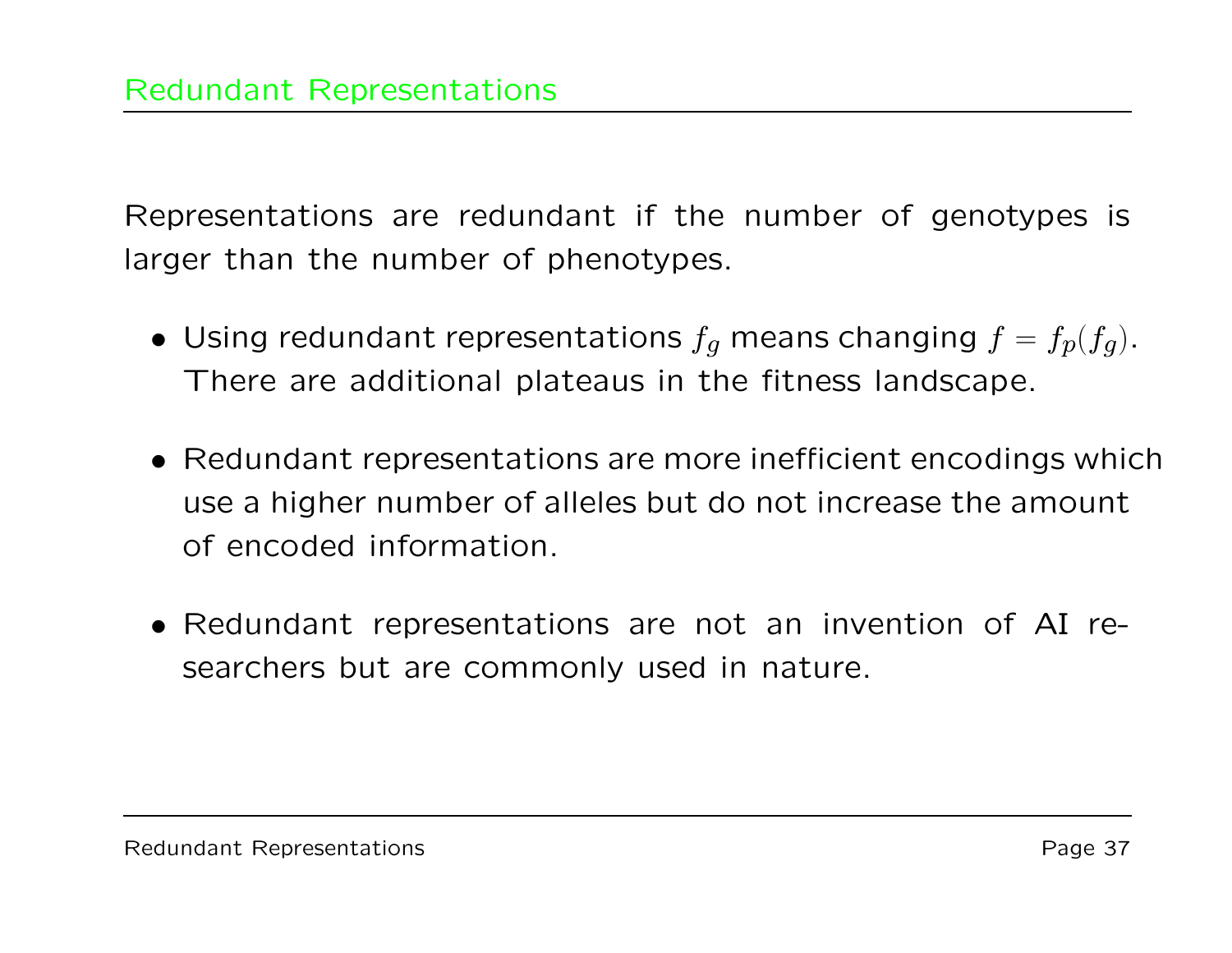There are different opinions regarding the influence of redundant representation on the performance of EAs.

- Redundant representations reduce EA performance due to loss of diversity (Davis, 1989; Eshelman and Schaffer, 1991; Ronald et al., 1995)
- Redundant representations increase EA performance (Gerrits and Hogeweg, 1991; Cohoon et al., 1988; Julstrom, 1999)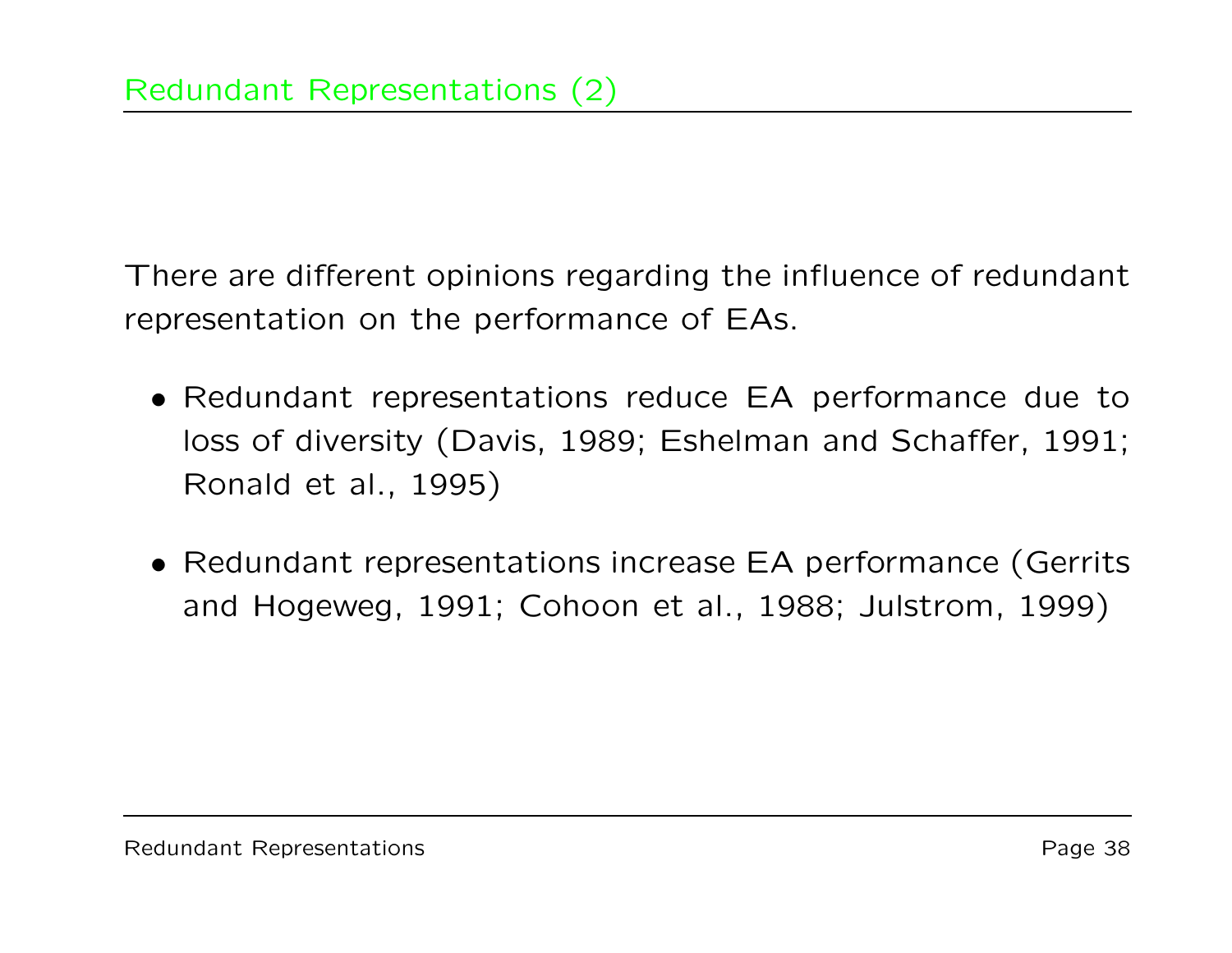## Redundant Representations (3)

- Large amount of work considers the neutral theory (Kimura, 1983). This theory assumes that not natural selection fixing advantageous mutations but the random fixation of neutral mutations is the driving force of molecular evolution.
- Following these ideas redundant representations (neutral networks) are used in EAs with great enthusiasm.
- There is hope that increasing the evolvability of <sup>a</sup> system also increases the performance of the system (Barnett, 1997; Barnett, 1998; Shipman, 1999; Shipman et al., 2000b; Shackleton et al., 2000; Shipman et al., 2000a; Ebner et al., 2001; Smith et al., 2001c; Smith et al., 2001a; Smith et al., 2001b; Barnett, 2001; Yu and Miller, 2001; Yu and Miller, 2002; Toussaint and Igel, 2002).
- (Knowles and Watson, 2002) showed exemplarily that this is not true!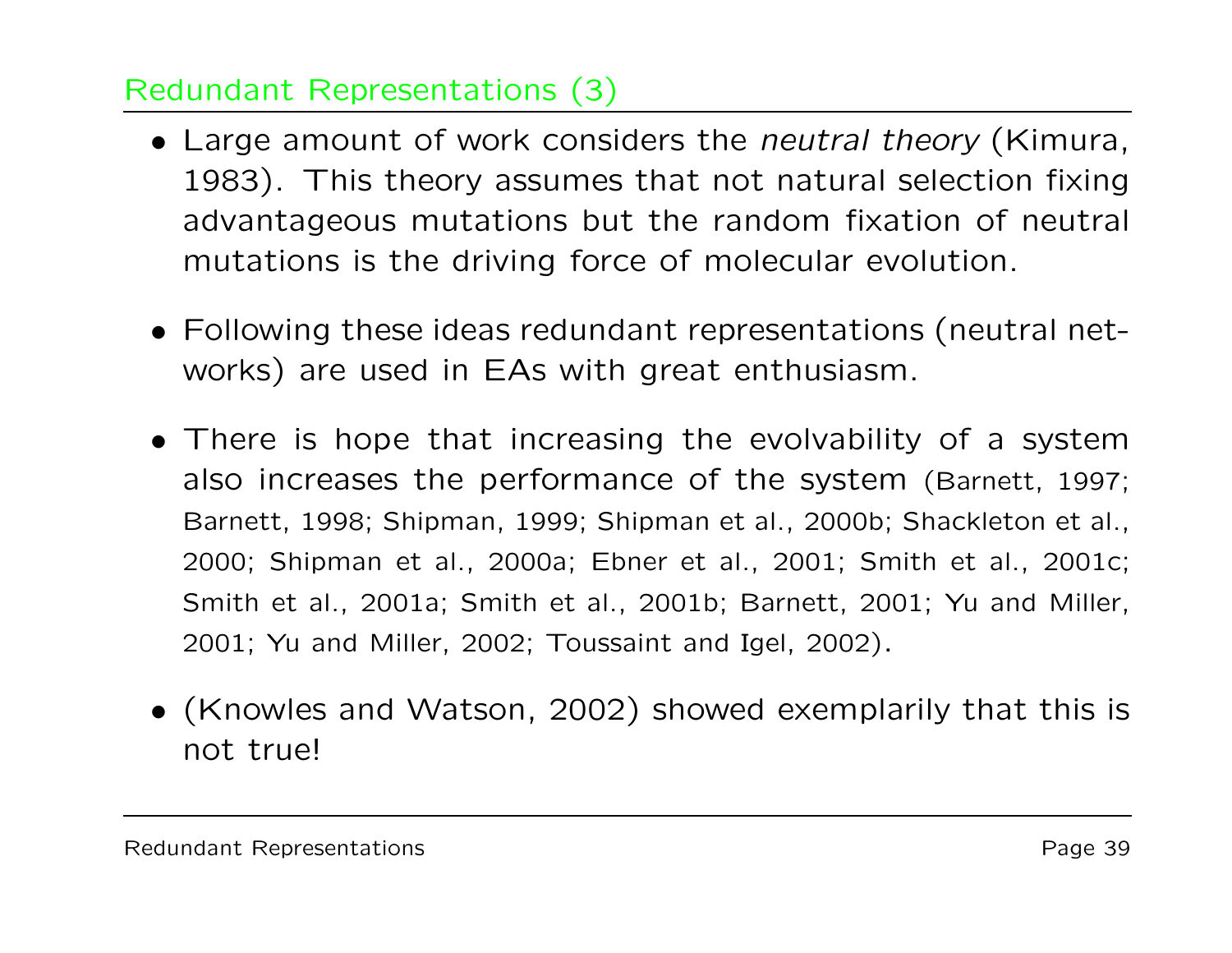### Redundant Representations (4)

#### Genotype Space



Different phenotypes encountered along random neutral walk:

 $P_2 \t P_5 \t P_{12}$ 

from (Ebner et al., 2001)

Neutral Network: Set of genotypes connected by single-point mutations that map to the same phenotype.

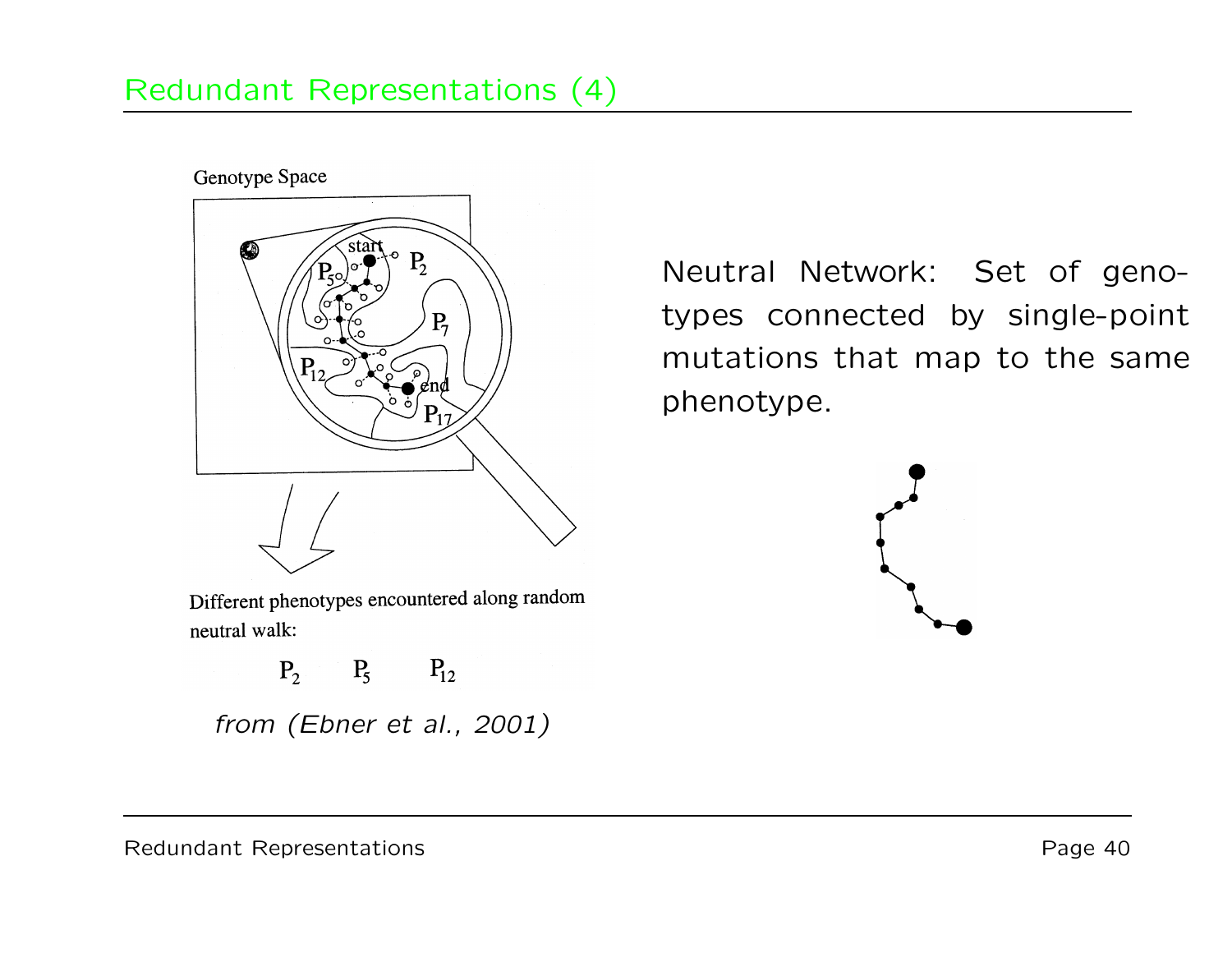#### Benefits of Neutral Networks

- Population can drift along these neutral networks.
- Reducing the chance of being trapped in sub-optimal solutions.
- Population is quickly able to recover after <sup>a</sup> change has occurred.
- Evolvability of the system increases.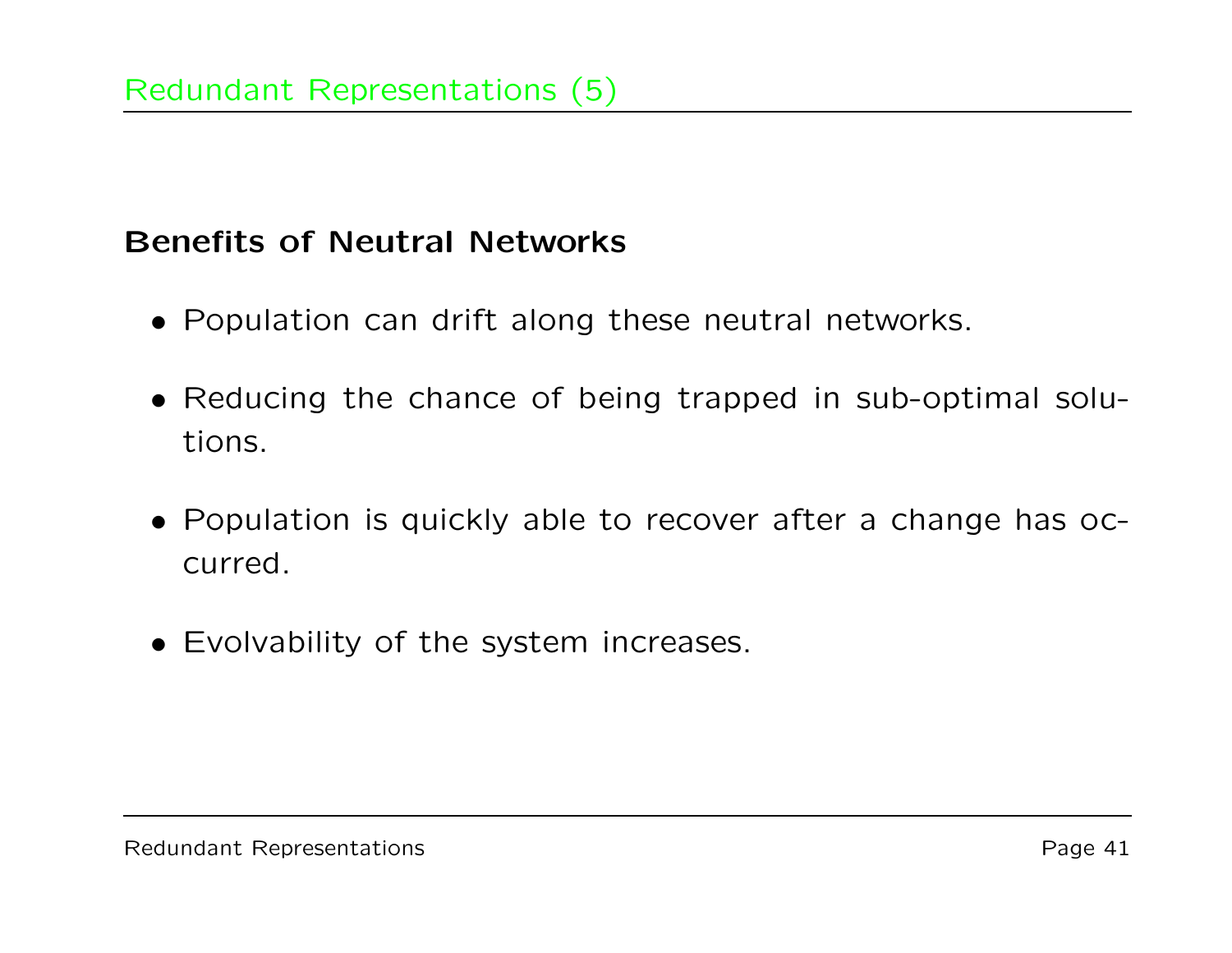In the following slides we present <sup>a</sup> model that

- explains how redundancy changes the performance of EAs and
- allows quantitative predictions of EA performance.
- (presented in (Rothlauf and Goldberg, 2003))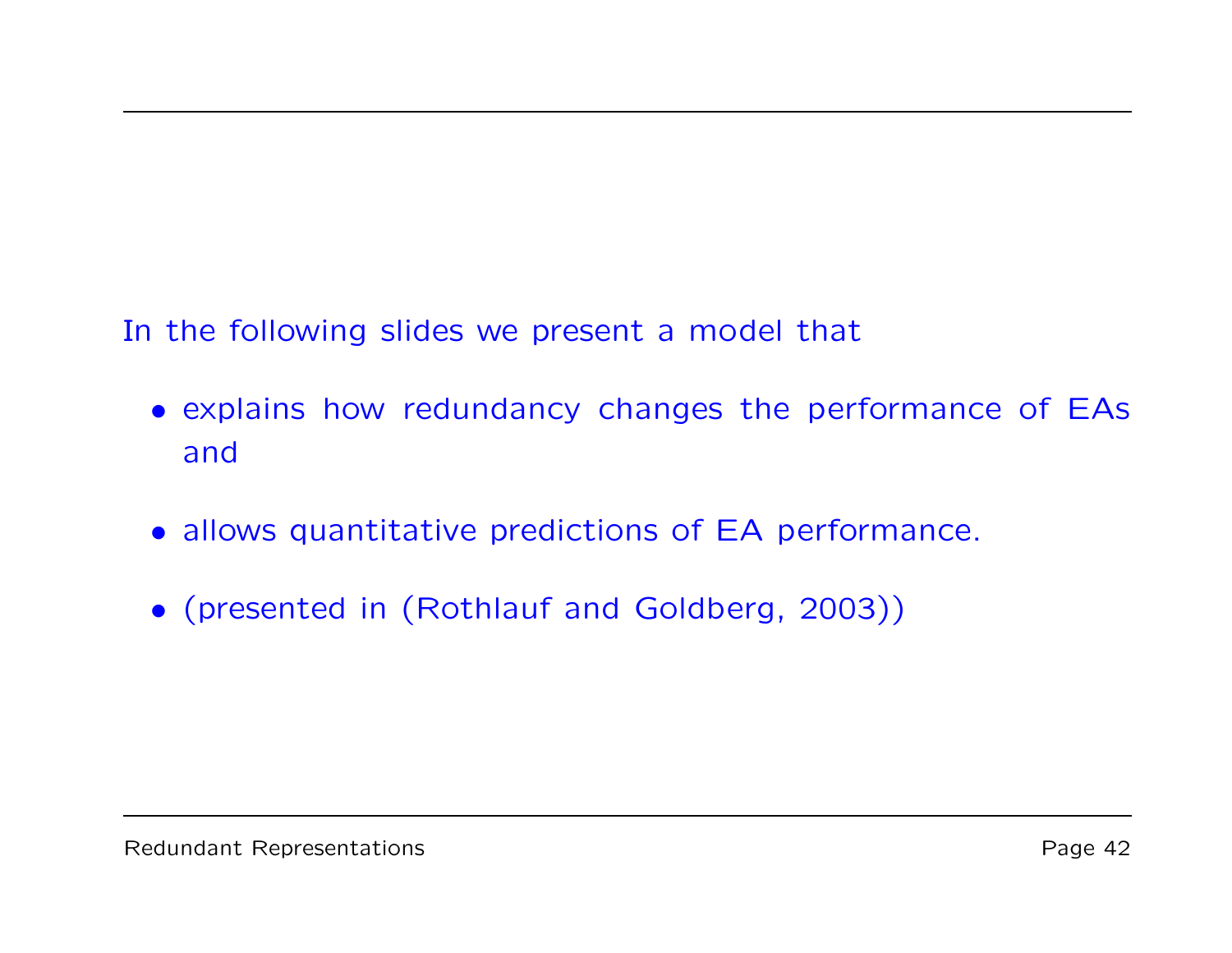# Synonymously versus Non-synonymously Redundant Representations

When using redundant representations it can be distinguished between:

- Synonymously redundant repre**sentations**: All genotypes that encode the same phenotype are similar to each other.
- Non-synonymously redundant representations: Genotypes that encode the same phenotype are not similar to each other.

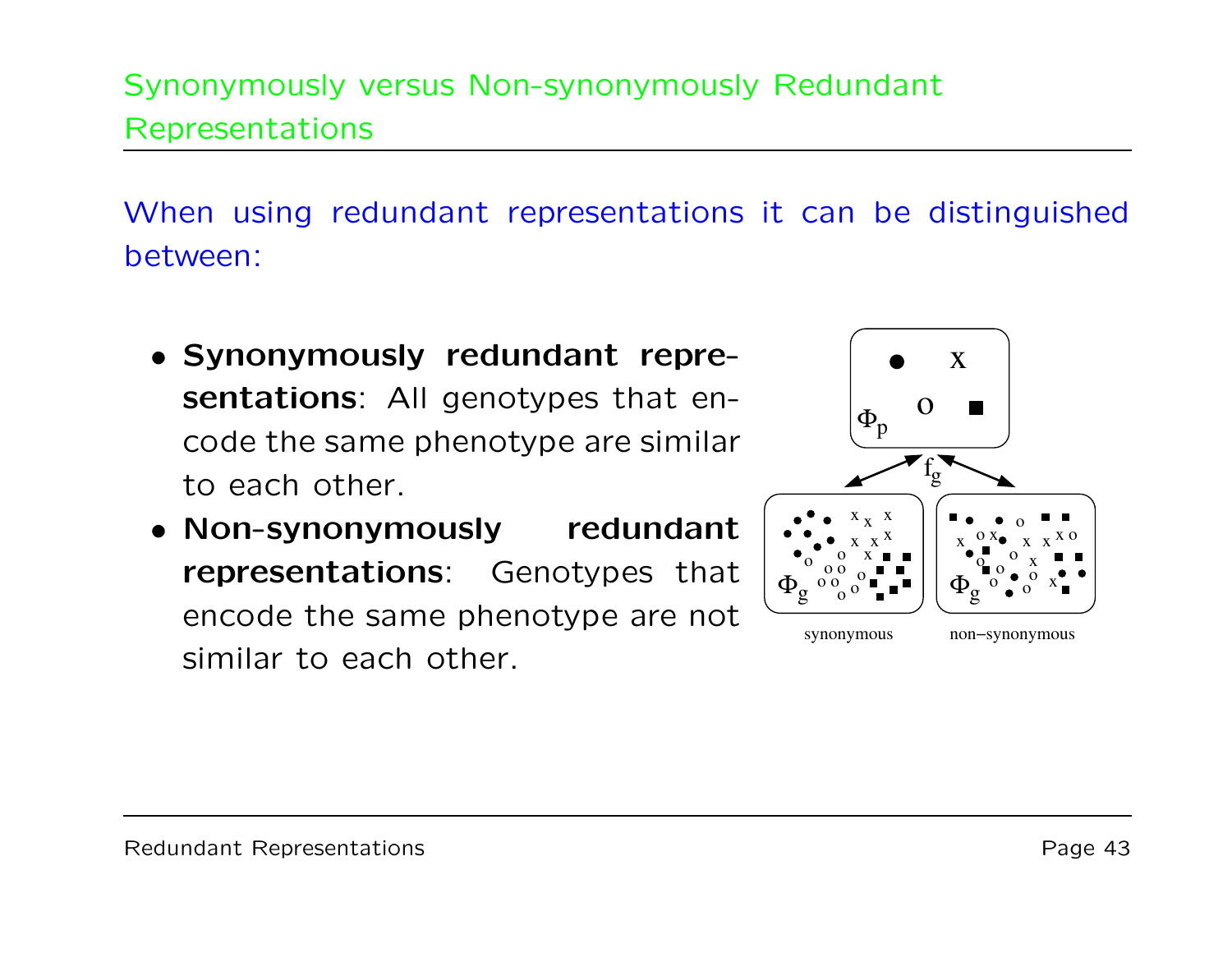- Non-synonymously redundant representations do not allow guided search.
- EA search becomes random.
- Similar effect as low locality representations.t as low locality rep-  $\left|\begin{smallmatrix} 1 & 1 & 1 & 0 & \bullet \ & 1 & 0 & 0 & \bullet \ & & 0 & 0 & \bullet \ & & & 0 & \bullet \end{smallmatrix}\right|$



Effects of small mutation steps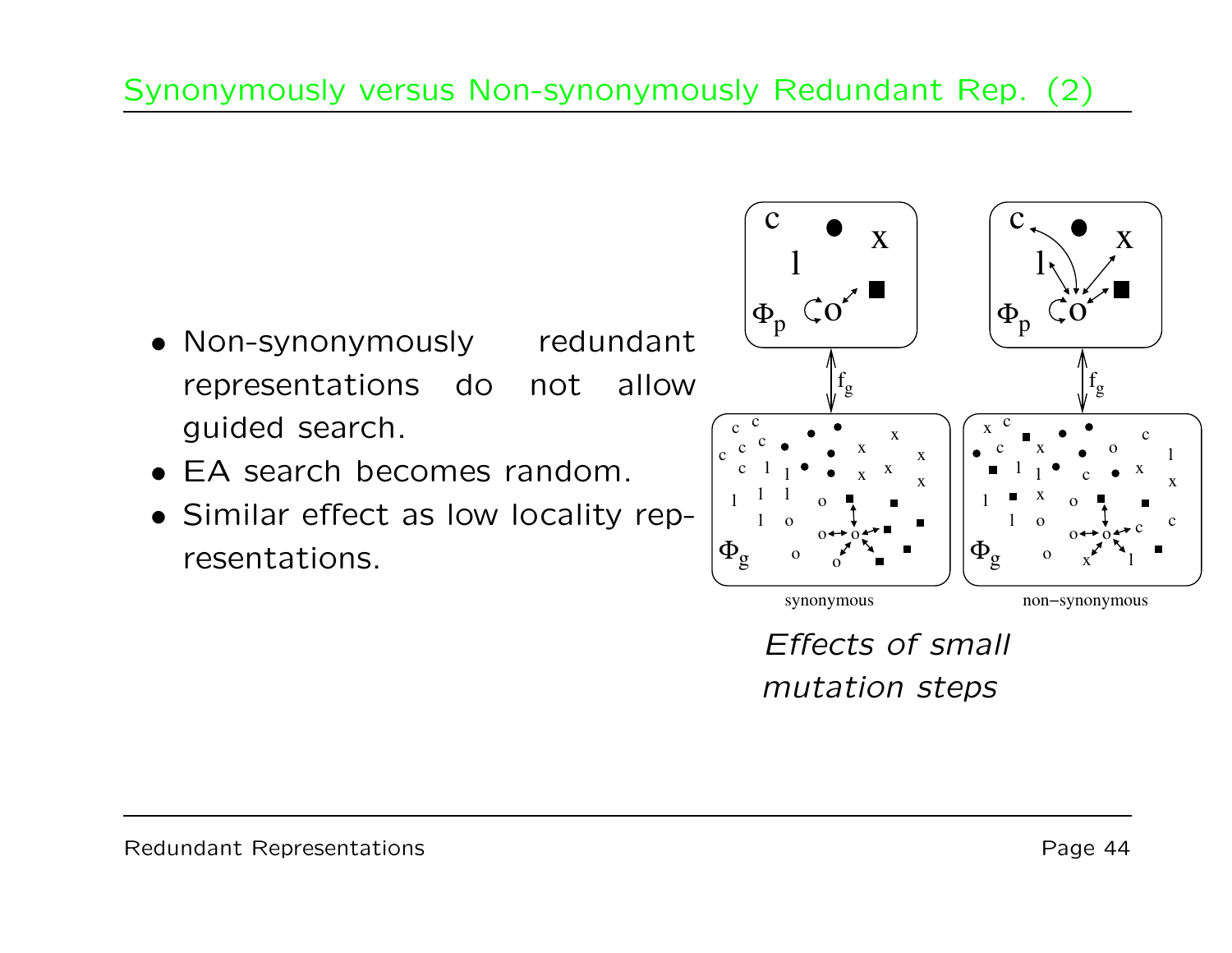Synonymously redundant representations can be described using

- • $\bullet$  order of redundancy  $k_{r} = \frac{\log(|\Phi_{p}|)}{\log(|\Phi_{g}|)}$  and
- over-, resp. underrepresentation  $r$  of the optimal solution due to the problem representation  $f_g.$

When using the notion of BBs and binary representations:

$$
\bullet \ \ k_r = \frac{k_g}{k_p}
$$

•  $r$ : Number of genotypic BBs of order  $k_g$  that represent the optimal phenotypic BB of order  $k_p$ .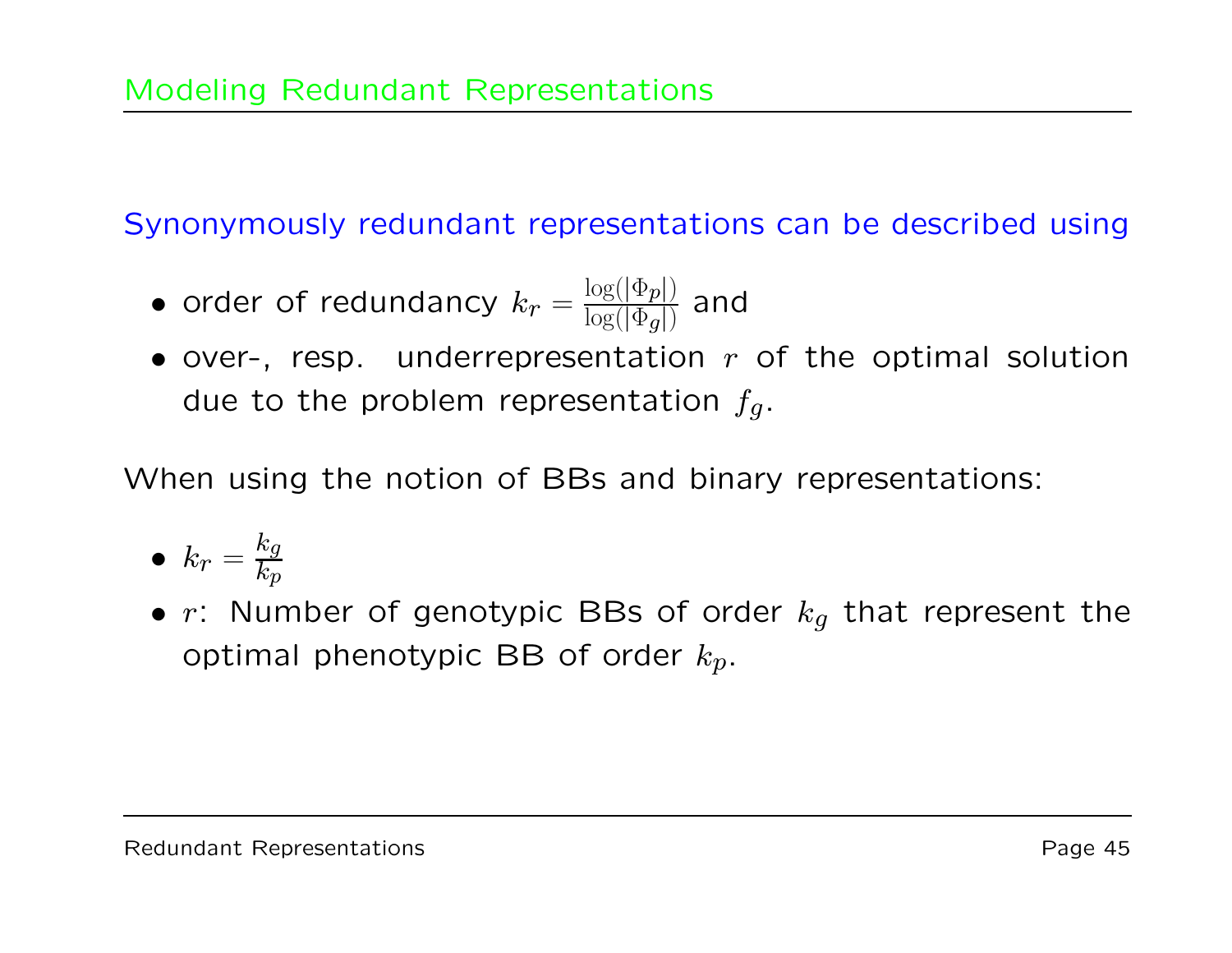## Example 1:

| genotypes $x_q$                  | $x_p$ |
|----------------------------------|-------|
| 00 00, 00 01, 01 00, 01 01   0 0 |       |
| 10 00, 10 01, 11 00, 11 01   1 0 |       |
| 00 10, 01 11, 00 11, 01 11   0 1 |       |
| 10 10, 10 11, 11 10, 11 11   1 1 |       |

- $\bullet$   $k$  =  $2$  (order of phenotypic BBs)
- $k_r = 2$  (One allele of a phenotype is represented using two alleles of a genotype)
- $\bullet$  Uniform redundancy:  $r~=~4$ (the best BB (e.g..  $x_p = 11$ ) is represented by four genotypic BBs)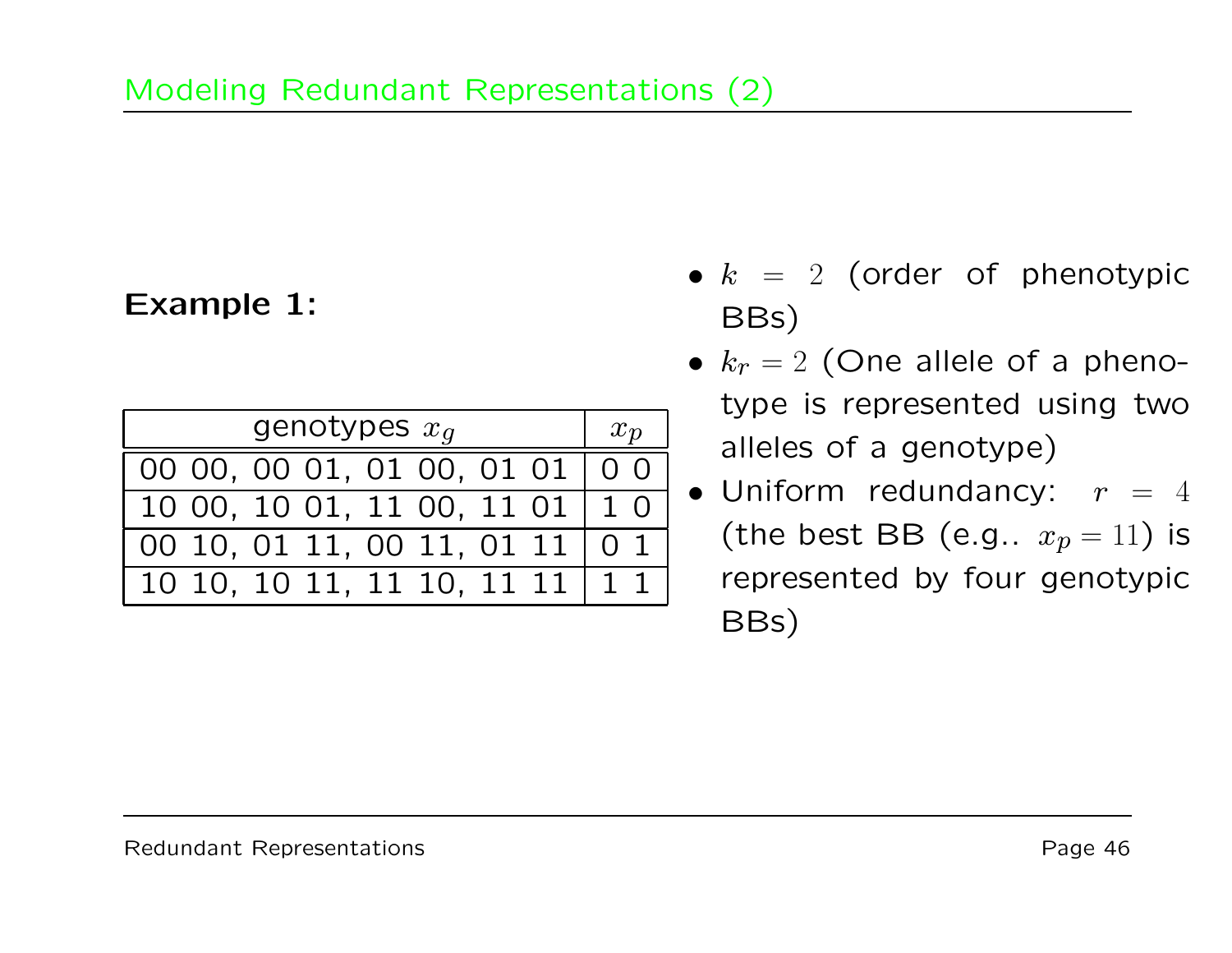#### Example 2:

| genotypes $x_q$                       |  |
|---------------------------------------|--|
| 000, 001, 010, 100, 101, 110, 011   0 |  |
|                                       |  |

- $\bullet\;$   $k=1$  (order of phenotypic BBs)
- $\bullet \; k_r = 3$  (One phenotypic allele is represented using three genotypic alleles)
- Non-uniform redundancy:  $r=1$  (best BB  $(x_p=1)$  is represented by one genotypic BB  $(x_g = 111))$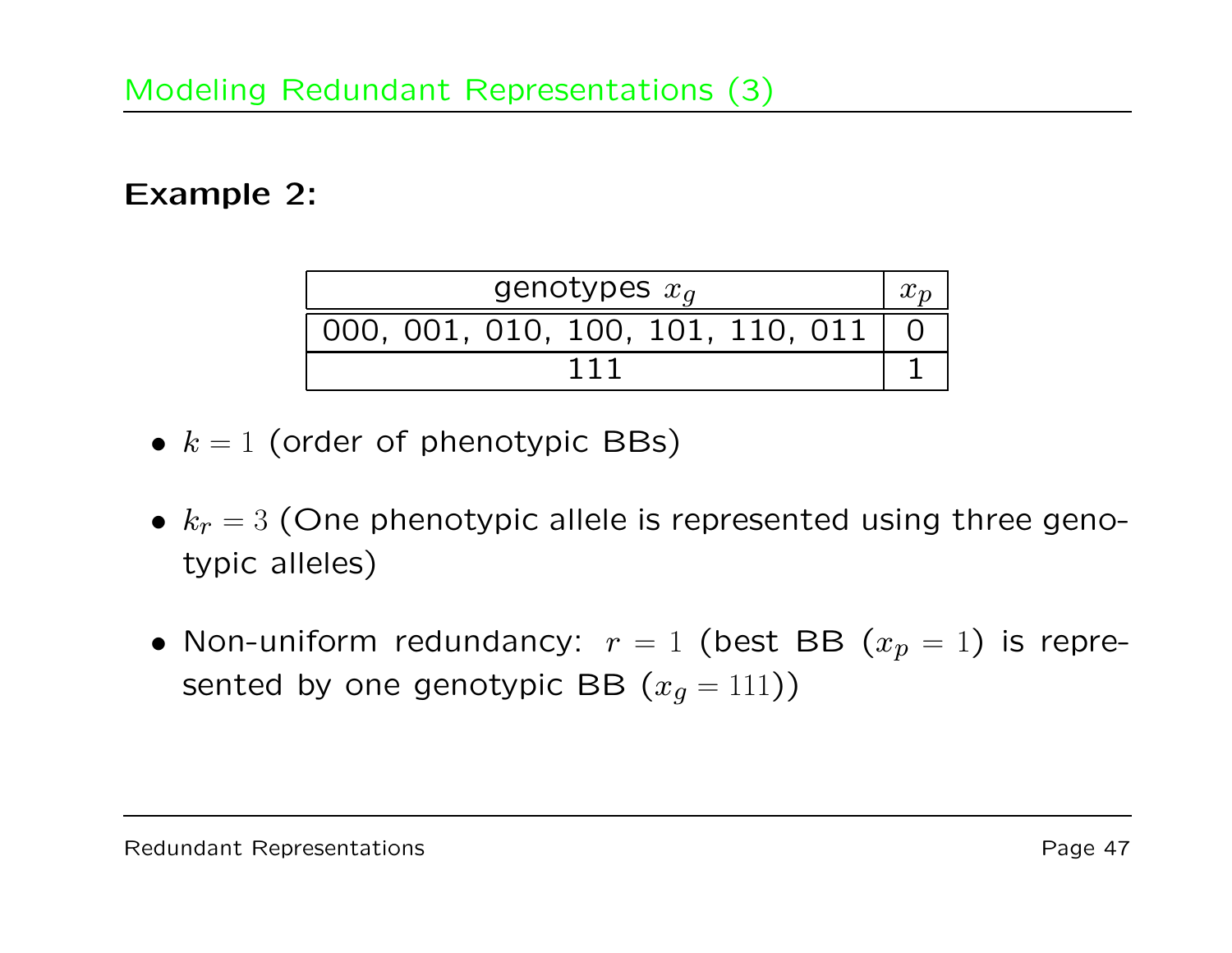The gambler's ruin model (Feller, 1957) can be used for modeling the iterated decision making in GAs.

A gambler with initial stake  $x_0$  wishes to increase his funds to a total of  $N$  units by making a sequence of bets against a gaming house. Each bet has fixed probability  $p$  of winning  $(q=1-p)$ of losing), and we wish to know the probability of succeeding (getting  $N$  units) or failing (losing all units).

Following (Harik et al., 1997) the probability that <sup>a</sup> GA with <sup>a</sup> population size N converges after  $t_{conv}$  generations to the correct solution is

$$
P_n = \frac{1 - (q/p)^{x_0}}{1 - (q/p)^N}
$$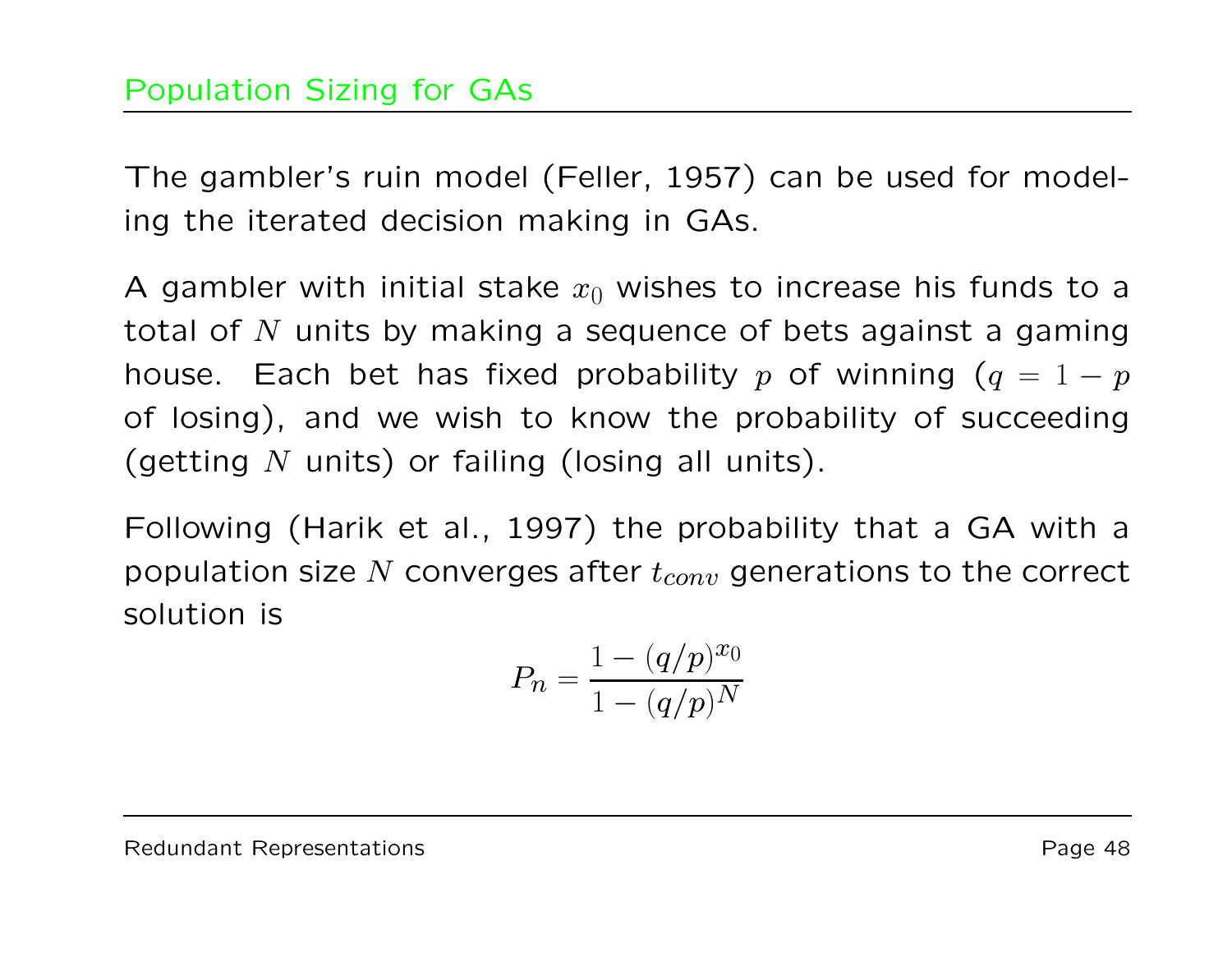After some calculations we get:

$$
N \approx -2^{k-1} \ln(\alpha) \frac{\sigma_{BB} \sqrt{\pi m'}}{d}
$$

N is the necessary population size,  $\alpha$  =  $1-P_n$  the probability  $P_n$  that the optimal BB cannot be found (probability of failure) and  $k$  is the order of the BBs.

 $\sigma_{BB}$  (variance of BBs),  $d$  (fitness difference between best and second best BB),  $m' = m - 1$  (number of BBs) and k are problem-dependent.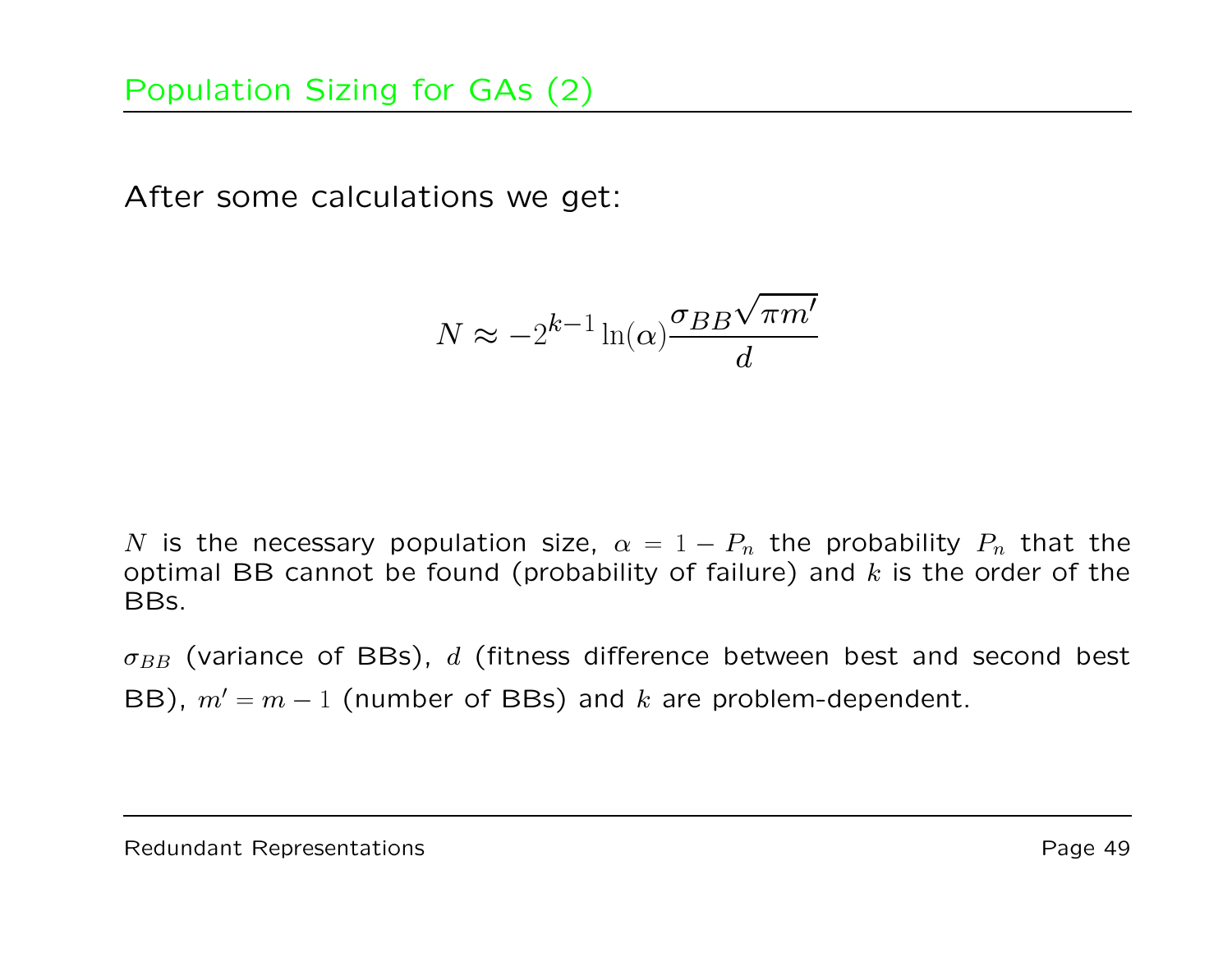#### Population Sizing for GAs (3)



<code>150-bit</code> one-max problem  $(k=1, \ \sigma_{BB} = 0.25, \ d=1$  and  $m=150)$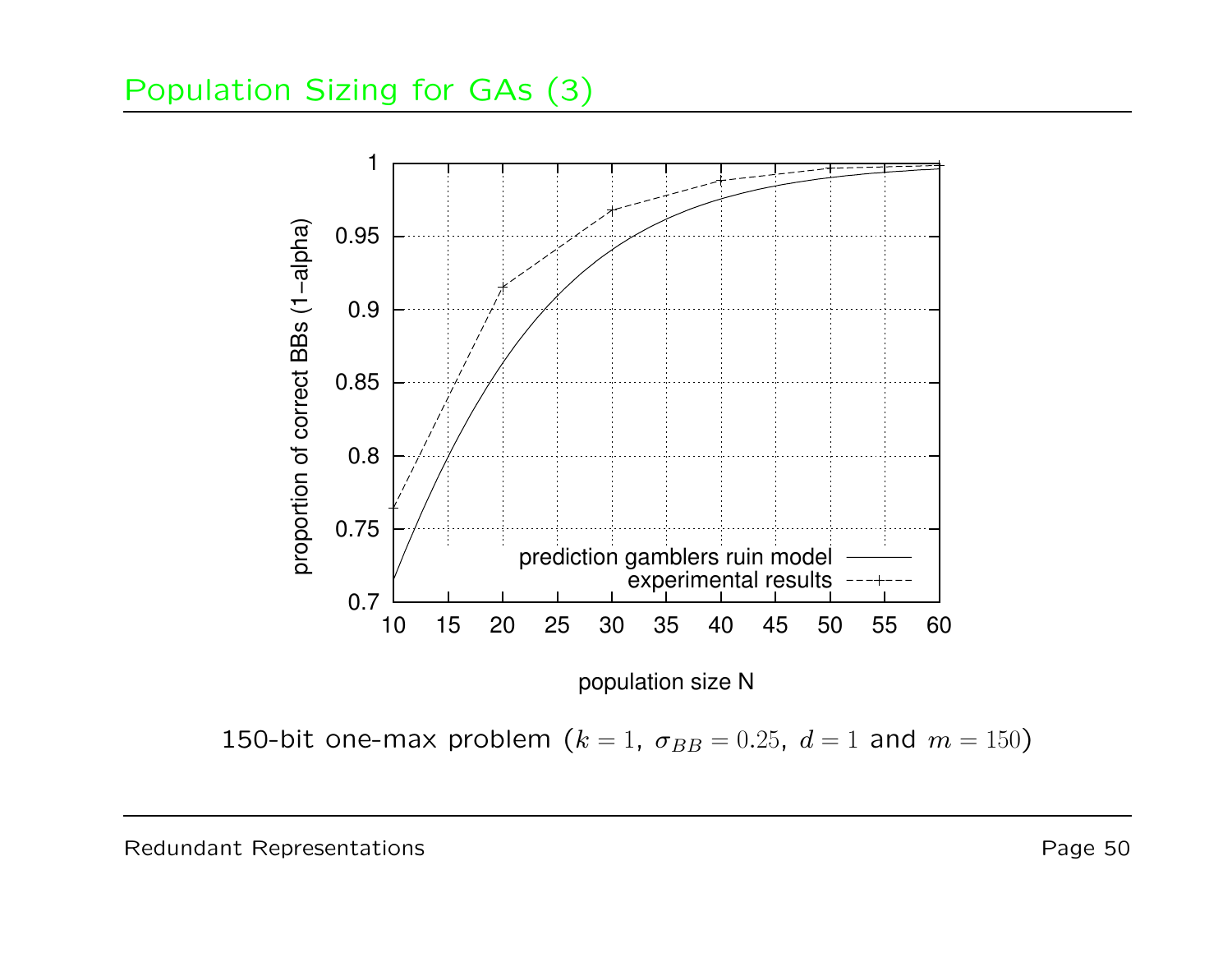#### Population Sizing for GAs (4)



Ten concatenated 3-bit deceptive traps  $(k=3,~\sigma_{BB}=1,~d=1$  and  $m=10)$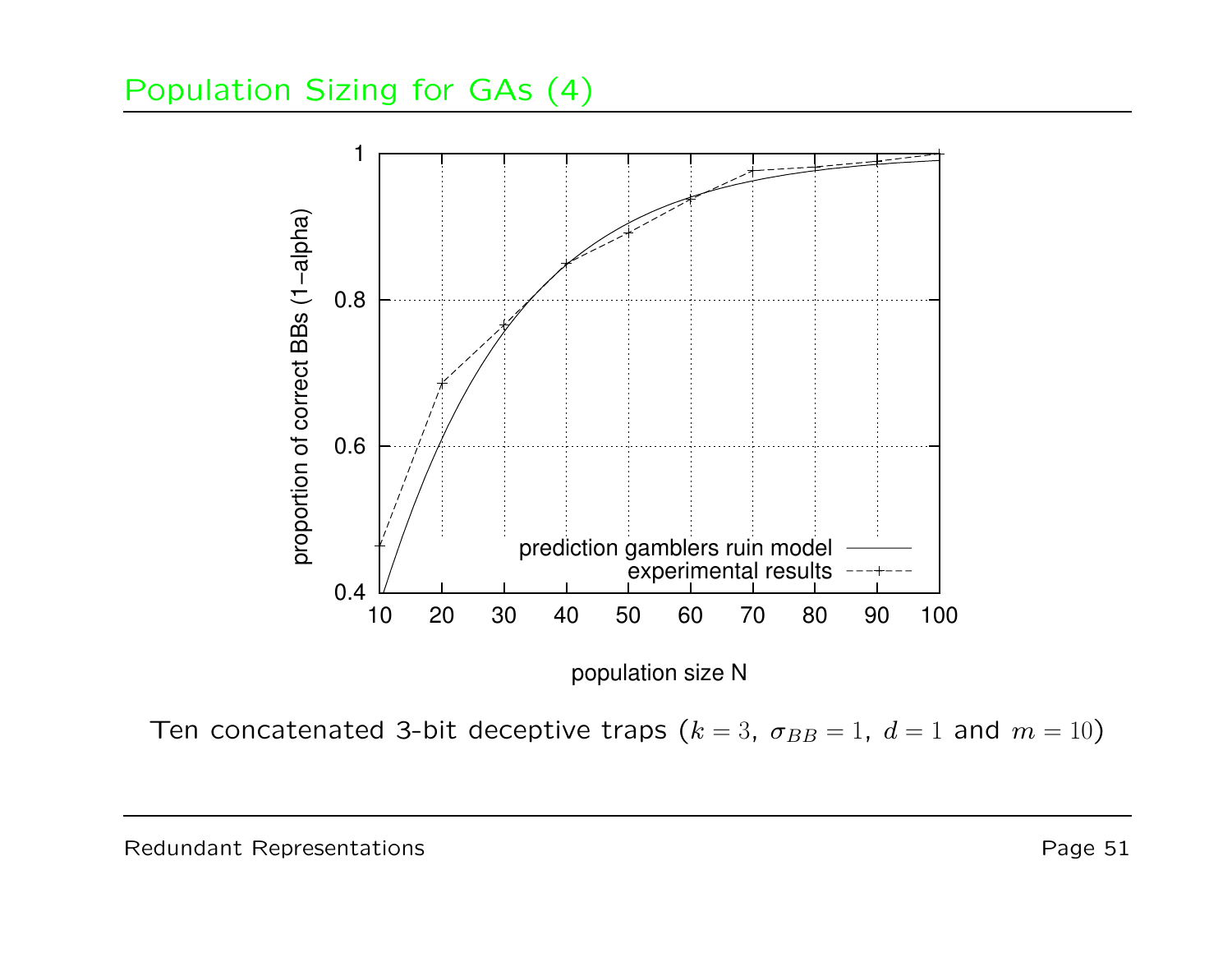# Now we have to ask how the redundancy of <sup>a</sup> representation influences GA performance?

Observation: Redundant representation change the initial supply  $x_0$  of BBs.

For binary problem representation:

$$
x_0 = N \frac{r}{2^{kk_r}},
$$

where  $N$  is the population size.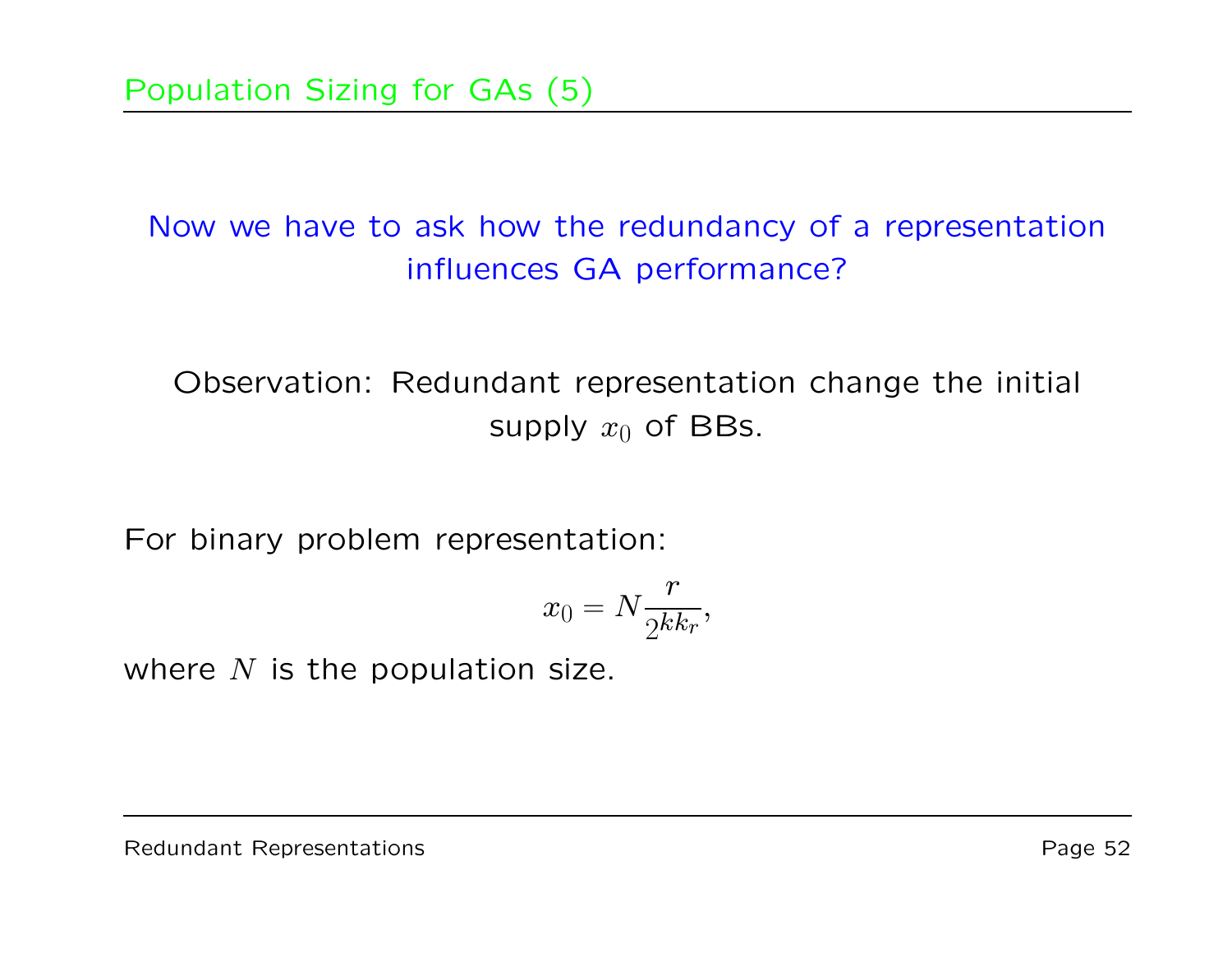When using synonymously redundant representations the existing model can be extended:

$$
N \approx -\frac{2^{k_r k - 1}}{r} \ln(\alpha) \frac{\sigma_{BB} \sqrt{\pi m'}}{d}
$$

The population size  $N$  that is necessary to find the optimal solution with probability  $P_n$  $P_n = 1 - \alpha$  goes with  $O\left(\frac{2^{k_r}}{r}\right)$ .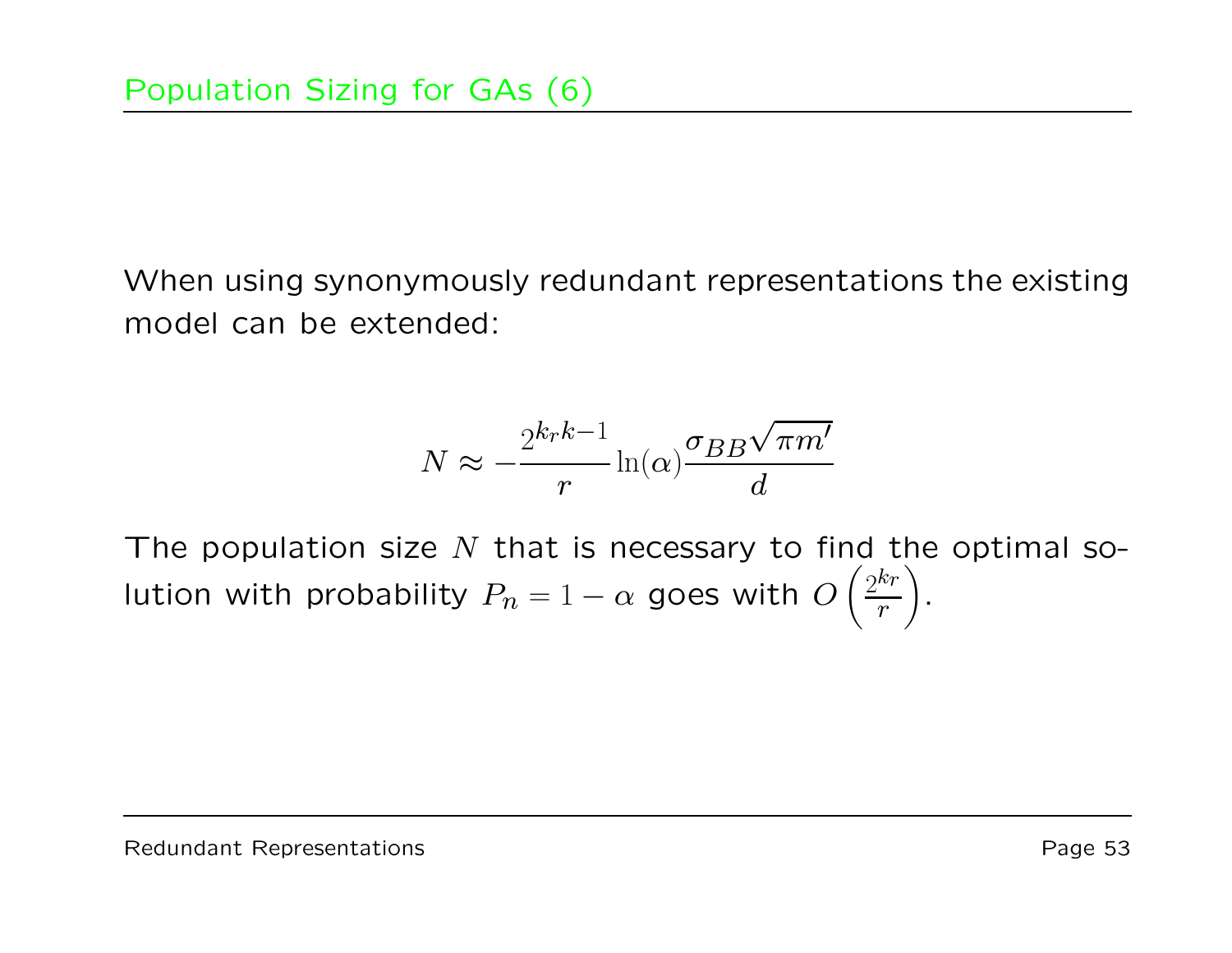Conclusions from this model:

- Redundant representations can change the performance of EAs.
- If representations are synonymously redundant:
	- Uniformly redundant representations do not change the performance of EAs!
	- If the optimal BB is overrepresented GA performance increases.
	- If the optimal BB is underrepresented GA performance decreases.
- Redundant representations can not be used systematically if there is no problem-specific knowledge!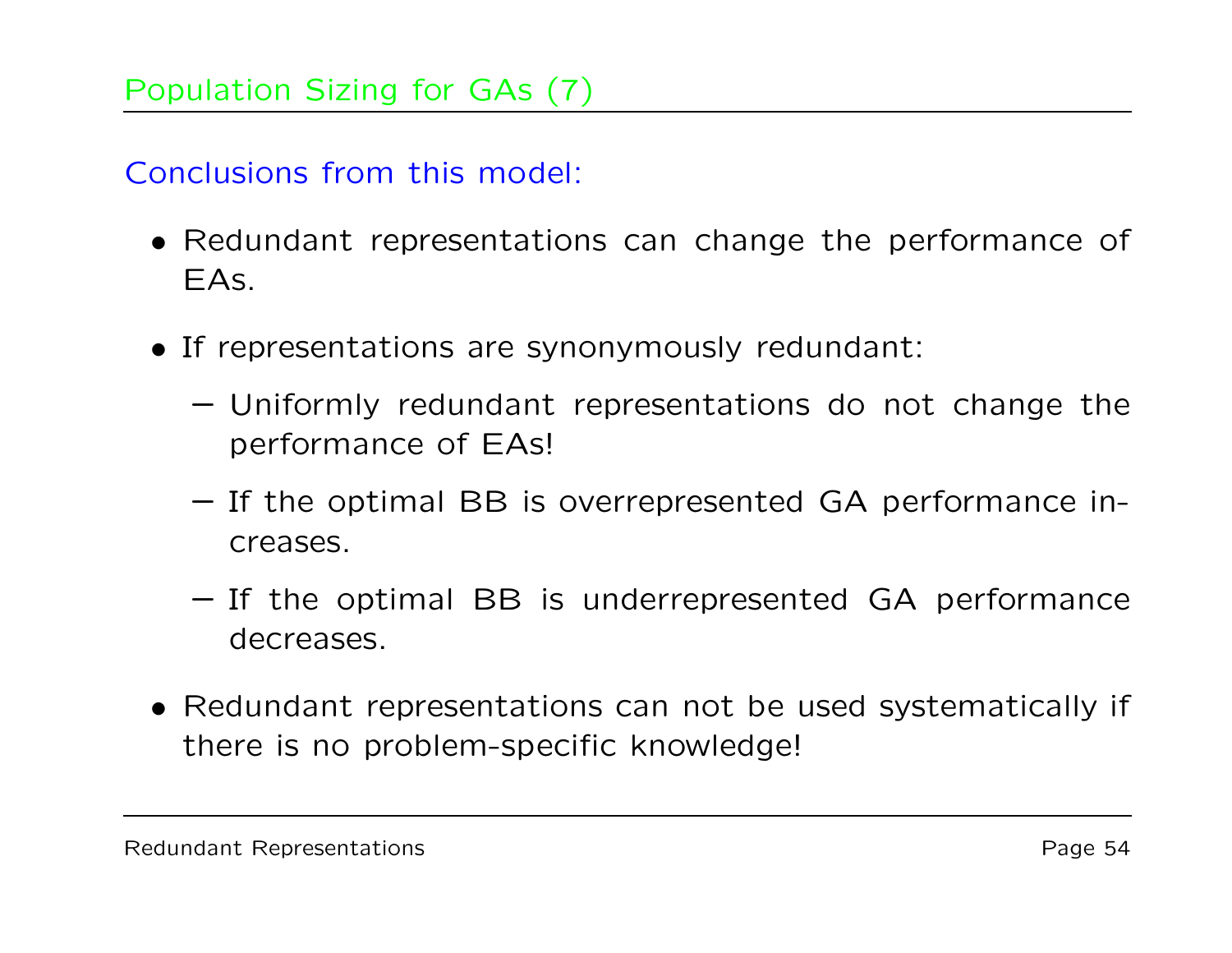What must be considered when using redundant representations?

- 1. How does the used representation change the size of the search space?
- 2. Is the representation synonymously redundant?
- 3. Are some solutions overrepresented?

Examining these properties allows the user to increase the performance of GAs!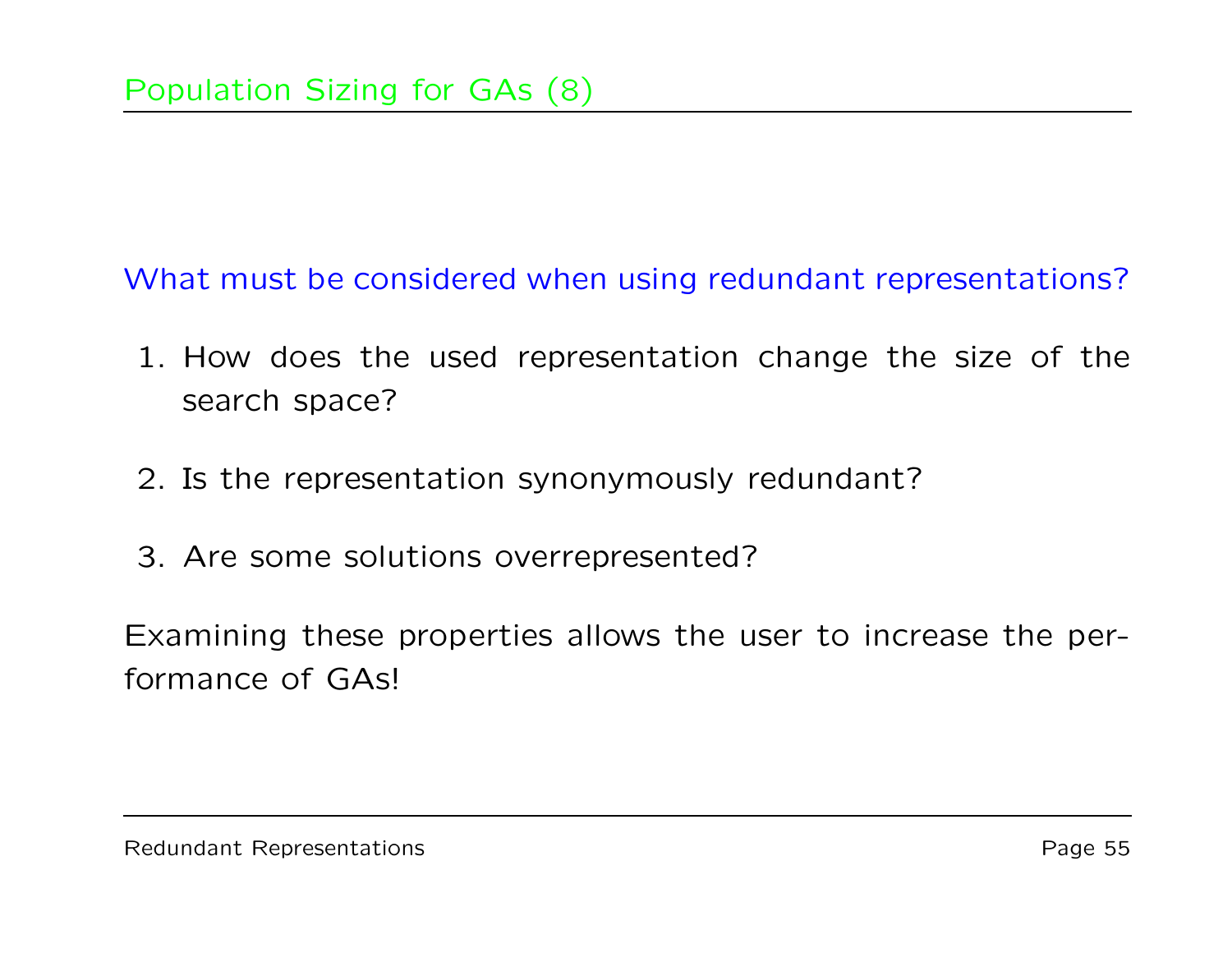In the following slides we show how this theory can be used for predicting GA performance when using the trivial voting mapping for binary problems.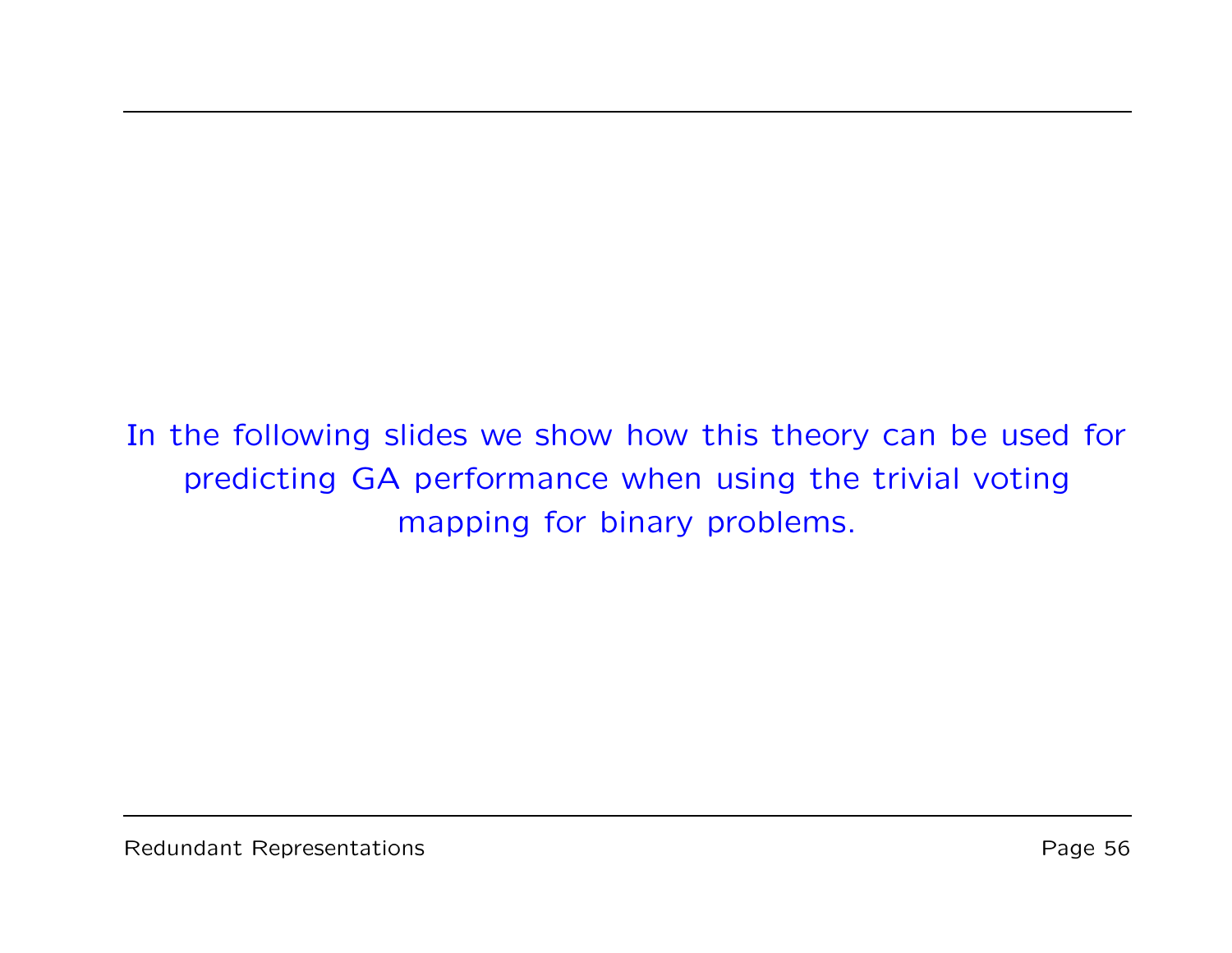#### Trivial Voting Mapping

- The trivial voting mapping (TVM) assigns binary phenotypes to binary genotypes.
- $\bullet\,$  One bit of the phenotype is represented by  $k_{r}$  genotypic bits.
- In general, a phenotypic bit is 0 if less than  $u$  genotypic bits are zero. If more than  $u$  genotypic bits are 1 then the phenotypic bit is 1.
- For  $u=k_r/2$  the value of the phenotypic bit is determined by the majority of the genotypic bits (majority vote)

In general:

$$
x_i^p = \begin{cases} 0 & \text{if } \quad \sum_{j=0}^{k_r - 1} x_{k_r i + j}^g < u \\ 1 & \text{if } \quad \sum_{j=0}^{k_r - 1} x_{k_r i + j}^g \ge u, \end{cases}
$$

where  $u \in \{1, \ldots, k_r\}$  .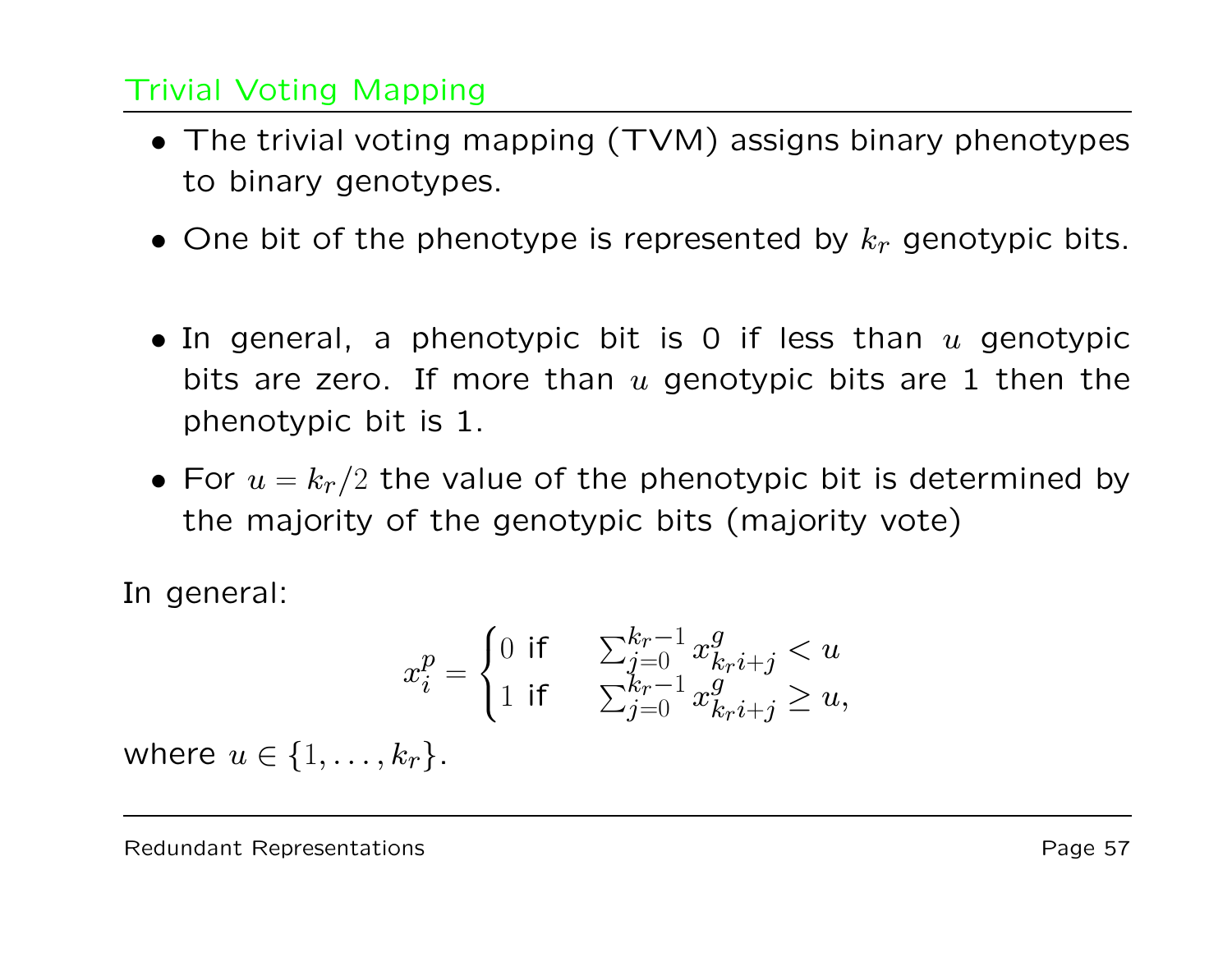#### Examples:

| genotypes $x_q$    | $x_p$    |
|--------------------|----------|
| 000, 001, 010, 100 | <b>O</b> |
| 110, 101, 011, 111 |          |

| genotypes $x_q$                       |  |
|---------------------------------------|--|
| നവ                                    |  |
| 001, 010, 100, 110, 101, 011, 111   1 |  |



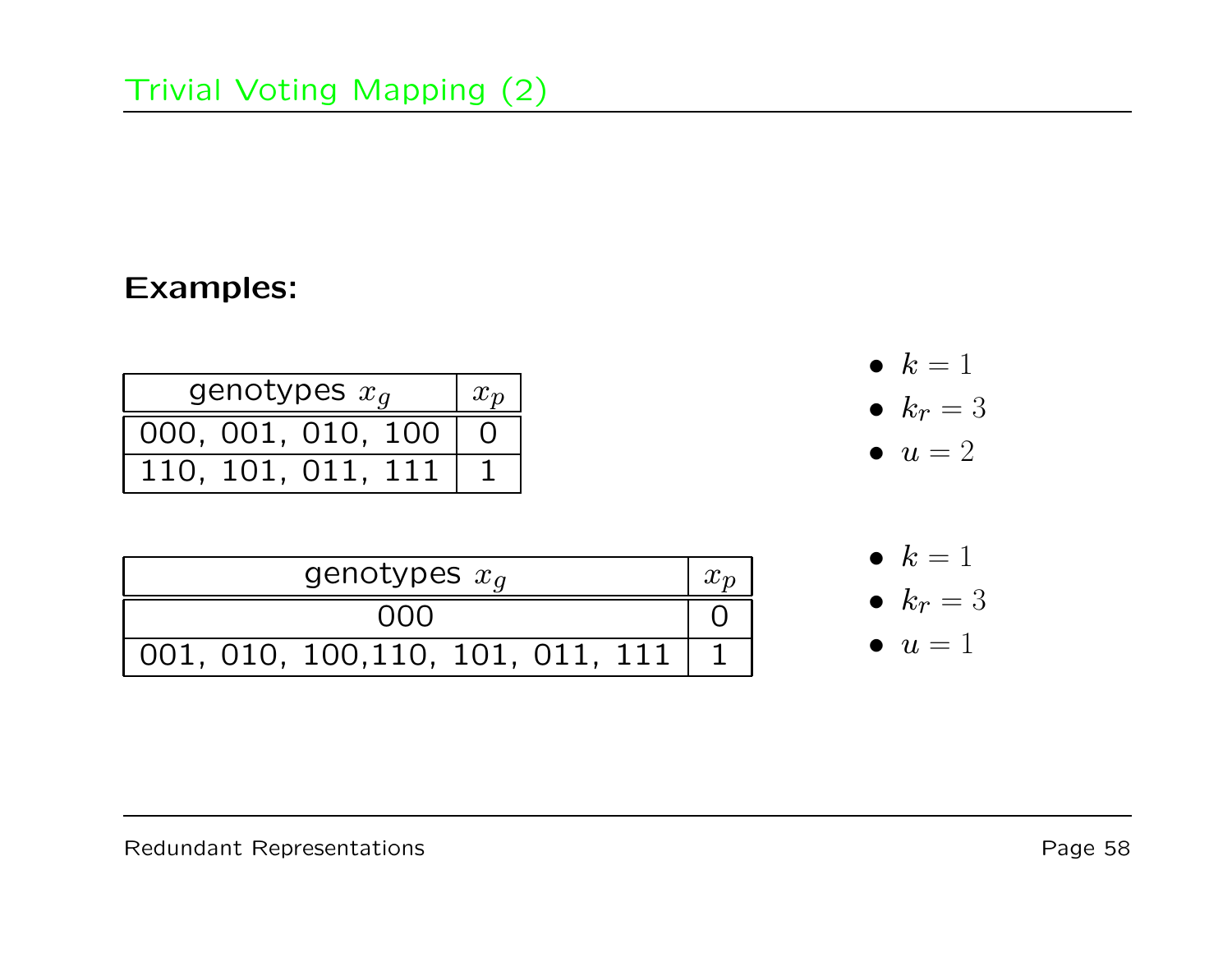### Trivial Voting Mapping (3)



population size N

Experimental and theoretical results of the proportion of correct BBs on <sup>a</sup> 150-bit one-max problem using the trivial voting mapping for  $k_r=2.$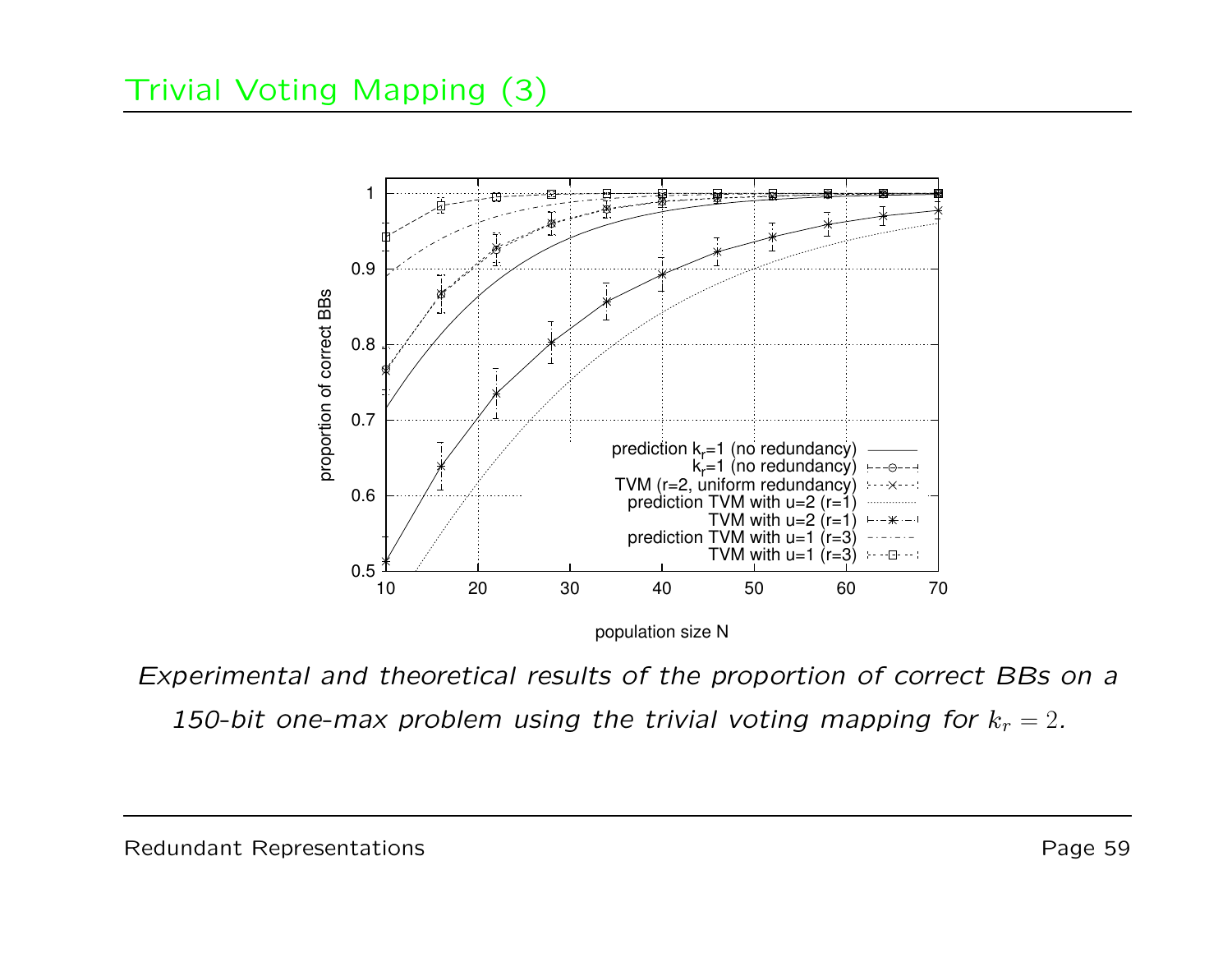

population size N

Experimental and theoretical results of the proportion of correct BBs on <sup>a</sup> 150-bit one-max problem using the trivial voting mapping for  $k_r = 3$ .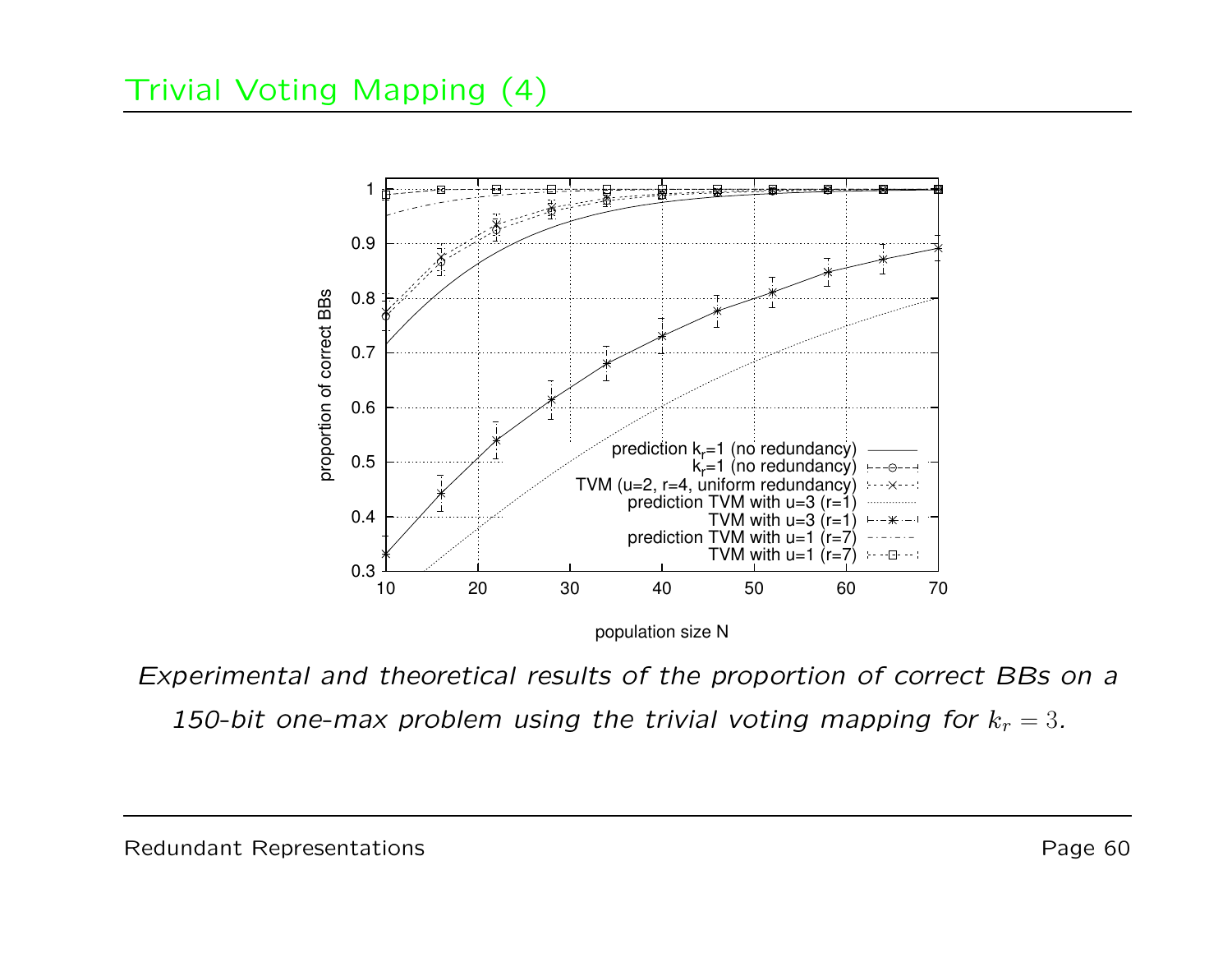#### Trivial Voting Mapping (5)



population size n

Experimental and theoretical results of the proportion of correct BBs for ten concatenated 3-bit deceptive traps and  $k_r=2.$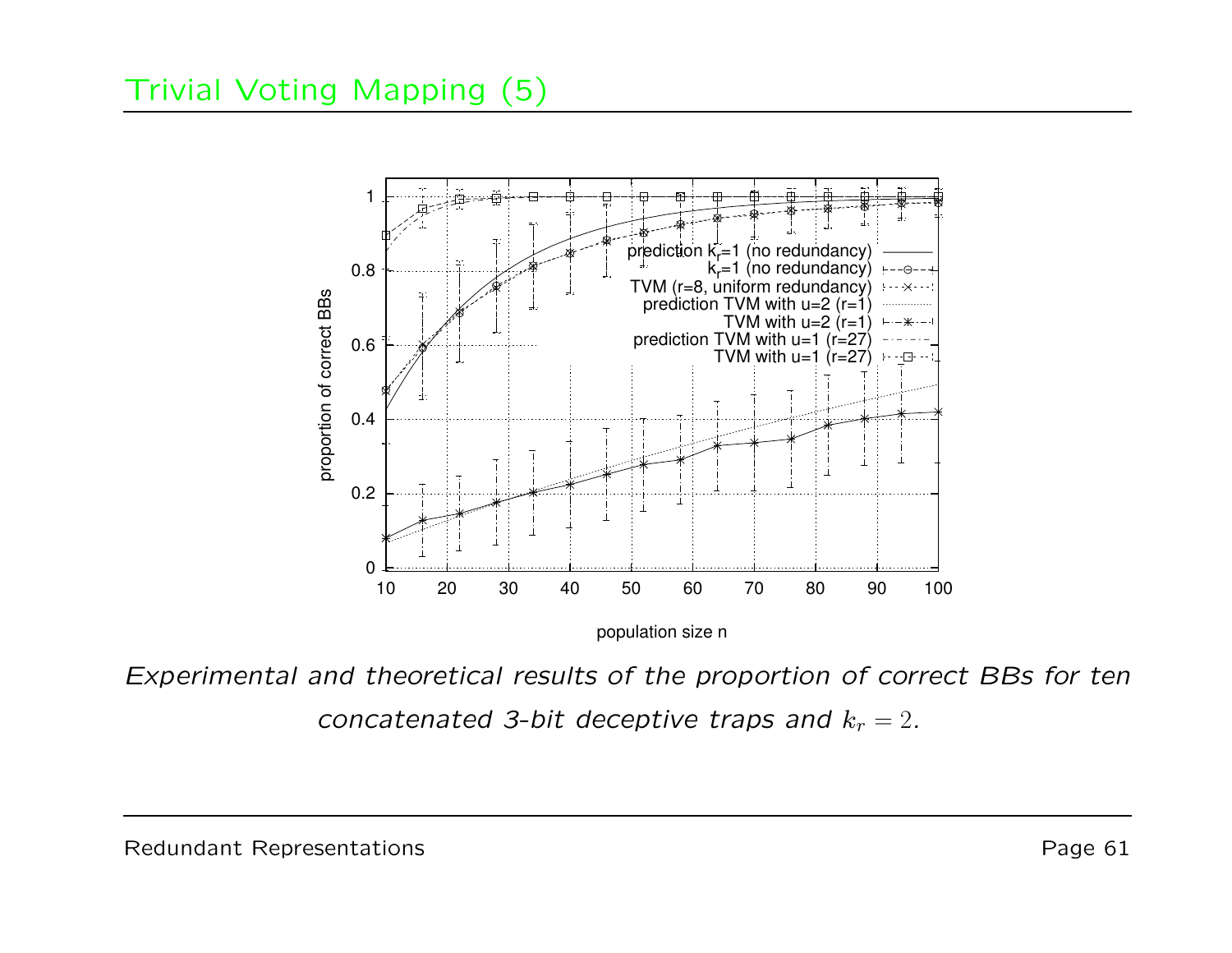### Trivial Voting Mapping (6)



population size n

Experimental and theoretical results of the proportion of correct BBs for ten concatenated 3-bit deceptive traps and  $k_r = 3$ .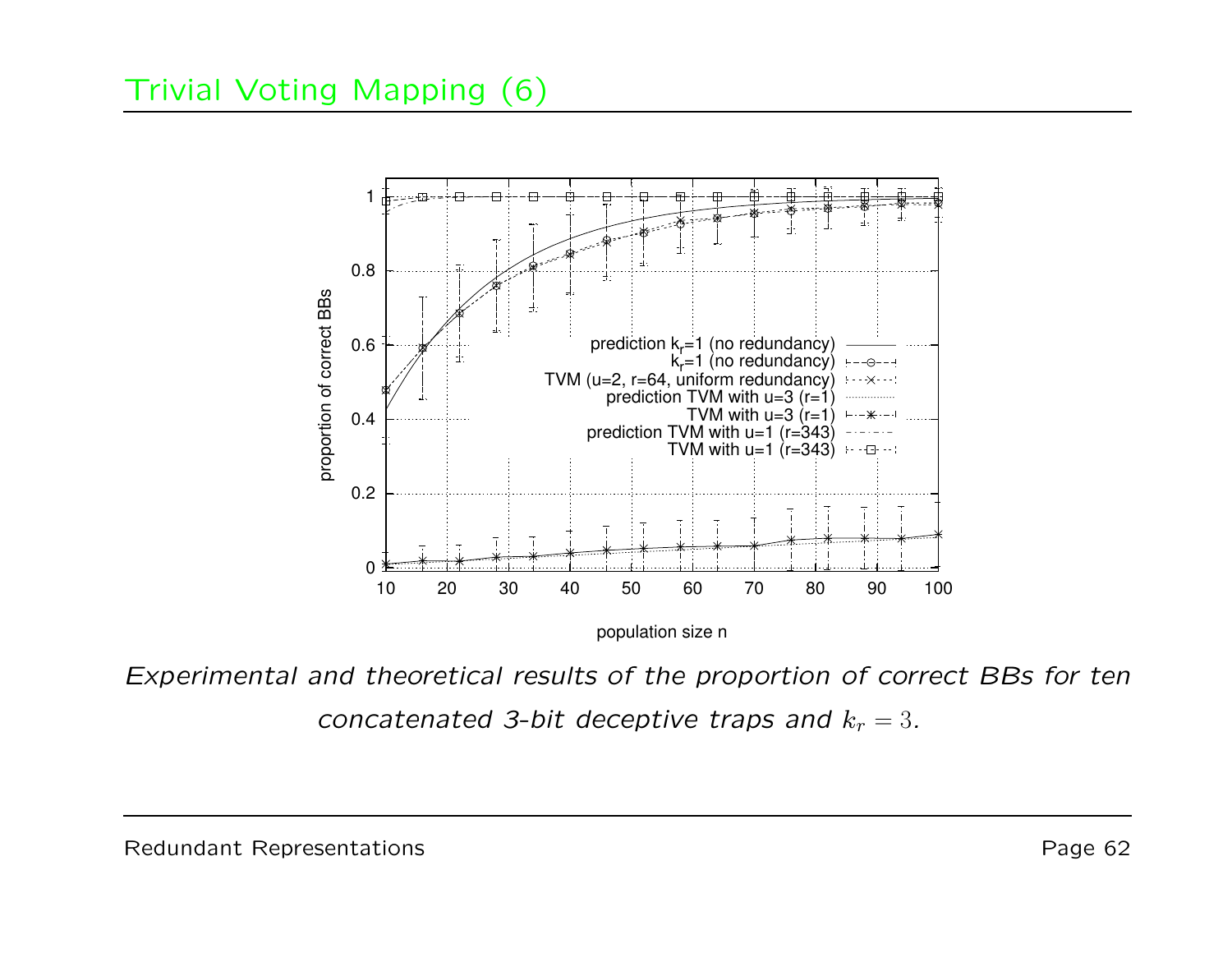#### Redundant Representations - Summary

- There are theoretical models that allow us to predict the expected GA performance when using redundant representations  $(N=O(2^{k_r}/r)).$
- There are guidelines for the design of redundant representations:
	- Do not use non-synonymously redundant representations (No significant schemata)!
	- If you use redundant representations you have to investigate:
		- ∗ How does the representation change the size of the search space?
		- ∗ Are solutions similar to the optimal solution overrepresented?
	- If there is no knowledge about the optimal solution use <sup>a</sup> uniformly redundant representation.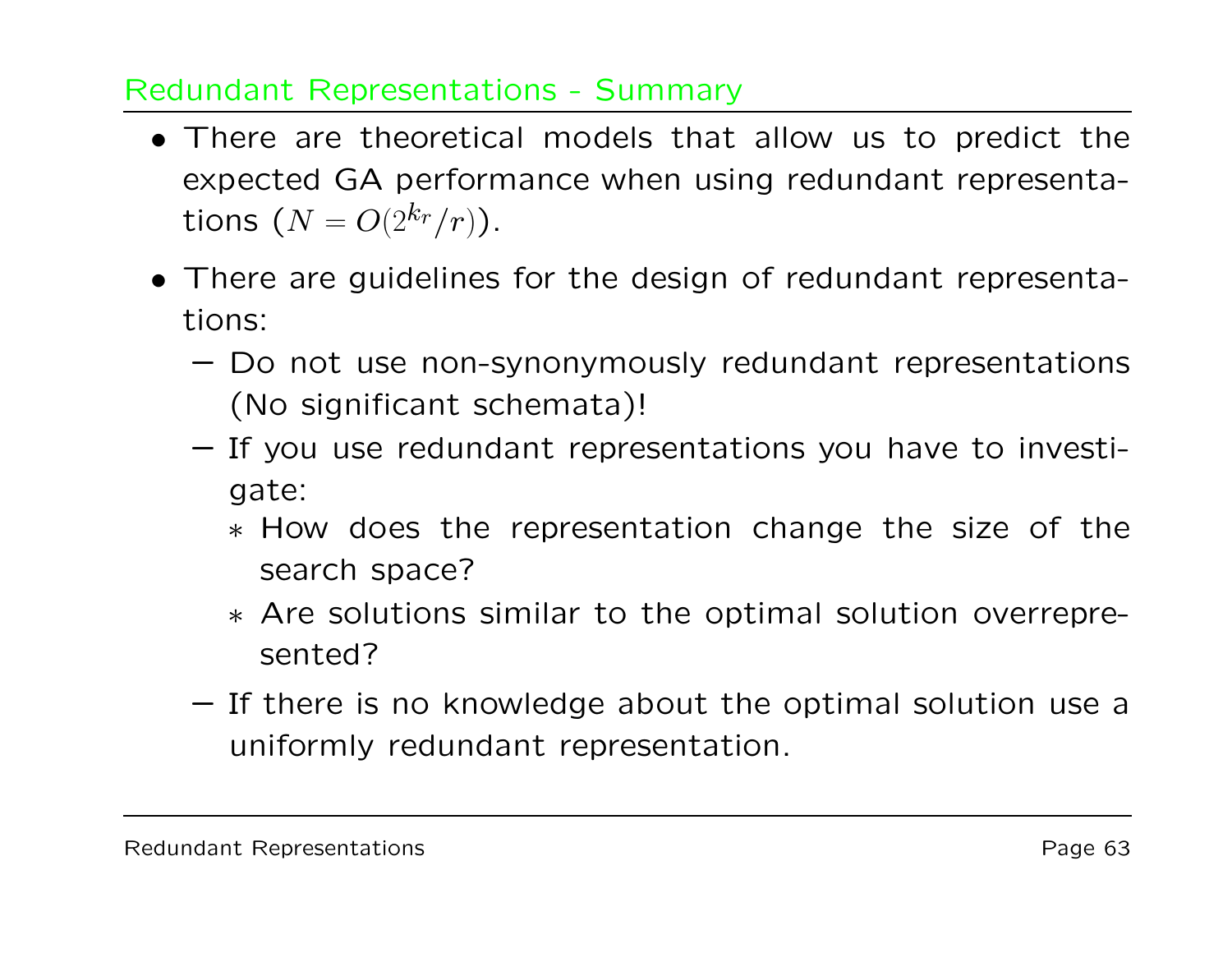- A Short Introduction to Representations
- Representations and Standard Test Problems
- Design Guidelines for Representations
- Properties of Representations
	- Redundant Representations and Neutral Networks
	- High-Locality Representations
	- (Domino Convergence and Genetic Drift)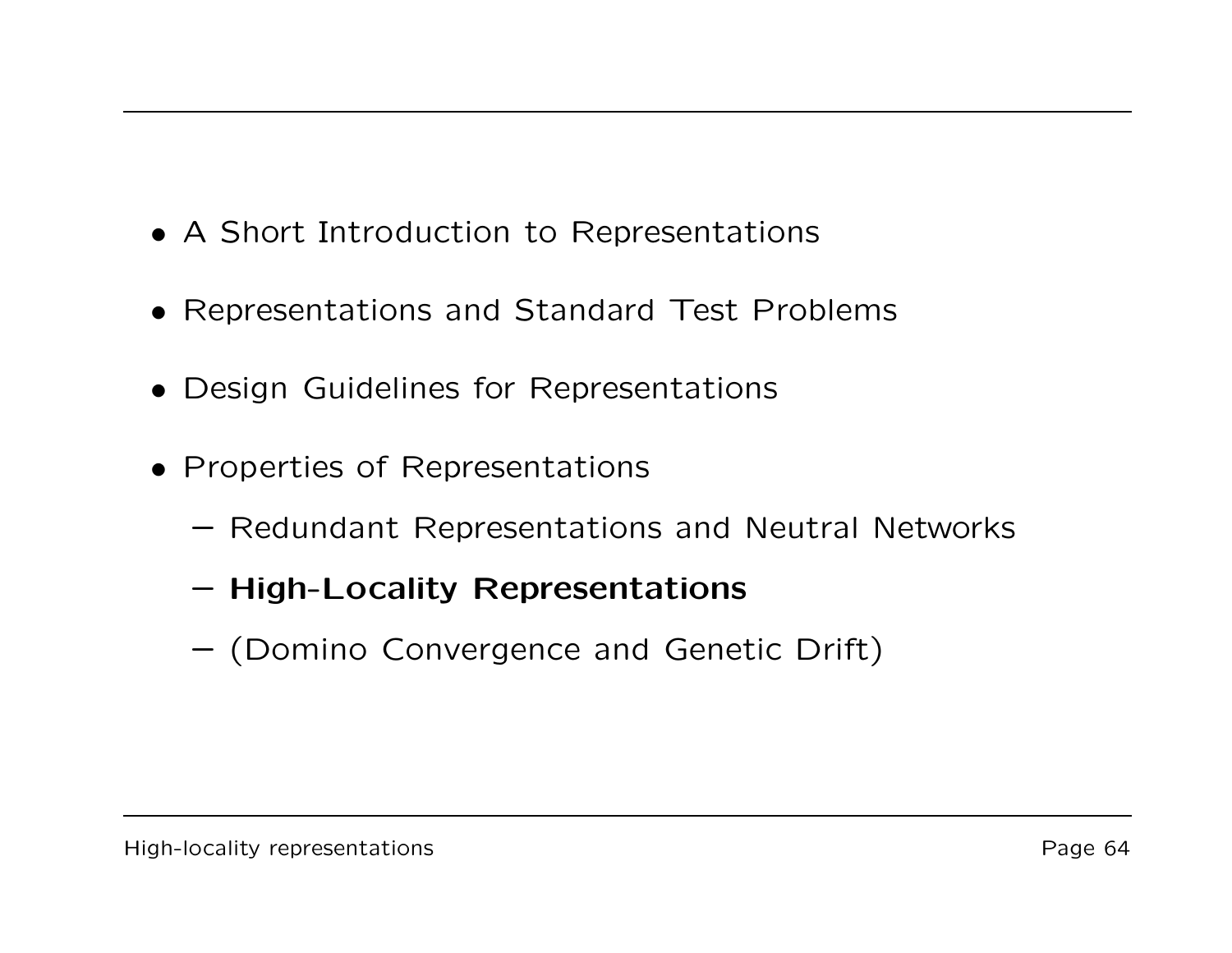- Representations (genotype-phenotype mappings) can change the structure of the neighborhood and the structure of the fitness landscapes.
- Each neighbor can be reached directly by <sup>a</sup> move (mutation, crossover, etc.). Therefore, the neighborhood structure depends on the used operator and the used metric.
- The set of neighbors can be different for the genotypes and phenotypes.
- The distance between two individuals is determined by the number of moves between both individuals.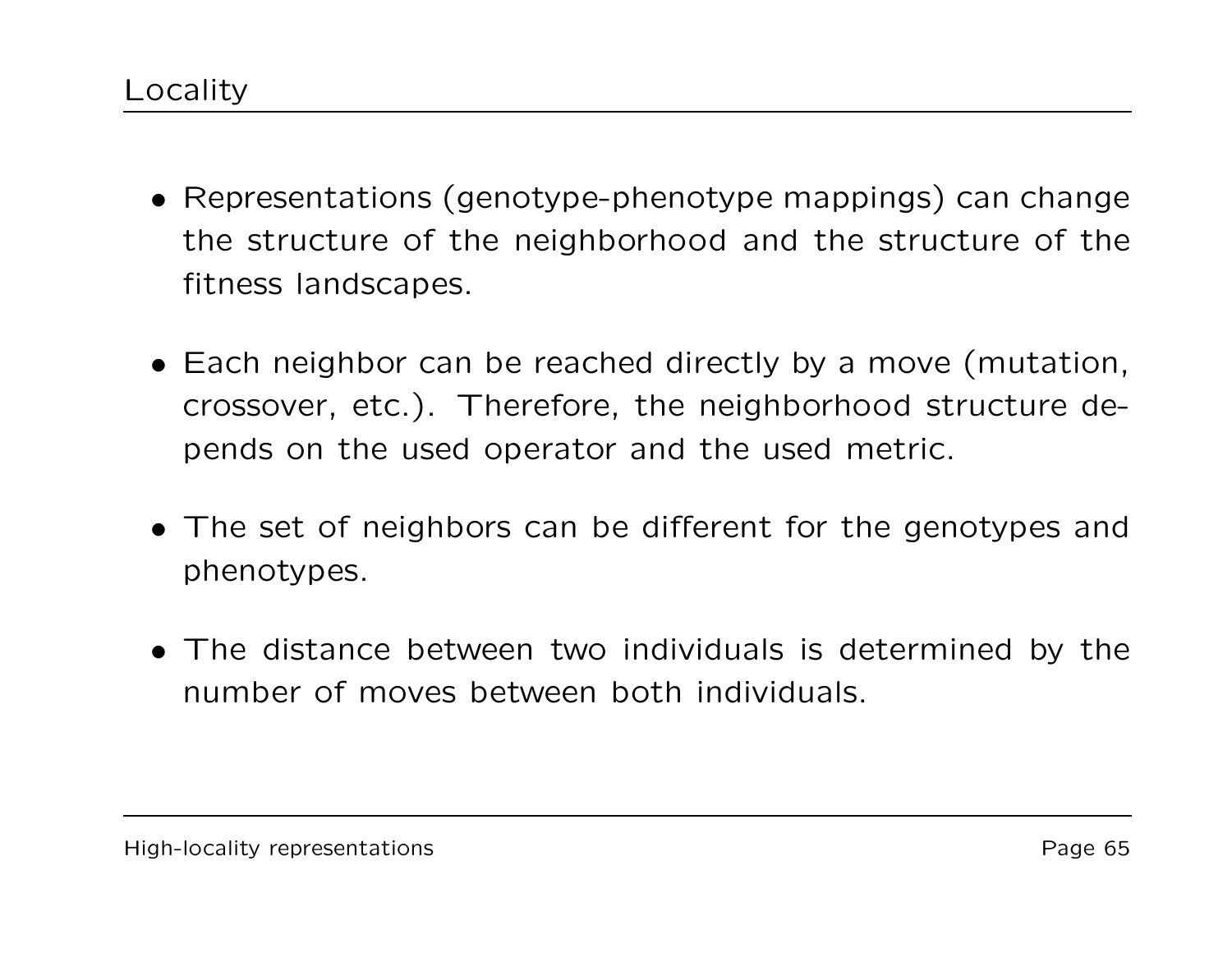The locality of <sup>a</sup> representation describes how well neighboring phenotypes correspond to neighboring genotypes. Therefore, the locality of <sup>a</sup> representation is high, if neighboring genotypes correspond to neighboring phenotypes.

Locality, causality, and distance distortion describe how well the metric on  $\Phi_{\bm p}$  fits to the metric on  $\Phi_{\bm g}.$  If they fit well the locality is high.

Hypothesis: Representations  $f_q$  that change the distances between corresponding genotypes and phenotypes can modify the difficulty of the problem (difficulty( $f$ )  $\neq$  difficulty( $f_p$ )).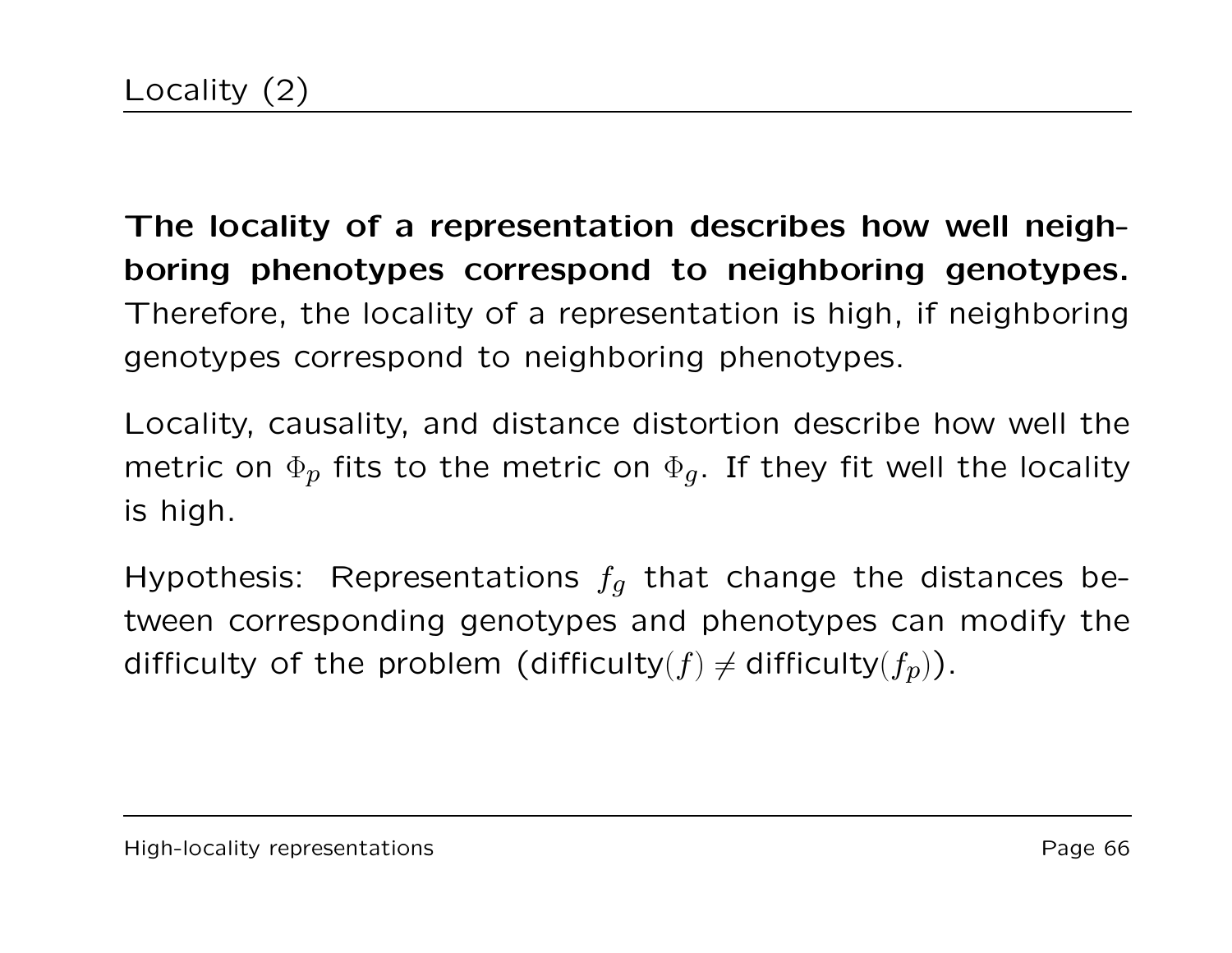- $\bullet$  Both, genotypes and phenotypes are binary.
- We use the bit-flipping operator as <sup>a</sup> move (Hamming distance).
- One-max problem.
- All building blocks (regarding genotypes and phenotypes) are of size  $k\,=\,1.$  Therefore, problem is easy for selectorecombinative GAS. erefore, prop-<br>for selectore-<br>e GAs.

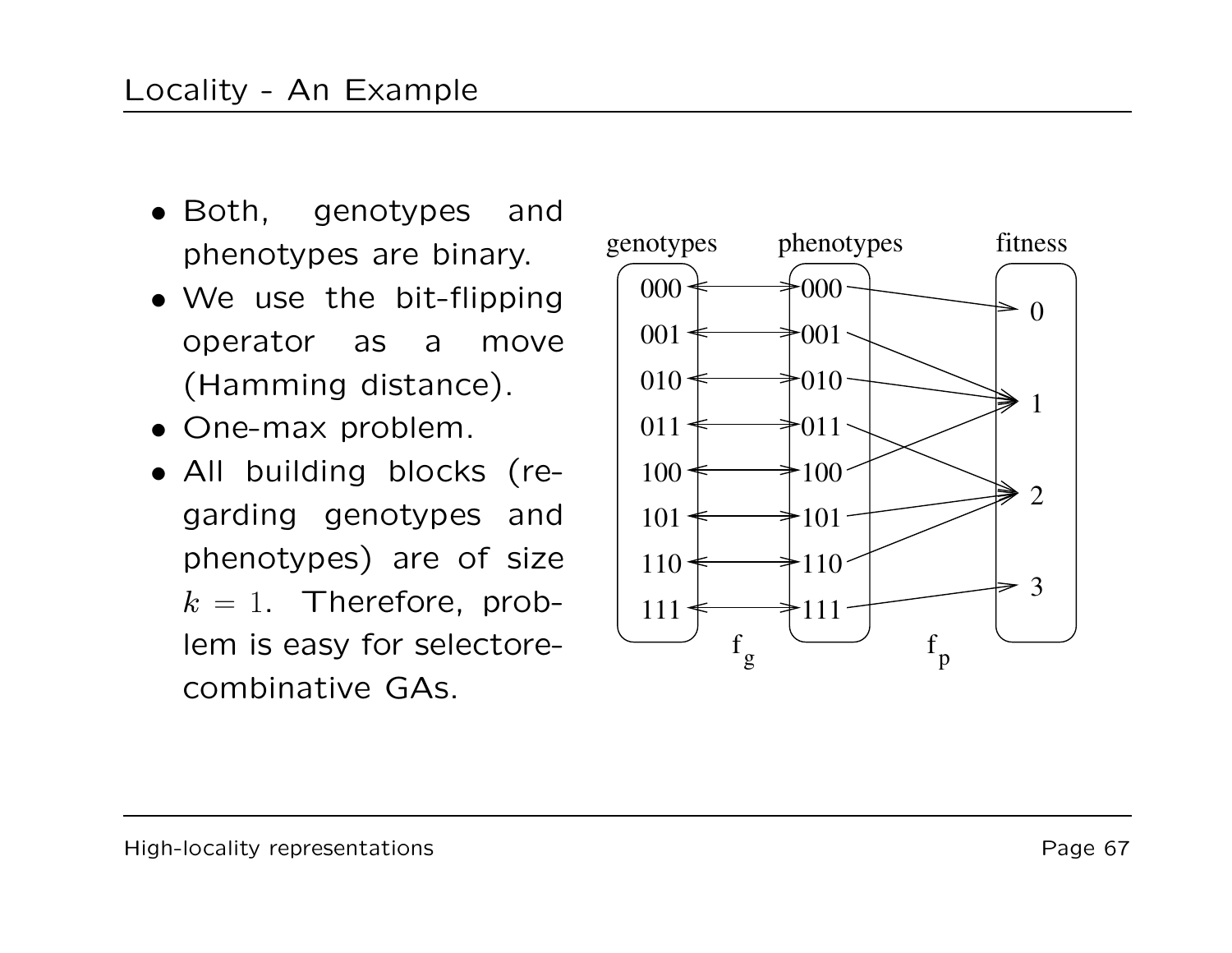- A representation with lower locality.
- The neighborhood structure changes.
- Not all genotypic building blocks are of size 1. Although,  $f_p$  remains unchanged, f becomes more difficult.  $\qquad \qquad \mid \;_{111}$

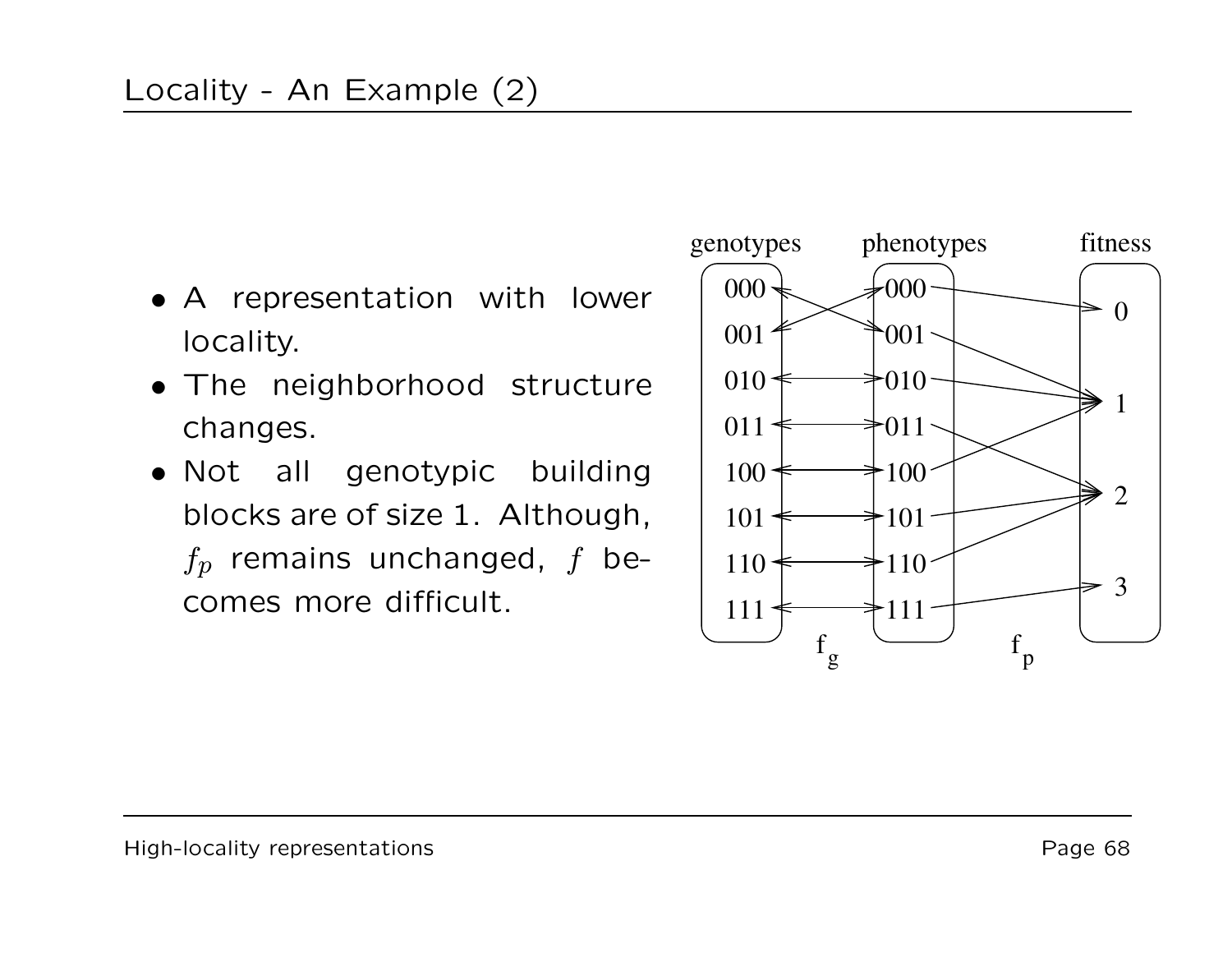

- High-locality representation.
- Problem easy for selectorecombinative GAs.

- Different fitness for genotypes 000 and 001.
- Problem more difficult for selectorecombinative GAs.
- Neighborhood not preserved by representation.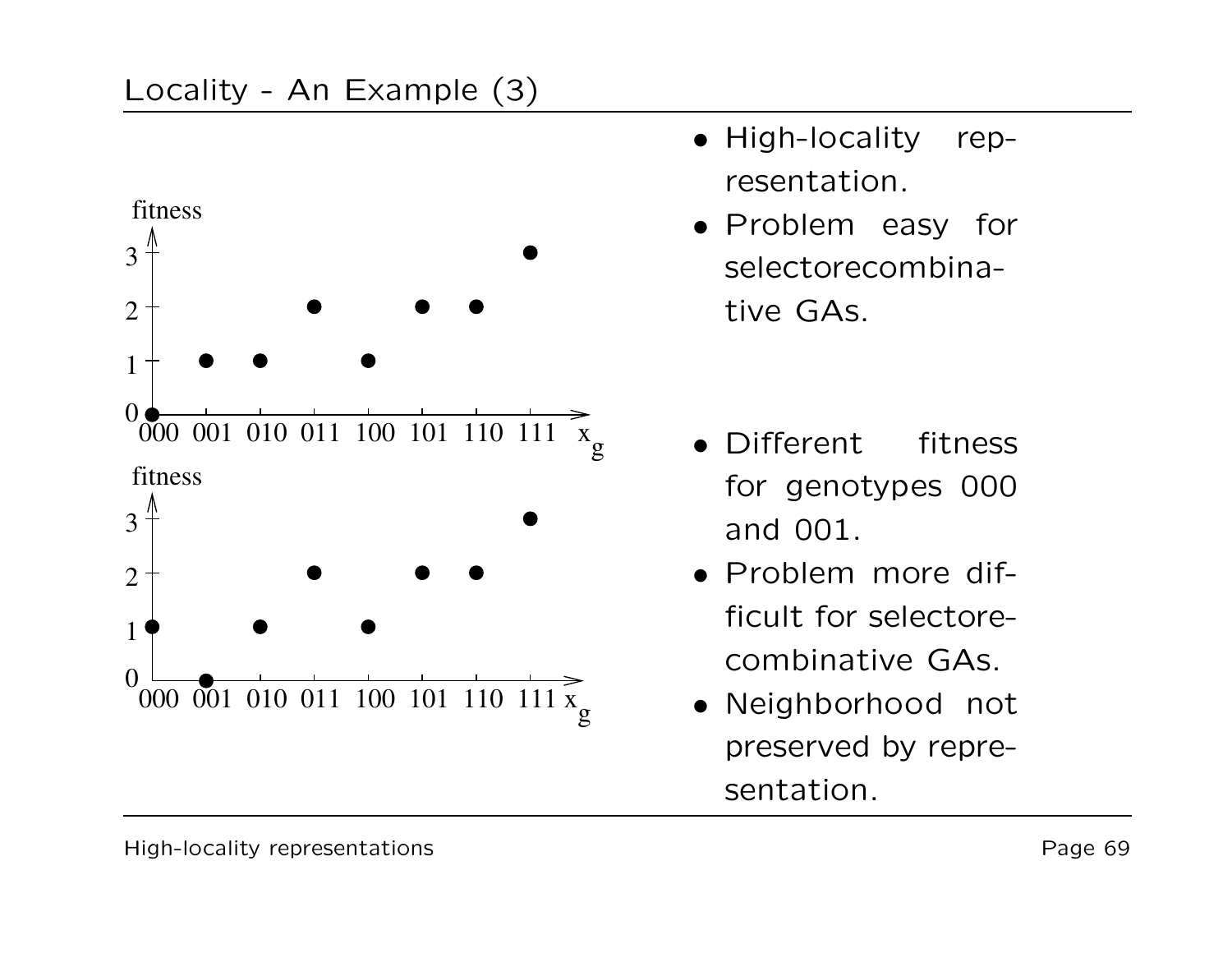Neighborhood structure of the genotypes:



Resulting neighborhood structure of the phenotypes:

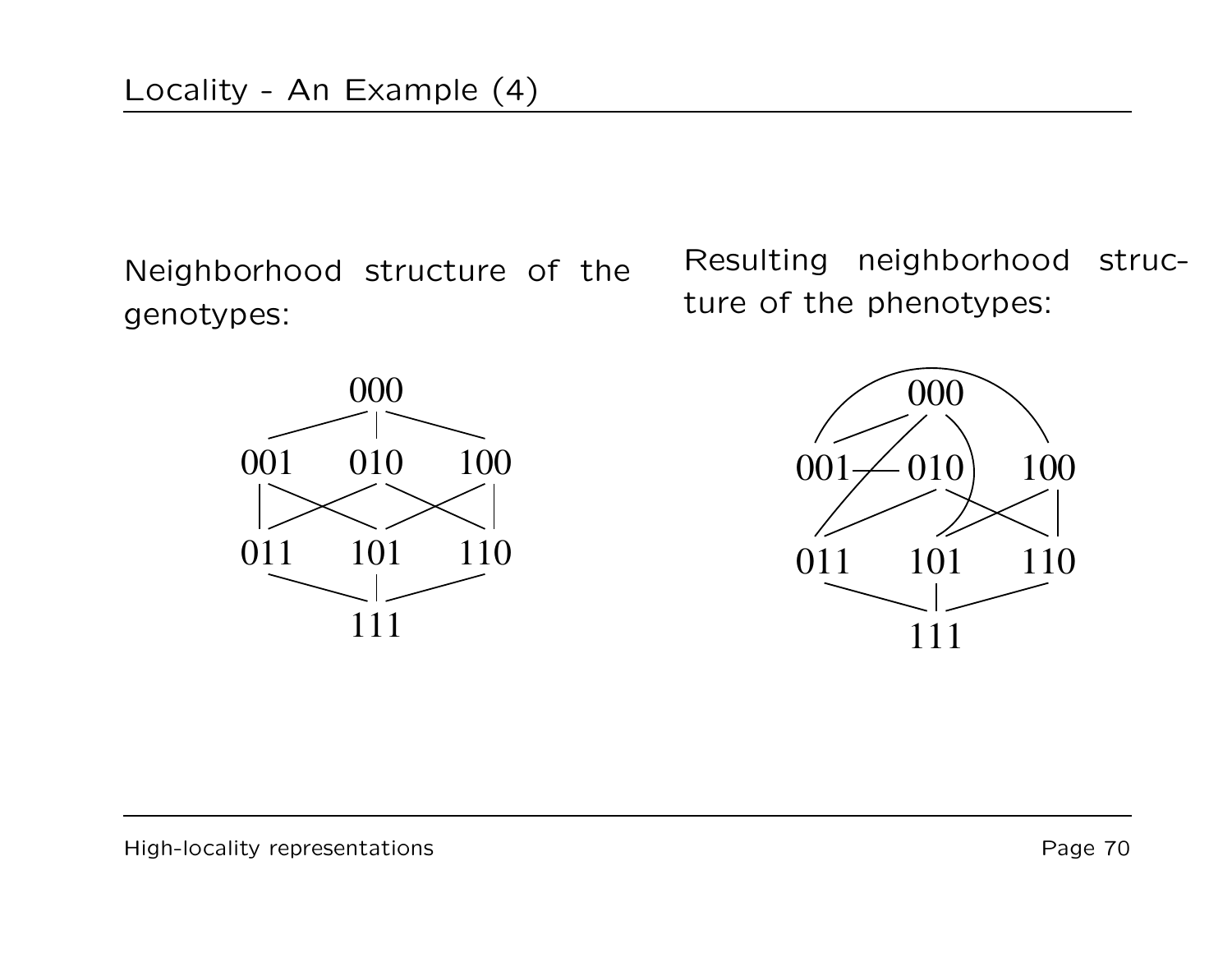- We compare the performance of selectorecombinative GAs over all different representations for the one-max problem.
- When focusing on binary bitstrings and assigning  $l$ -bit genotypes to *l*-bit phenotypes, there are  $2^{l}$ ! different representations.
- For  $l=3$  there are 8 different genotypes, resp. phenotypes, and  $8! = 40\,320$  different representations.
- 36 different representations result in the same overall problem  $f$  (for the one-max problem).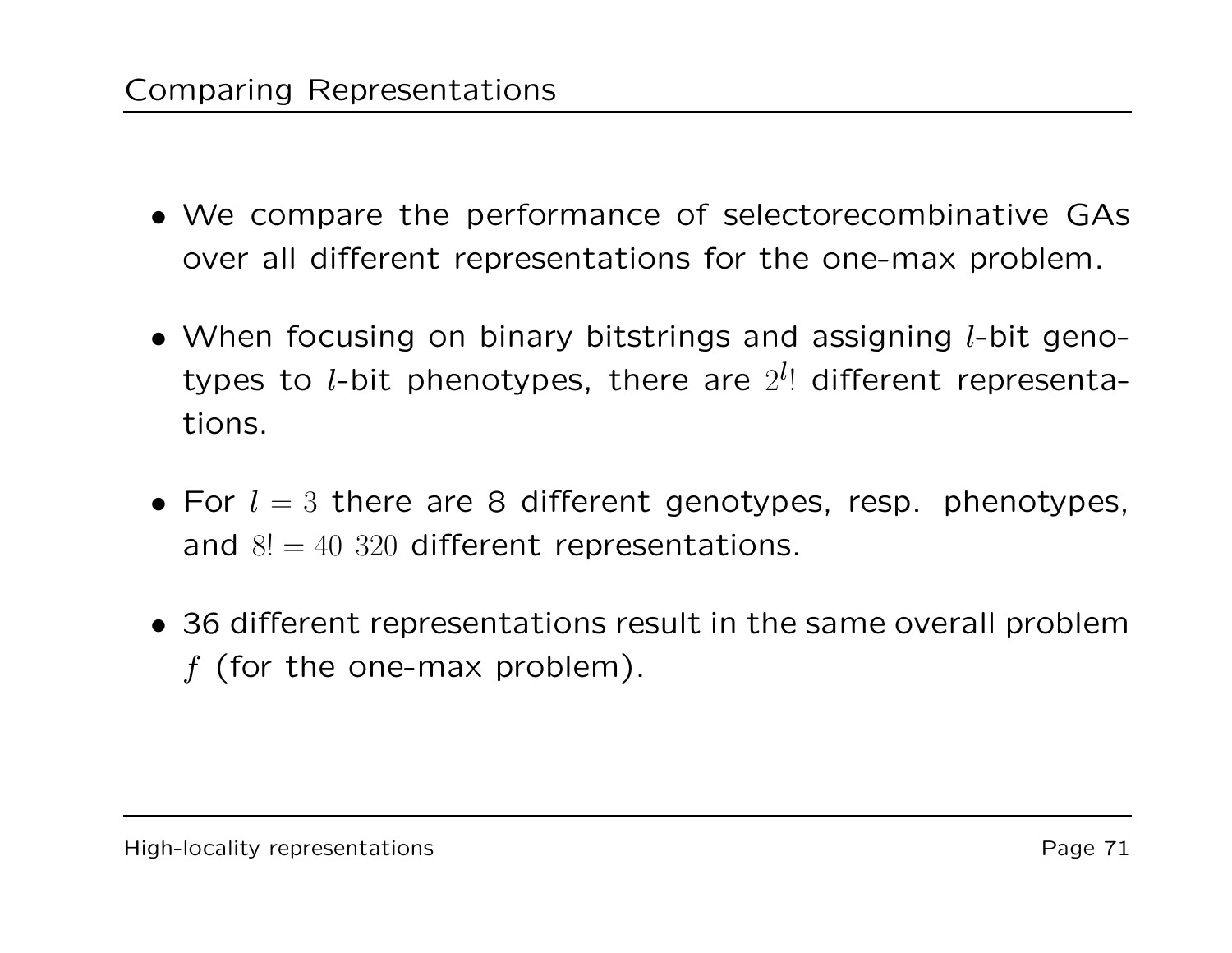- $\bullet\,$  To reduce problem complexity,  $x_g=111$  is always assigned to  $x_p = 111$ . Therefore, there are  $7! = 5040$  different representations.
- We concatenate ten 3-bit problems and use <sup>a</sup> GA with tournament selection of size 2, uniform crossover, and  $N=16.$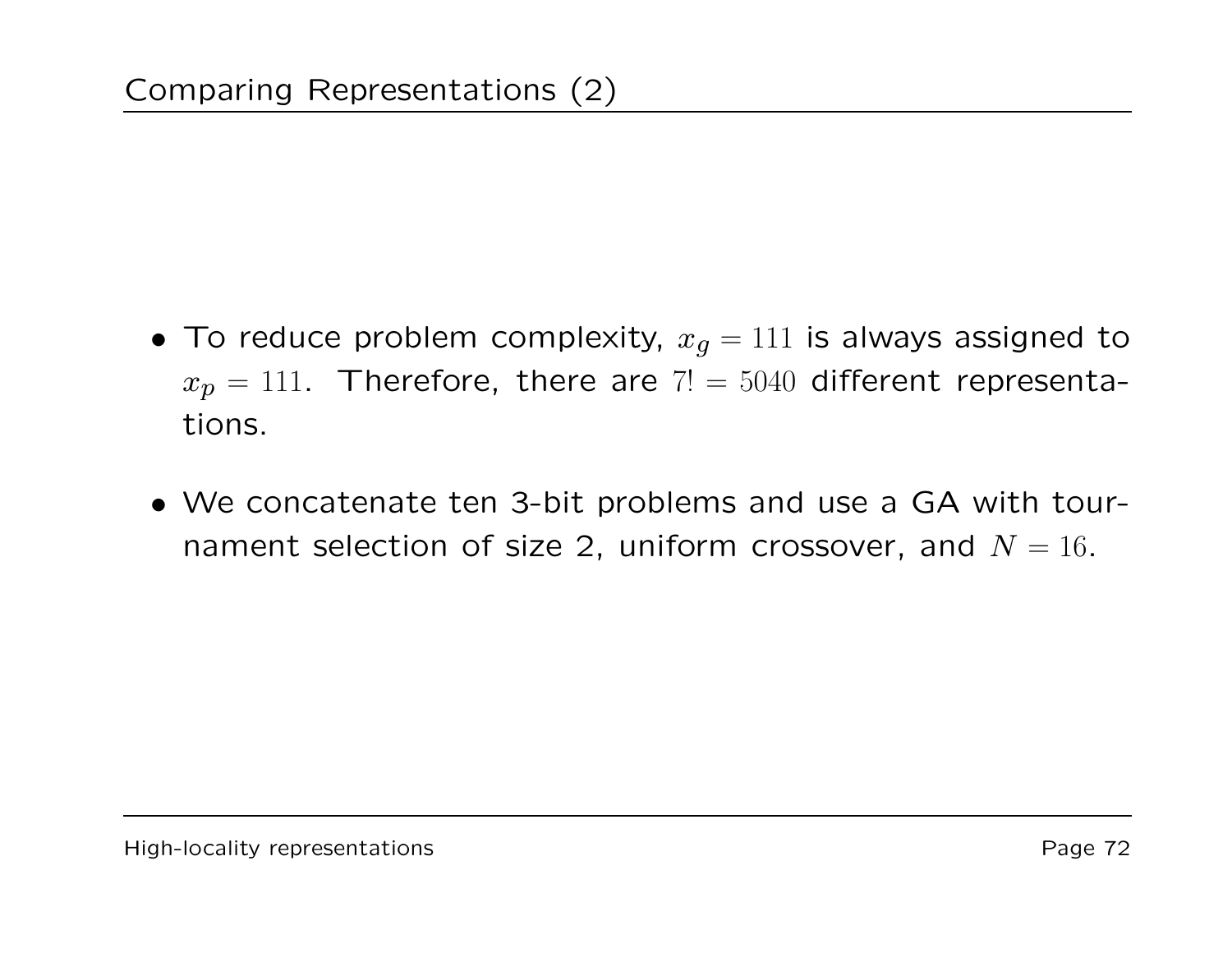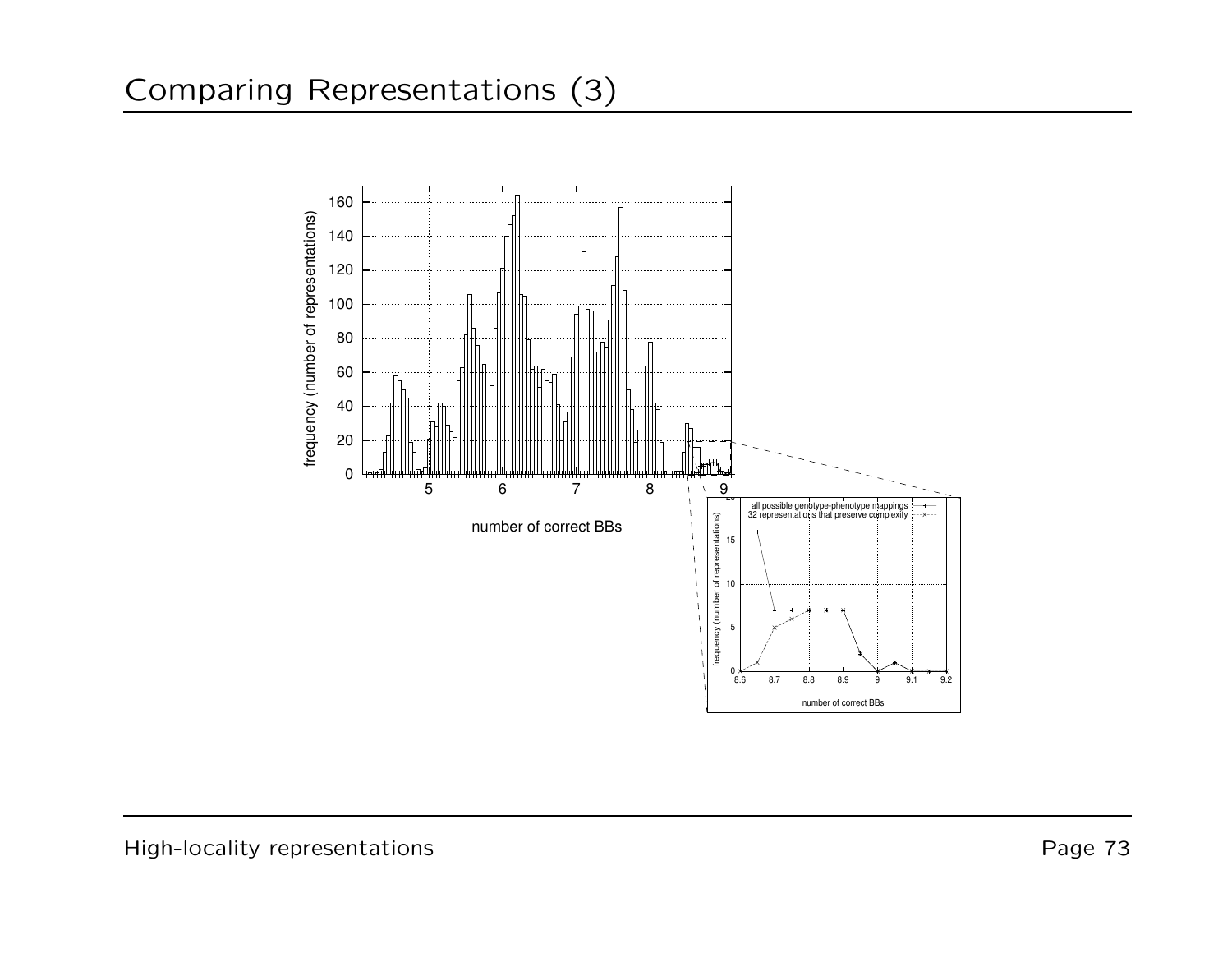

- phenotypes fitness We compare the performance of selectorecombinative GAs over all different representations for the deceptive trap problem.
	- $\bullet\,$  To reduce problem complexity,  $x_g=111$  is always assigned to  $x_p = 111$ . Therefore, there are  $7! = 5040$  different representations.
	- We concatenate ten 3-bit problems and use a GA with tournament selection of size, uniform crossover, and  $N = 16$ .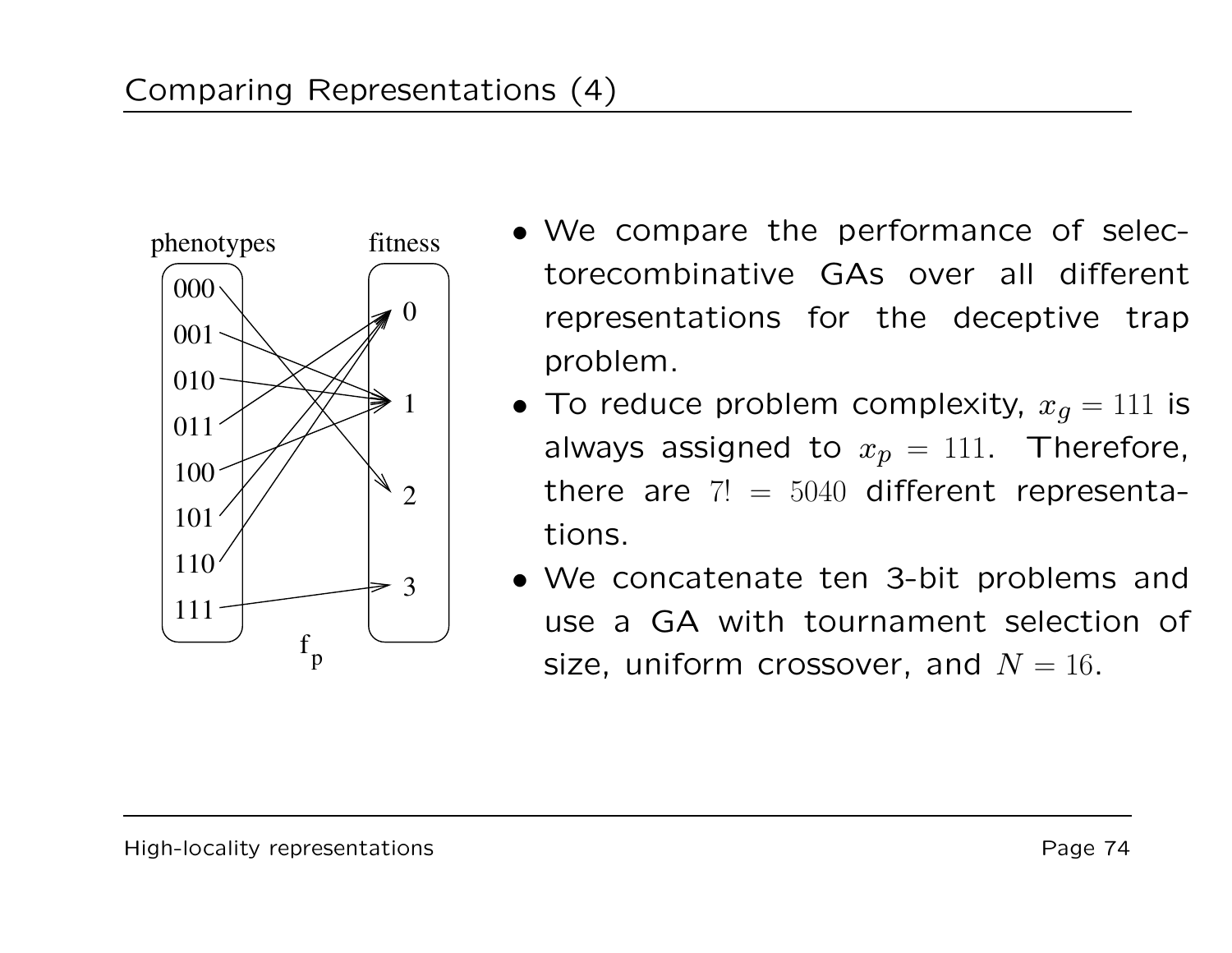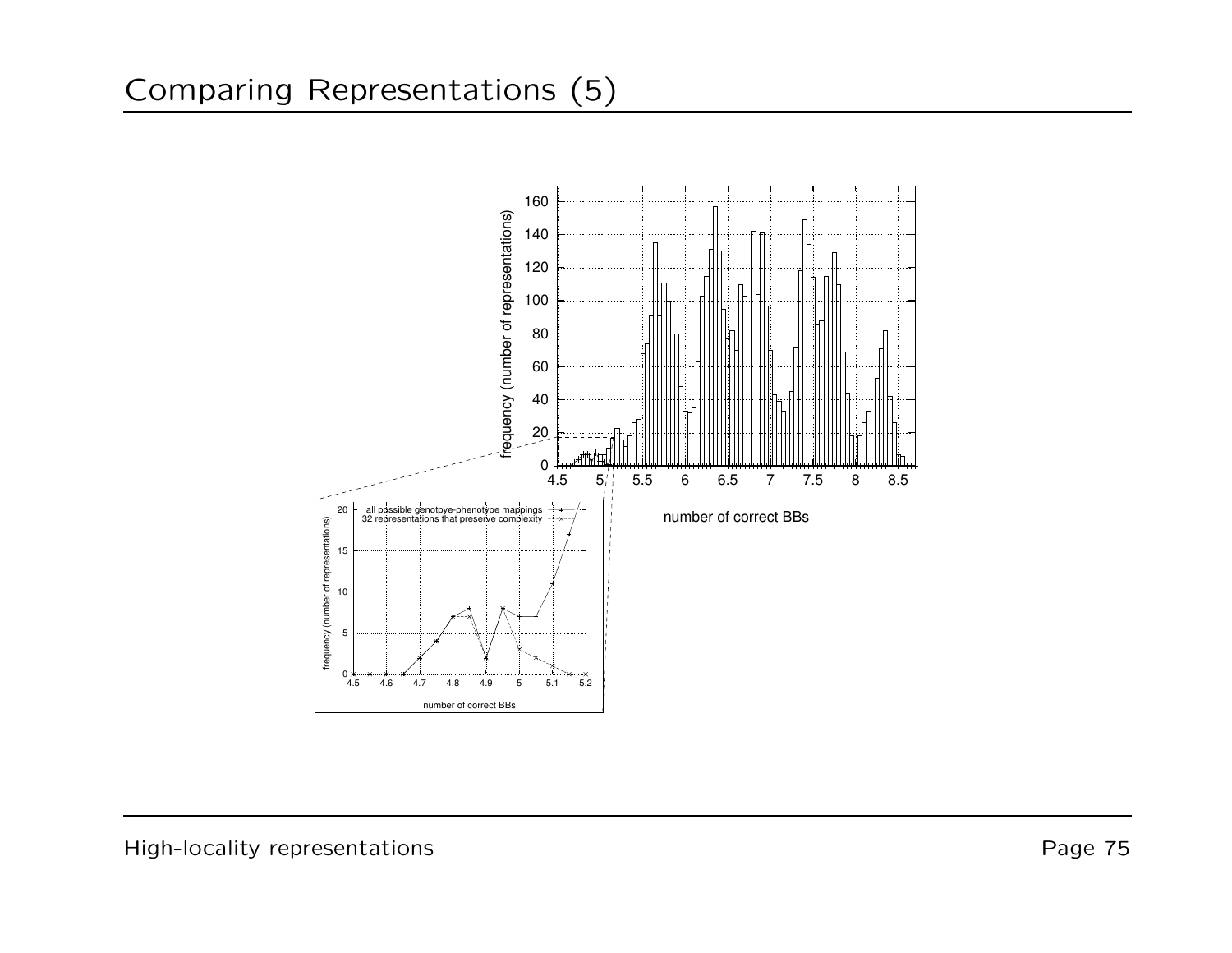- When using high locality representations, genotypic neighbors correspond to phenotypic neighbors.
- High locality representations do not change the structure and difficulty of the problem.
	- Easy problems remain easy.
	- Difficult problems remain difficult.
- Locality depends on the used distance metrics which depend on the used operators.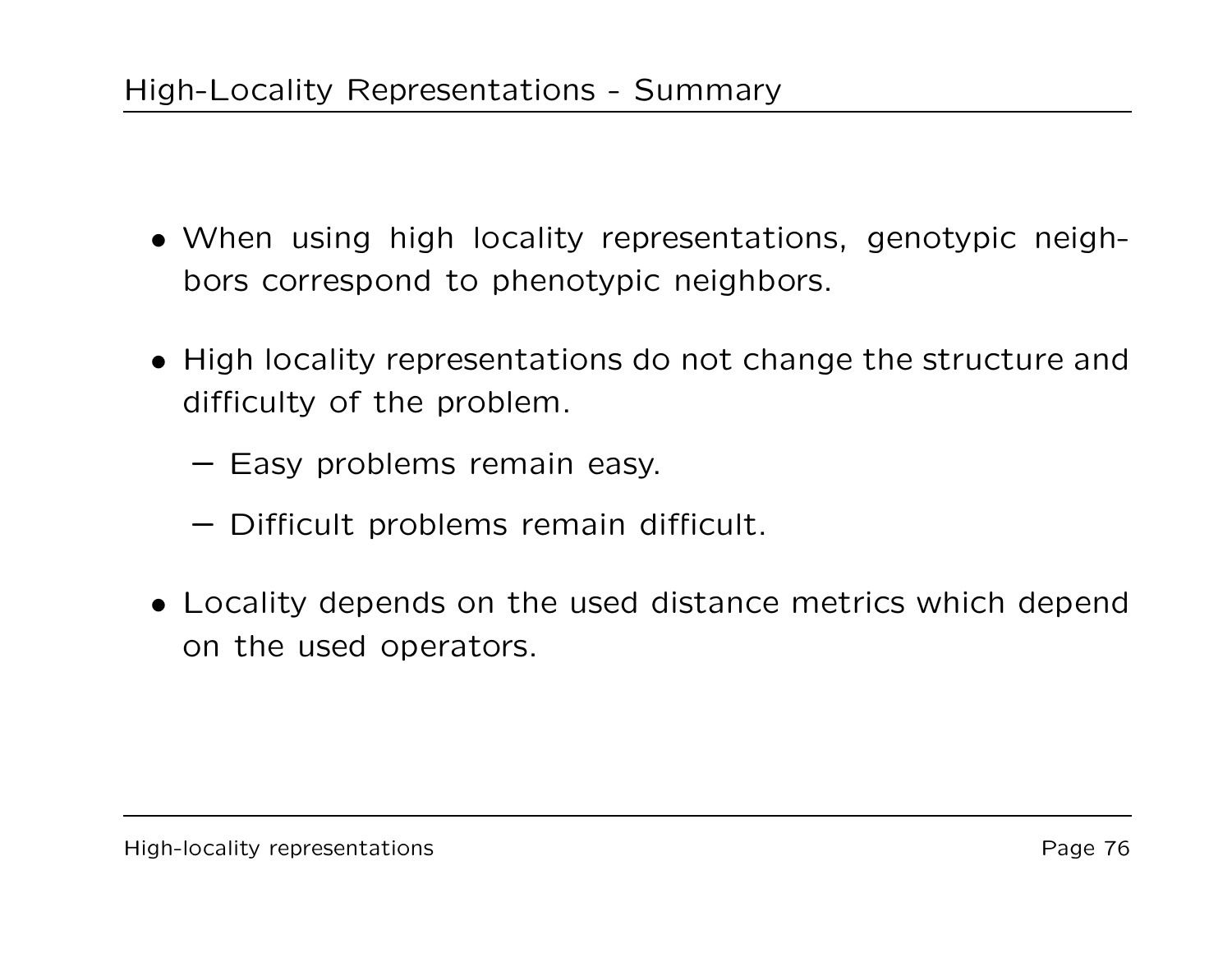- A Short Introduction to Representations
- Representations and Standard Test Problems
- Design Guidelines for Representations
- Properties of Representations
	- Redundant Representations and Neutral Networks
	- High-Locality Representations
	- (Domino Convergence and Genetic Drift)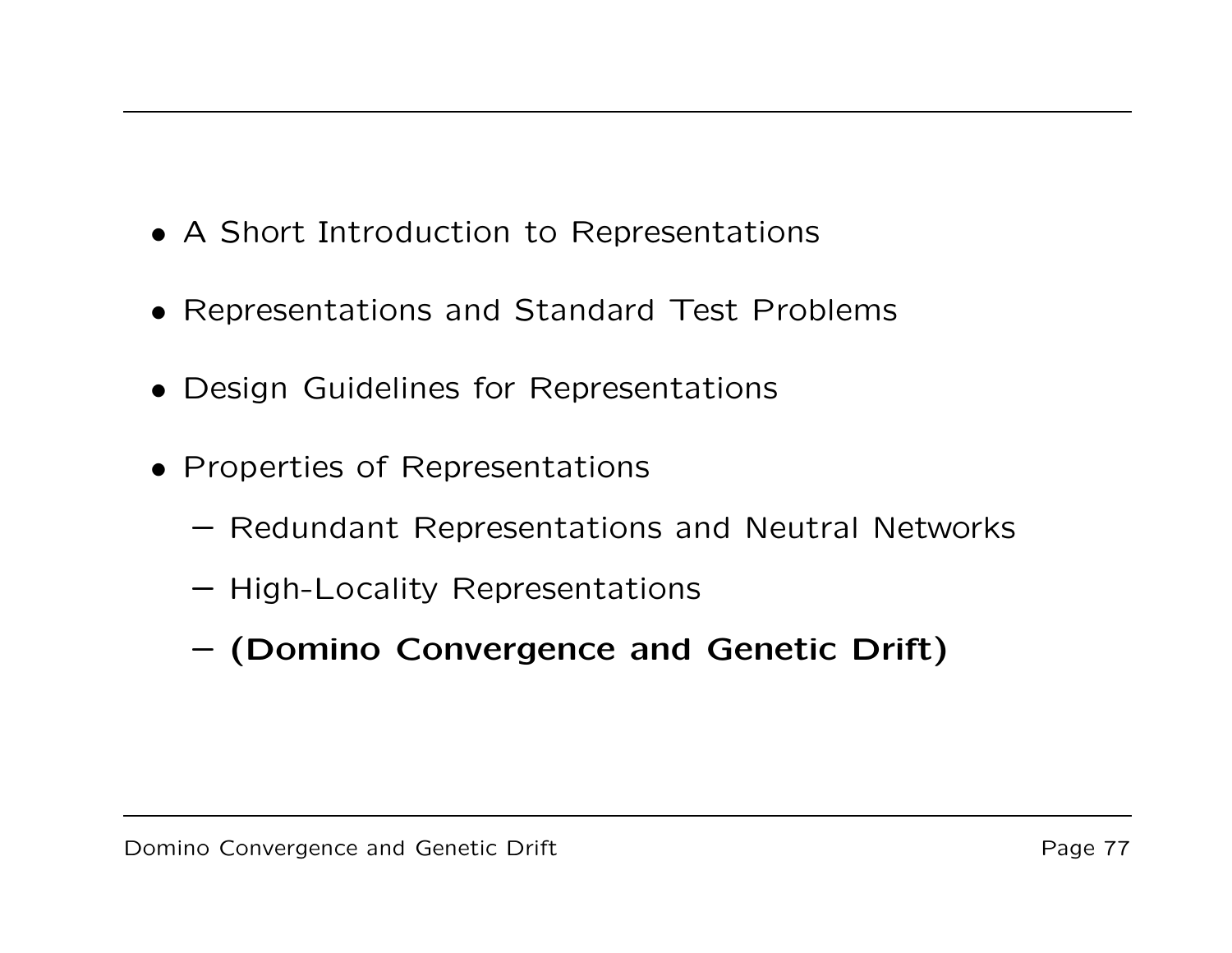The alleles of a genotype can be of different importance for the construction of the phenotype.

In many real-world problems it is unclear if the genotypic alleles are uniformly or non-uniformly scaled.

A GA solves the most important alleles first and continues with lower salient alleles (domino convergence)

Genotypic alleles that have little influence on the phenotype are randomly fixed due to genetic drift.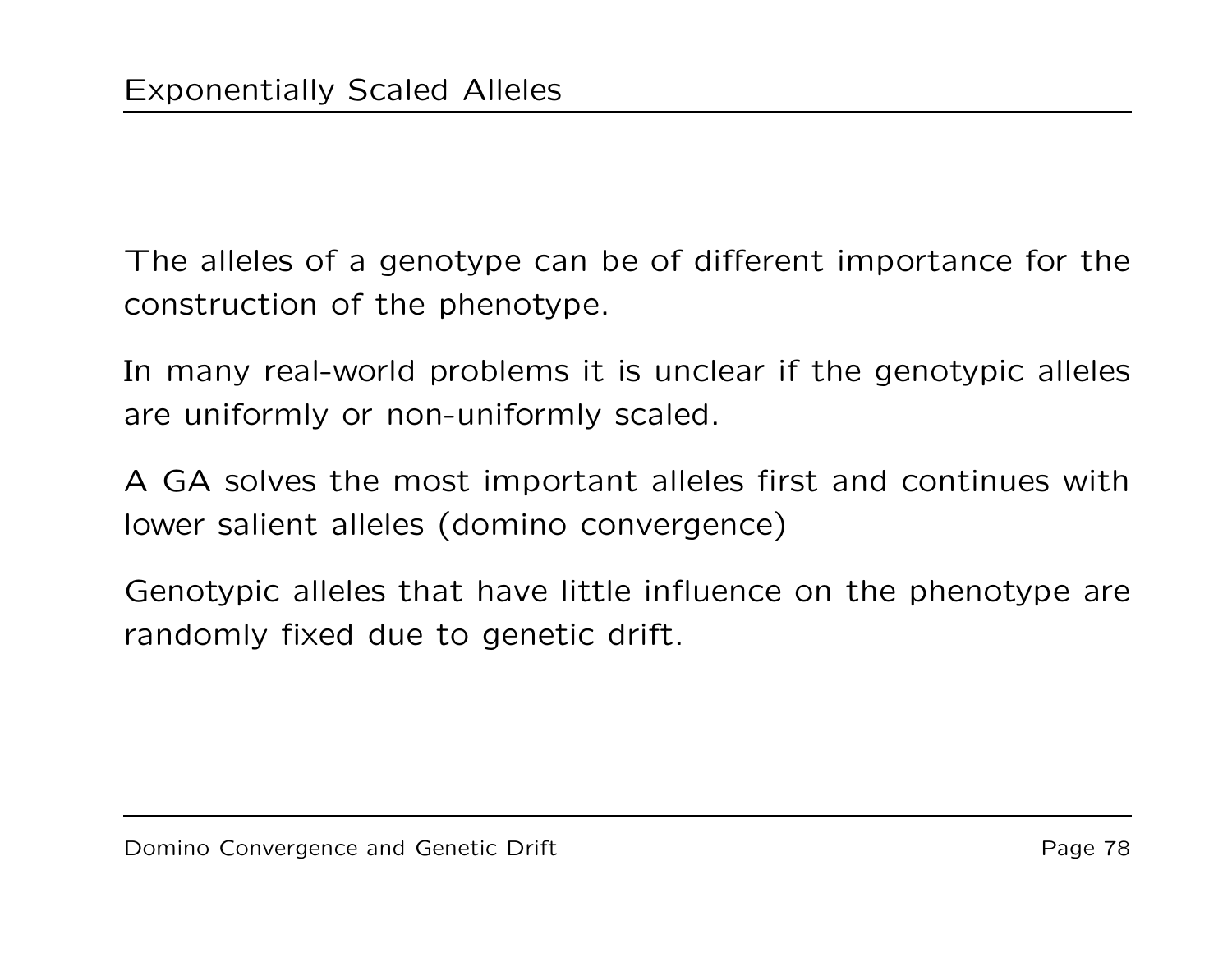The contribution of the genotypic alleles to the construction of the phenotype can be either uniformly or non-uniformly scaled.

- Uniformly scaled representations:
	- Unary encoding, Gray encoding
	- All alleles are solved implicitly in parallel.
- Exponentially scaled representations:
	- Binary encoding
	- The alleles are solved step by step and domino convergence occurs.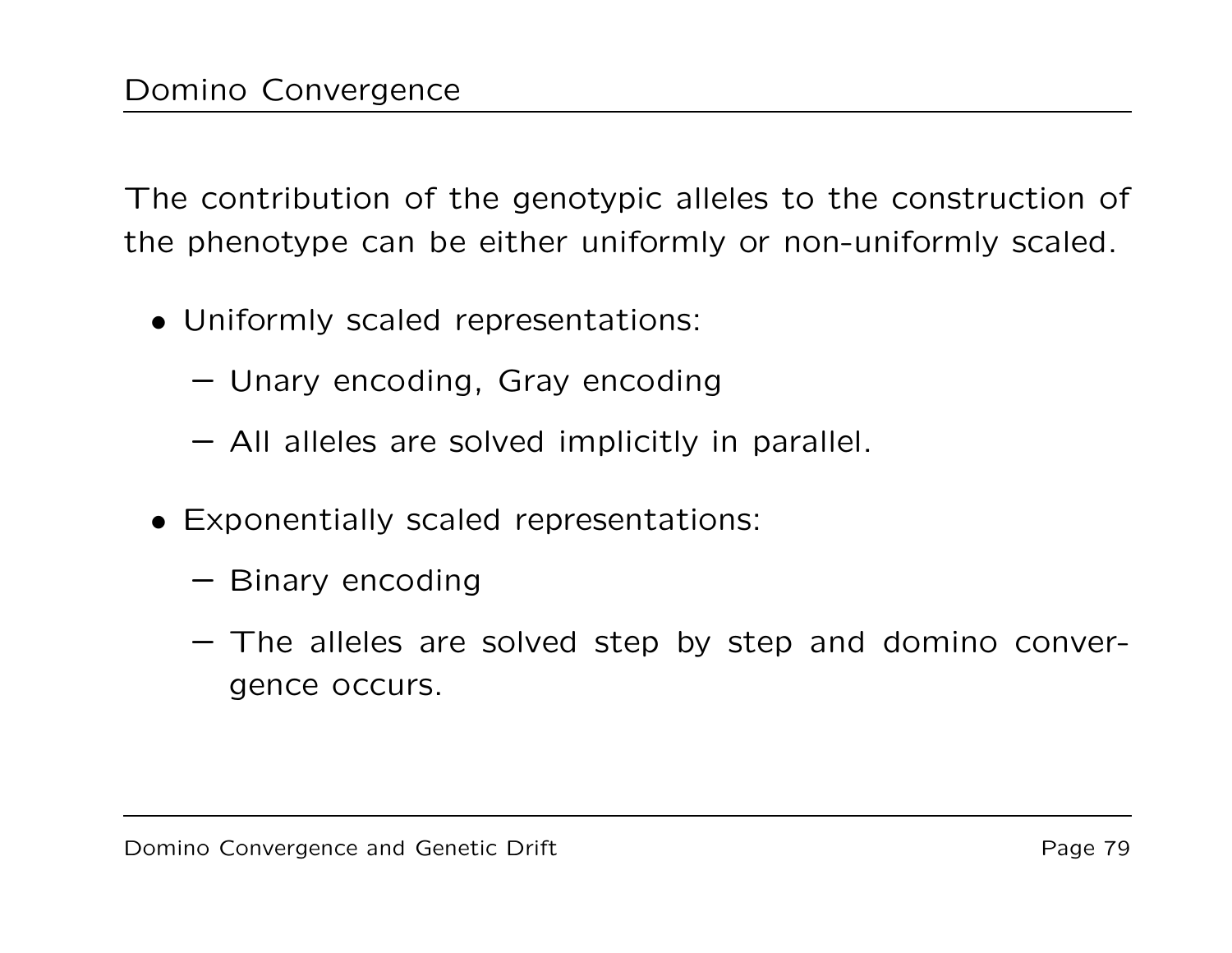The BinInt problem:  $f(x) = \sum_{i=0}^{l-1} x_i 2^{l-i-1}$  can be decomposed in the exponentially scaled representation  $f_g(\boldsymbol{x}_g) = \sum_{i=0}^{l-1} 2^i x_{g,i} ,$  and the problem  $f_p(\bm{x}_p) = x_p.$ 

When using GAs and non-uniformly scaled representations domino convergence occurs.

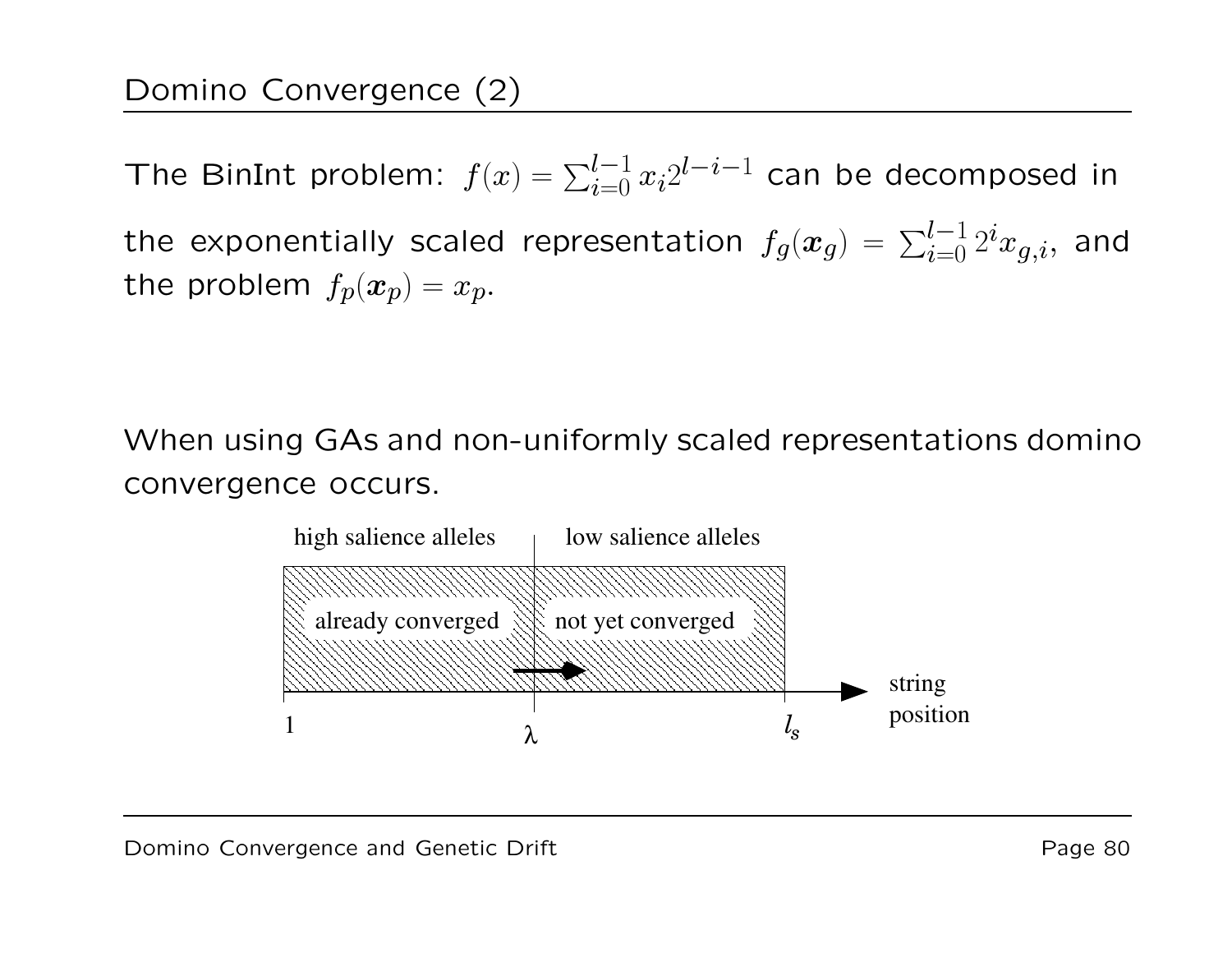Domino convergence changes the dynamics of selectorecombinative GAs.

Time complexity (neglecting genetic drift):

|               |               | Uniformly scaled alleles   Exponentially scaled alleles     |          |
|---------------|---------------|-------------------------------------------------------------|----------|
|               |               | const sel. int.   prop. sel.   const sel. int.   prop. sel. |          |
| $O(\sqrt{l})$ | $O(l \ln(l))$ | O(l)                                                        | $O(2^l)$ |

Exponentially scaled representations result in longer GA runs!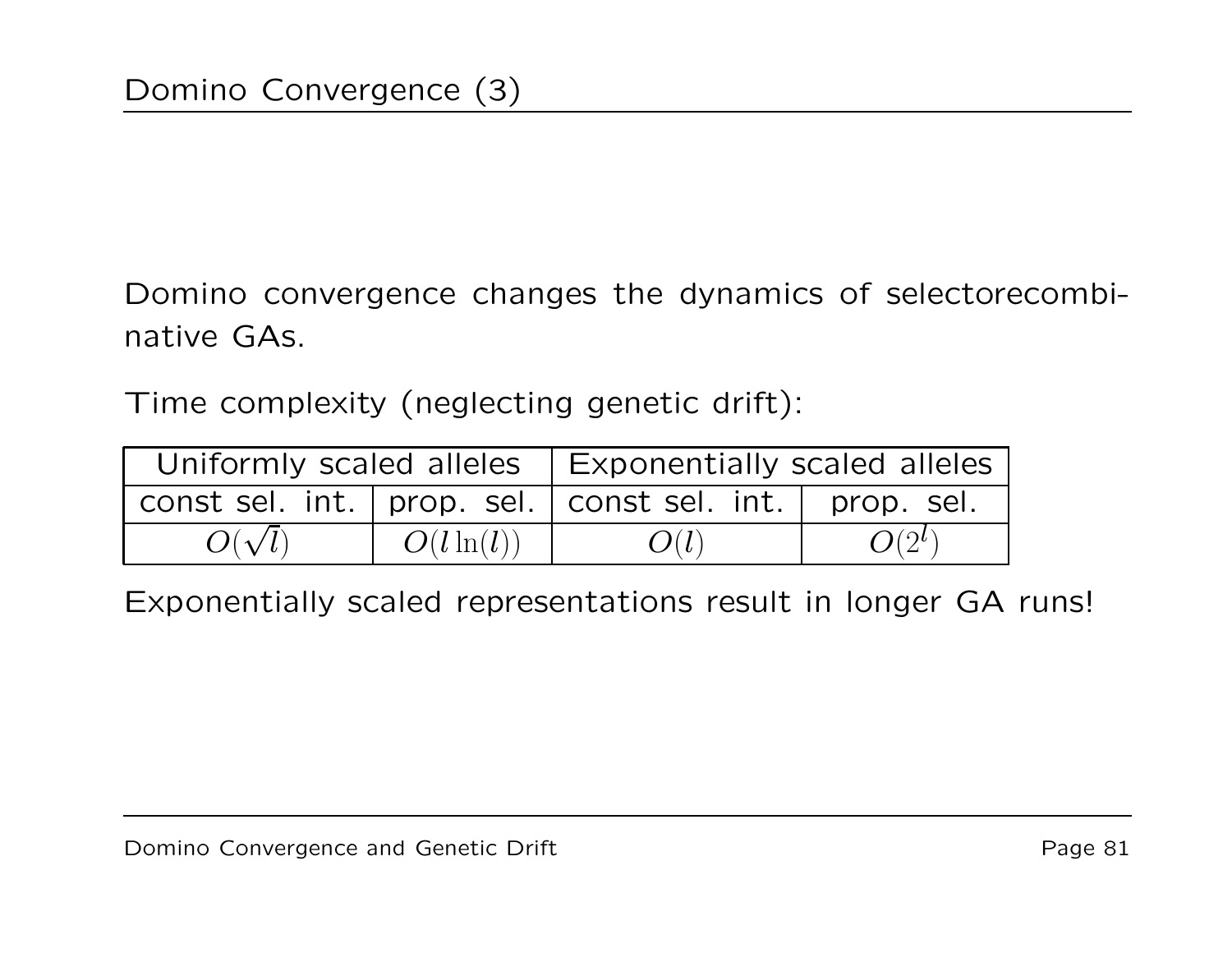

Comparison of time complexity using constant selection intensity:

 $t^{exp}$ : time for solving one exponentially scaled allele  $m$ : : number of exponentially scaled building blocks

 $l_s$ : length of one exponentially scaled building block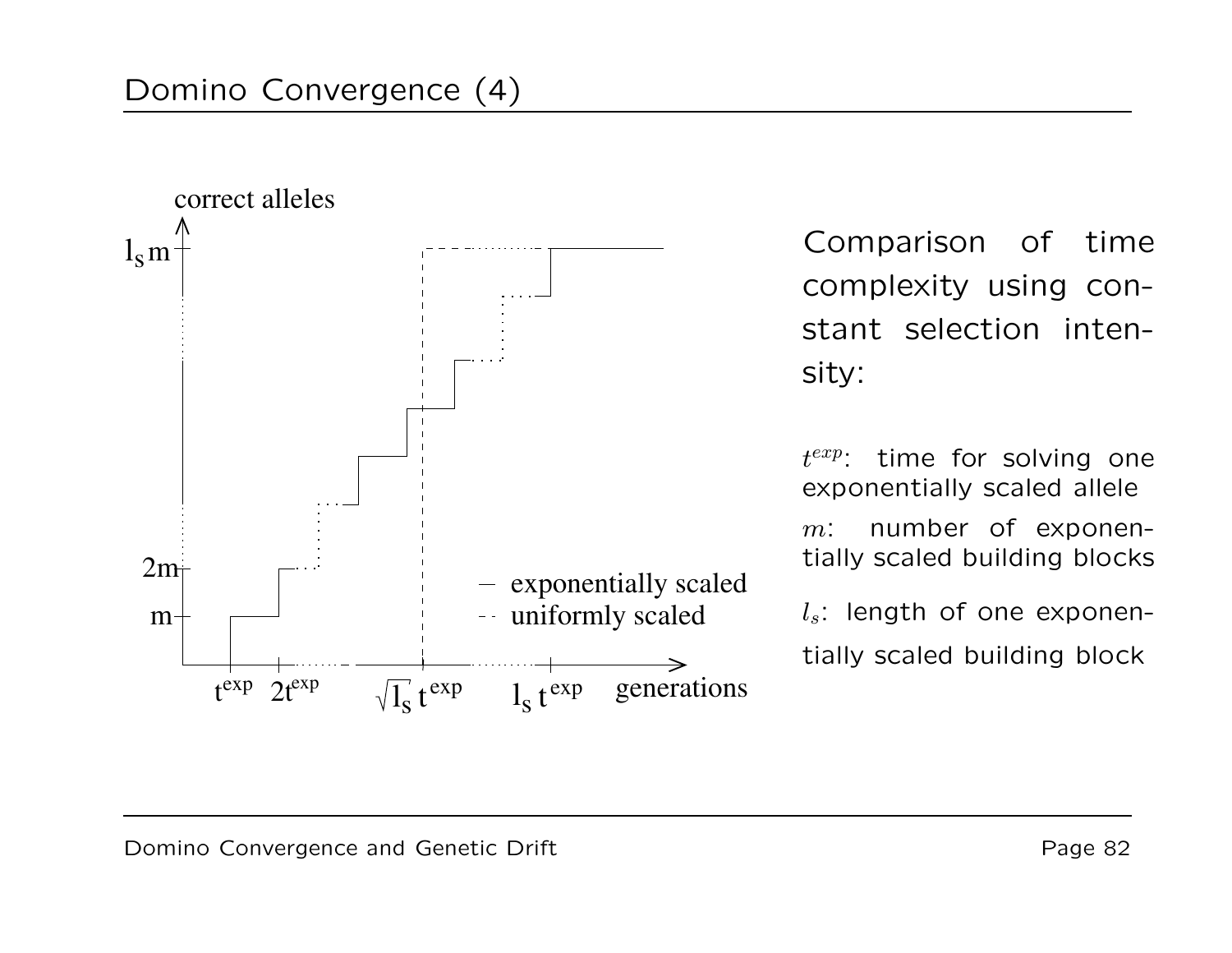If there is no selection pressure, genetic drift occurs. The random process of sampling individuals can result in in <sup>a</sup> population with only one type of allele.



from: (Hartl and Clark, 1997, p. 271)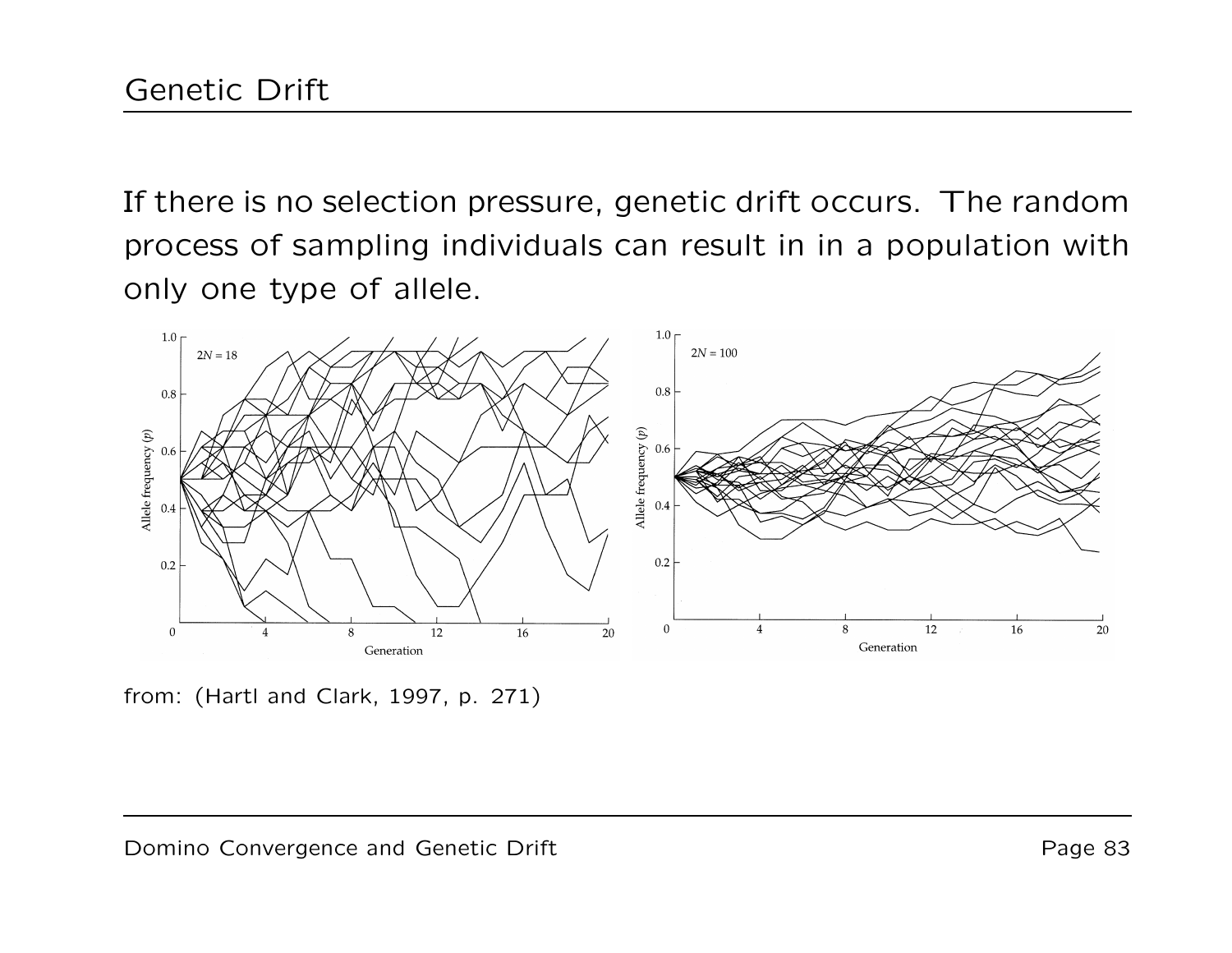## Genetic Drift (2)



from: (Hartl and Clark, 1997, p. 274)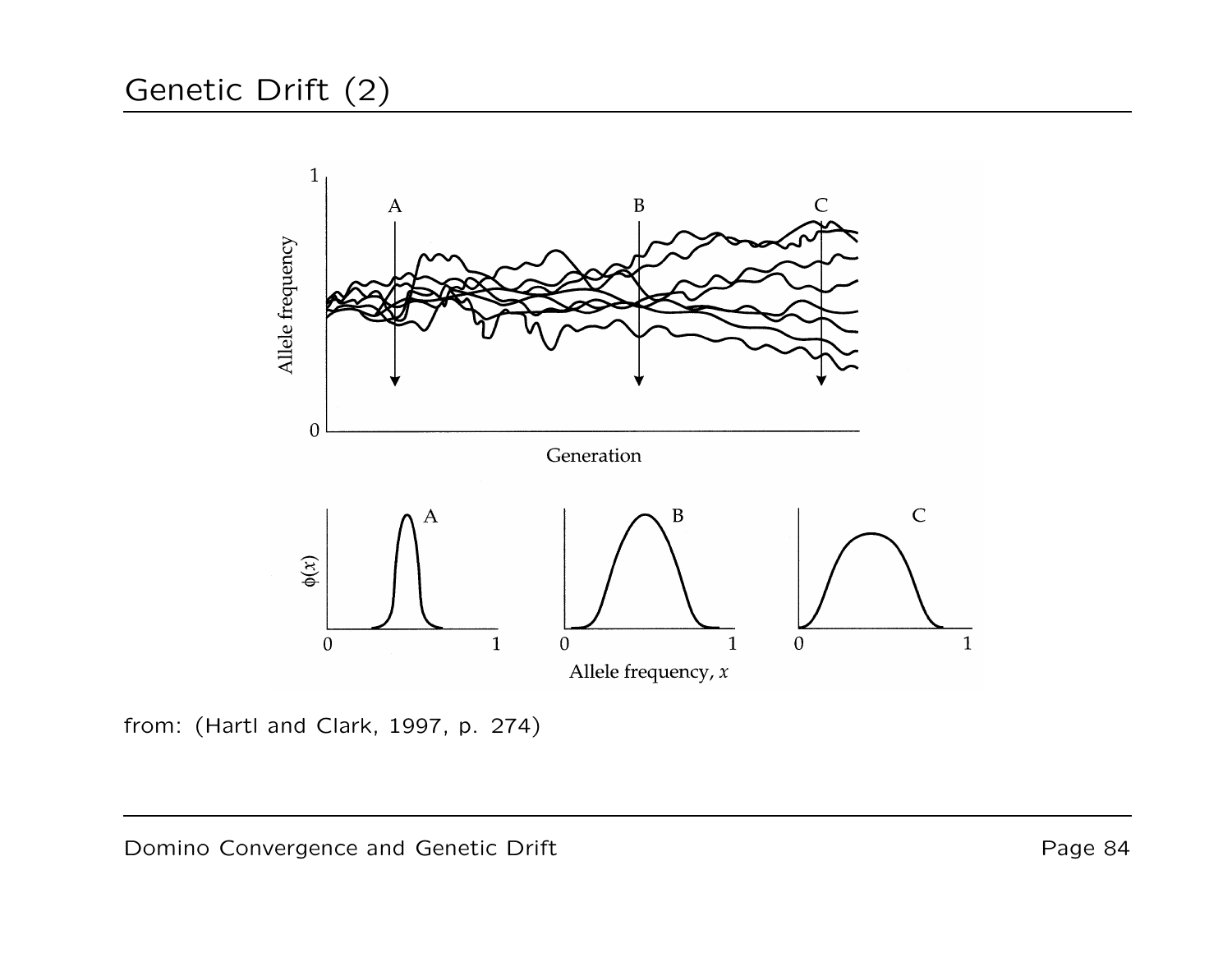## Genetic Drift (3)



from: (Hartl and Clark, 1997, p. 281)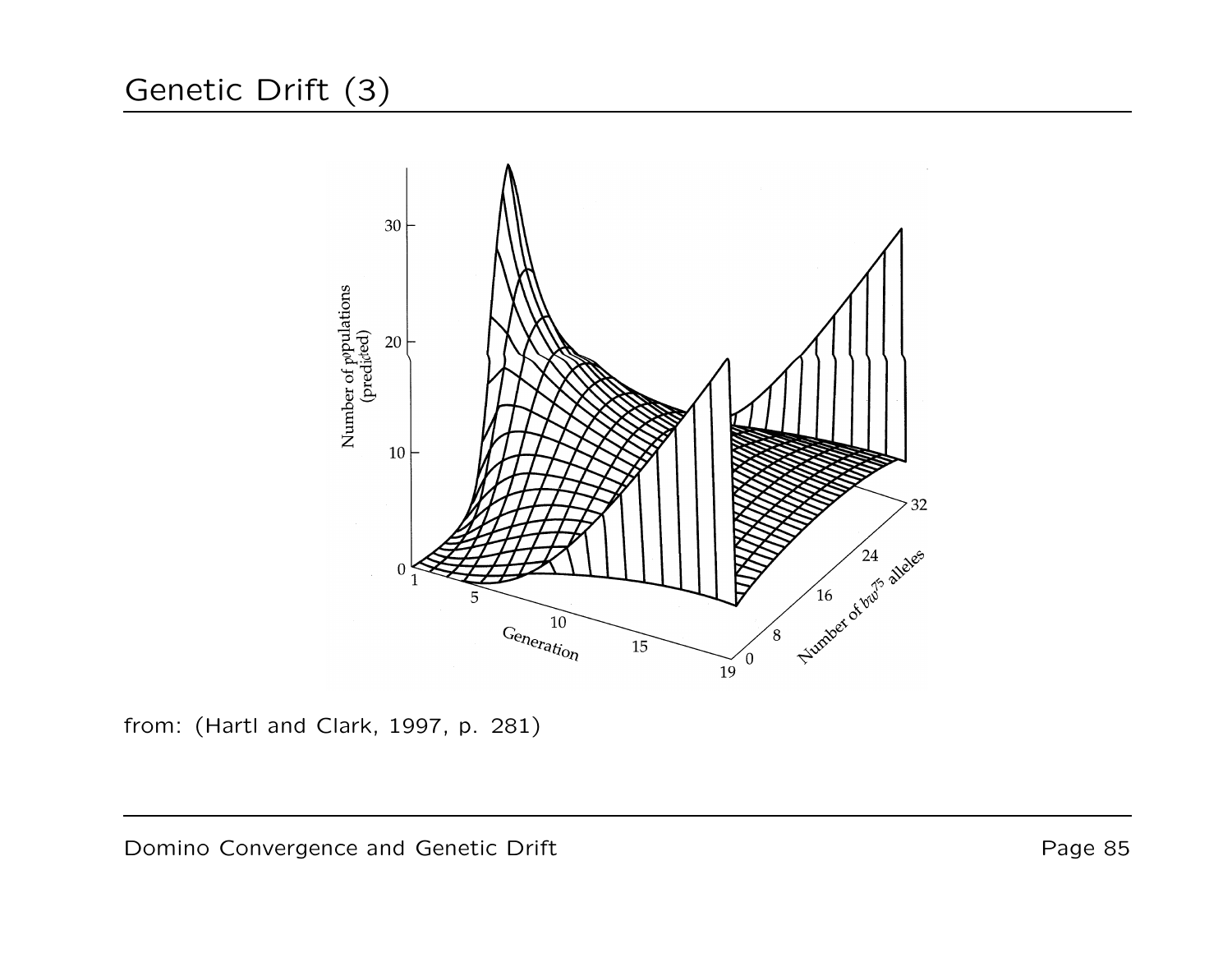The drift time – using random sampling with replacement  $-$  in GAs is proportional to the population size  $N\mathrm{:}$  $t_{drift} = cN,$ where  $\it c$  depends on the initial proportion.



from: (Lobo et al., 2000)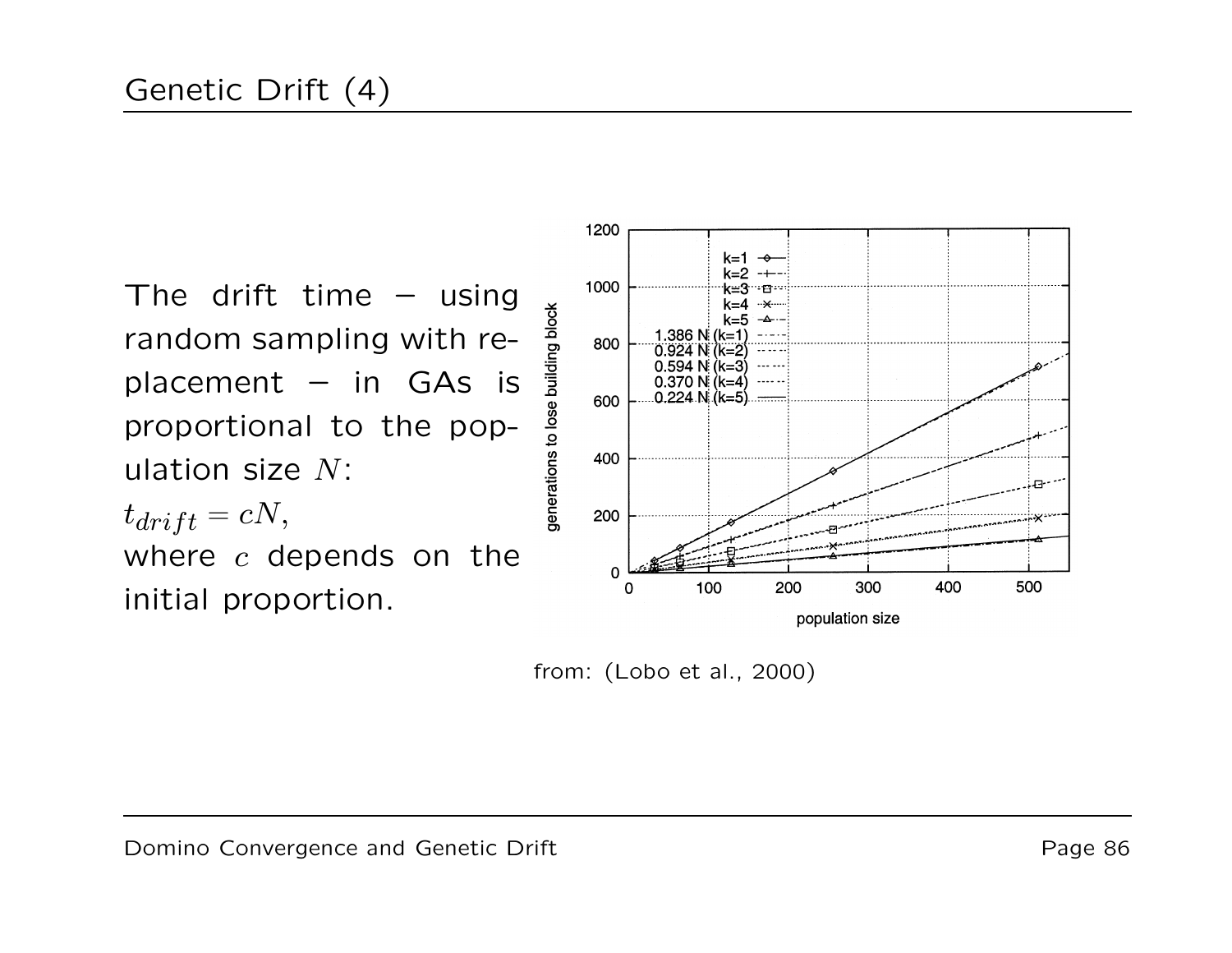



from: (Thierens et al., 1998)

Combining domino convergence and drift models:

- Drift models predict <sup>a</sup> constant generations upper boundary.
- Lower salient alleles are fixedrandomly due to genetic drift.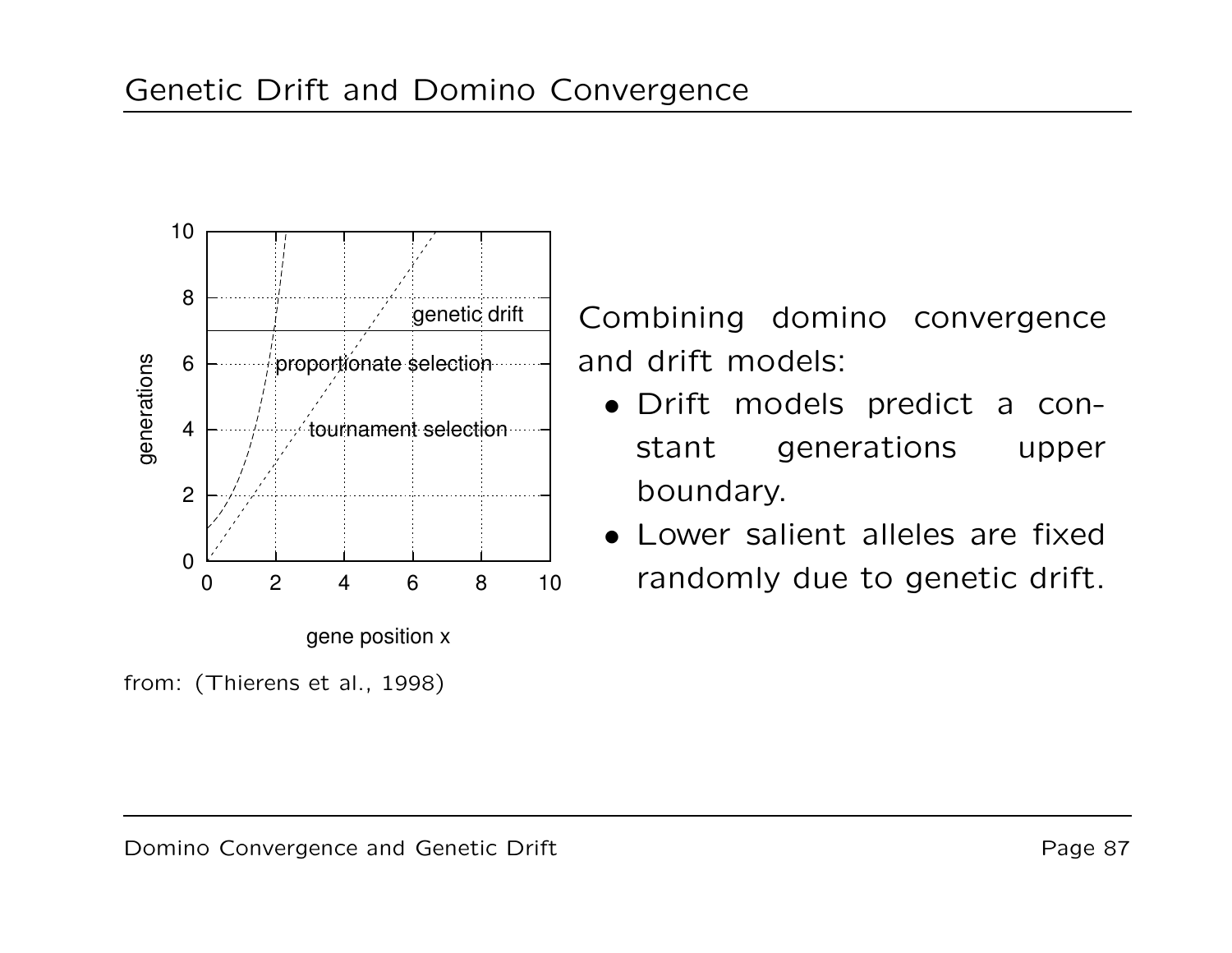

 $m = 1, l_s = 5$ 

Simple GA with uniform crossover, no mutation, and tournament selection of size 2 without replacement.

Approx. drift model: Population sizing model based on the drift model of (Kimura, 1964).

Stair-case drift model: Solving time for one exp. scaledallele  $t^{exp}$  stays constant. Unsolved alleles remain in their initial state for  $t < t_{drift}.$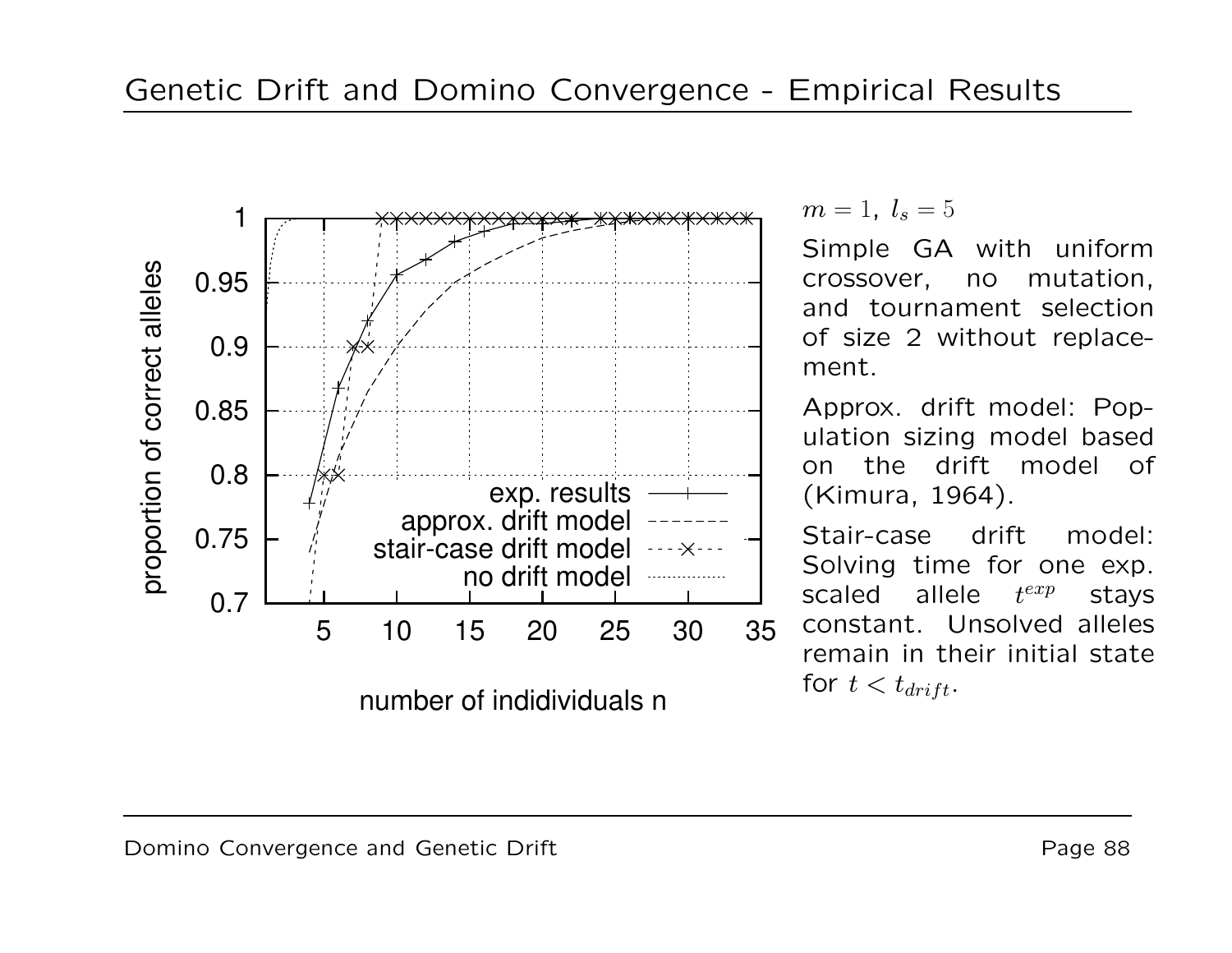

 $m = 10, l_s = 5$ 

Simple GA with uniform crossover, no mutation, and tournament selection of size 2 without replacement.

Approx. drift model: Population sizing model based on the drift model of (Kimura, 1964).

Stair-case drift model: Solving time for one exp. scaledallele  $t^{exp}$  stays constant. Unsolved alleles remain in their initial state for  $t < t_{drift}.$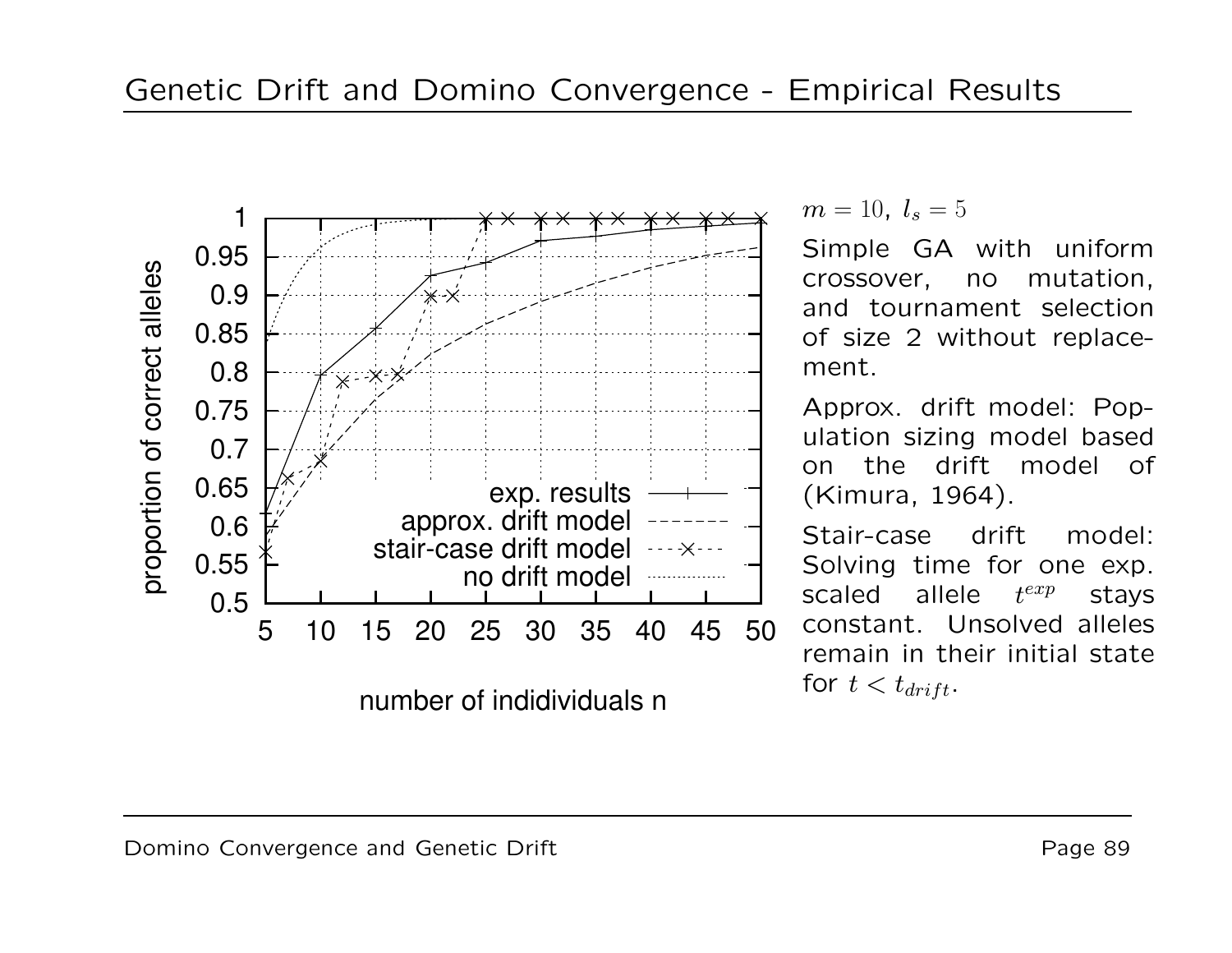- Representations using exponentially scaled alleles change the dynamics of selectorecombinative GAs.
	- Exponentially scaled representations allow to find rough approximations after short time.
	- Uniformly scaled representations allow to find the best solution in shorter overall time.
- Due to genetic drift GAs using exponentially scaled representations need <sup>a</sup> larger population size.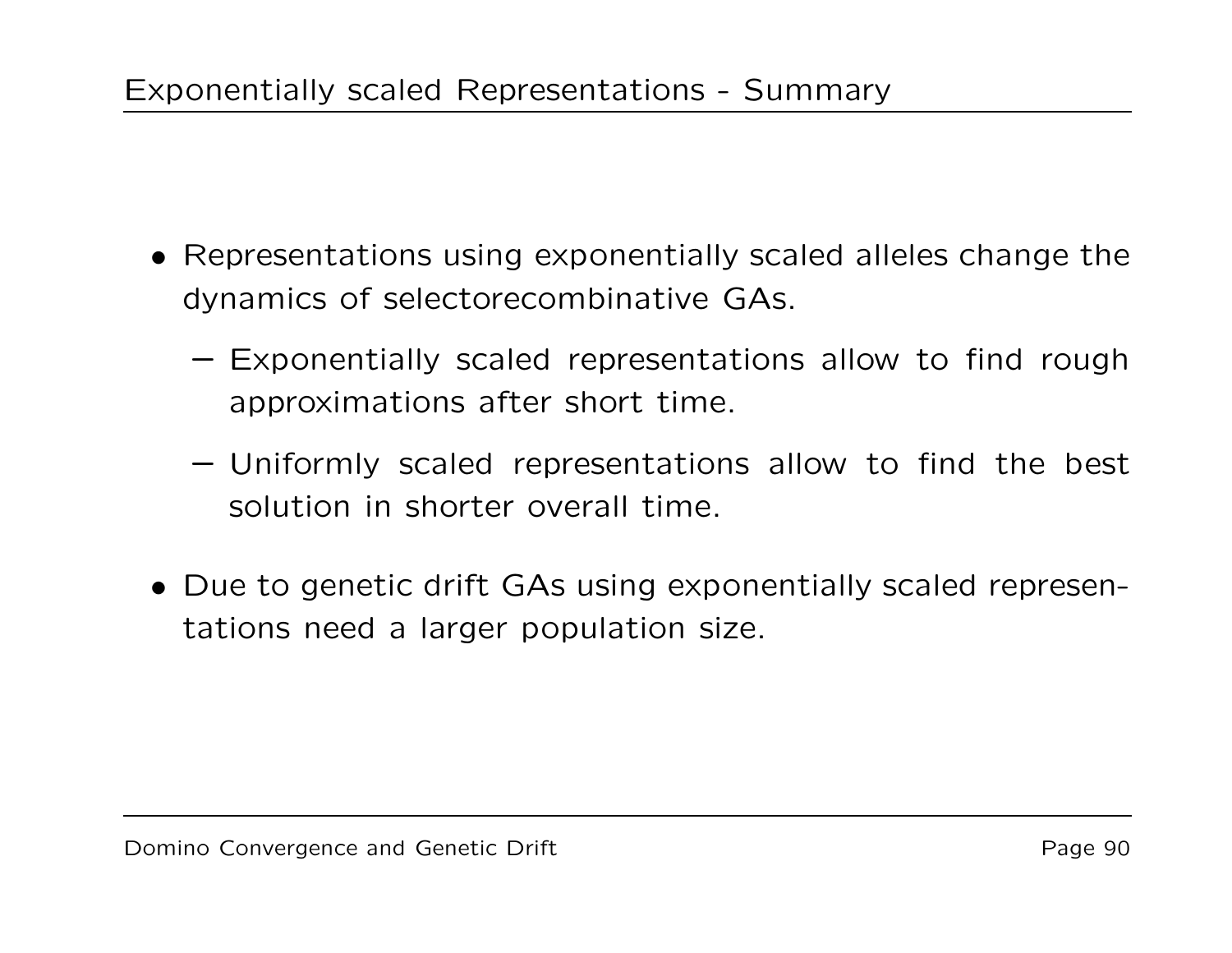## • Representations are important!

- Representations change the difficulty of <sup>a</sup> problem!
- Distinguish carefully between genotypes and phenotypes!
- Representations that are non-synonymously redundant are no good idea.
- Synonymously redundant representations can help you if you have problem-specific knowledge!
- Representations should have high locality (and low distance distortion) if you want to solve easy problems.
- (Scaling of alleles changes dynamics of search. Non-uniformly scaled alleles are fast, but inaccurate.)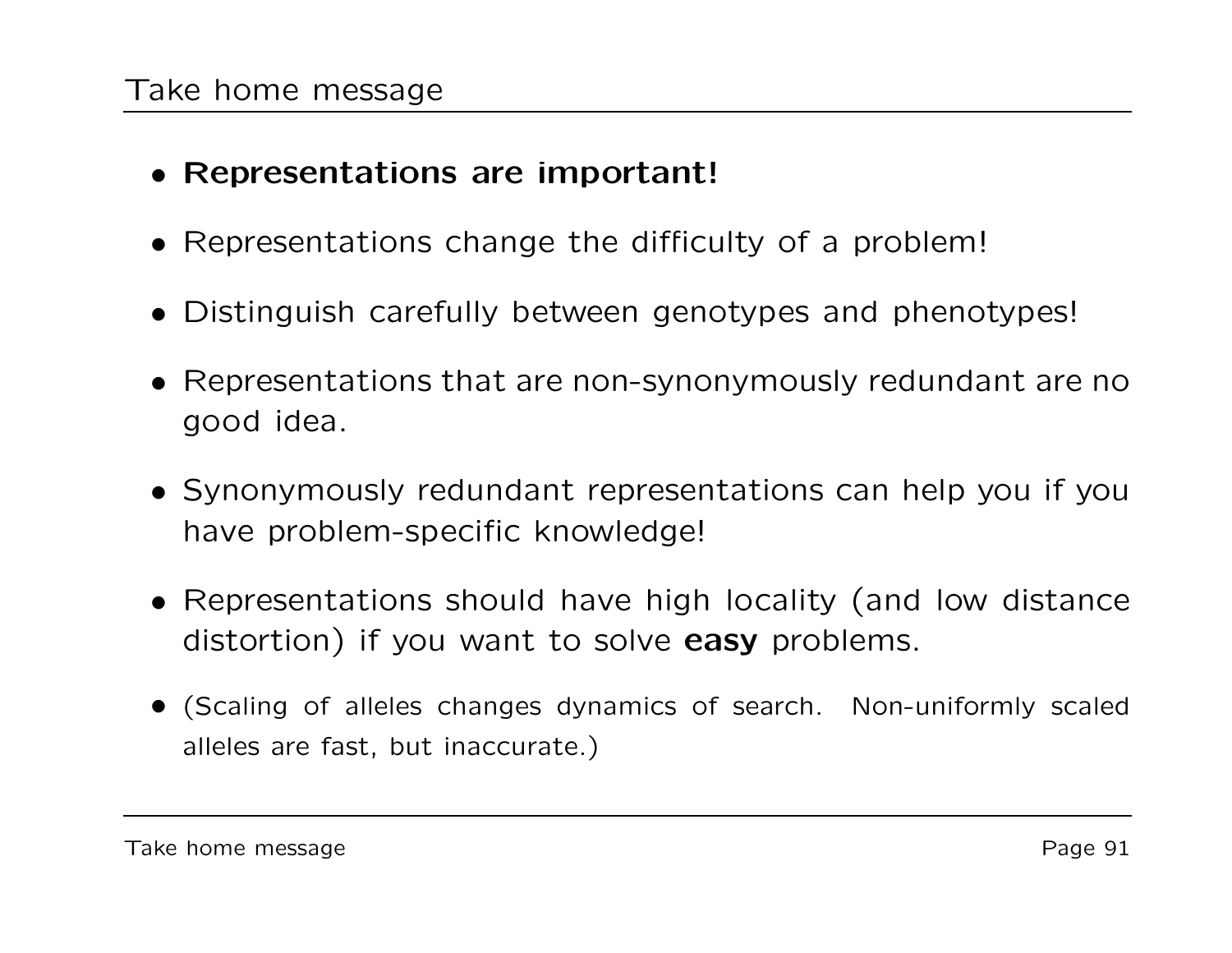## Thanks for your attention and patience!

Further reading:

Rothlauf, Franz (2003). Representations for Genetic and Evolutionary Algorithms. Studies on Fuzziness and Soft Computing. Springer, Berlin, 2nd print.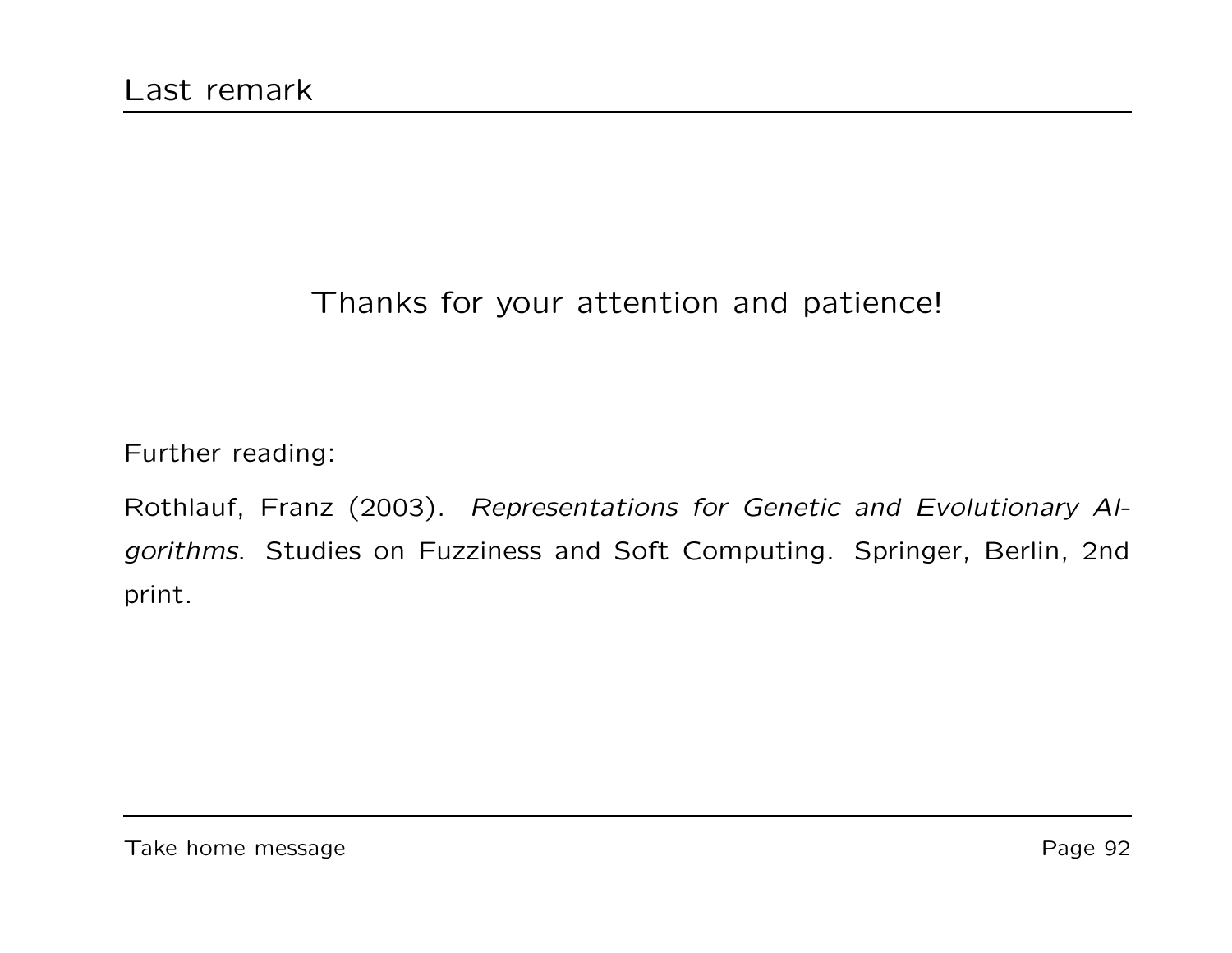- Barnett, L. (1997). Tangled webs: Evolutionary dynamics on fitness landscapes with neutrality. Master's thesis, School of Cognitive Sciences, University of East Sussex, Brighton.
- Barnett, L. (1998). Ruggedness and neutrality: The NKp family of fitness landscapes. In Adami, C., Belew, R. K., Kitano, H., and Taylor, C., editors, Proceedings of the 6th International Conference on Artificial Life (ALIFE-98), pages 18–27, Cambridge, MA, USA. MIT Press.
- Barnett, L. (2001). Netcrawling optimal evolutionary search with neutral networks. In Proceedings of the 2001 Congress on Evolutionary Computation CEC01, pages 30– 37, Piscataway, NJ. IEEE Press.
- Beasley, D., Bull, D. R., and Martin, R. R. (1993). Reducing epitasis in combinatorial problems by expansive coding. In Forrest, S., editor, Proceedings of the Fifth International Conference on Genetic Algorithms, pages 400–407, San Mateo, CA. Morgan Kaufmann.
- Cohoon, J. P., Hegde, S. U., Martin, W. N., and Richards, D. (1988). Floorplan design using distributed genetic algorithms. In IEEE International Conference on Computer Aided-Design, pages 452–455. IEEE.
- Davis, L. (1989). Adapting operator probabilities in genetic algorithms. In Schaffer, J. D., editor, Proceedings of the Third International Conference on Genetic Algorithms, pages 61–69, San Mateo, CA. Morgan Kaufmann.

References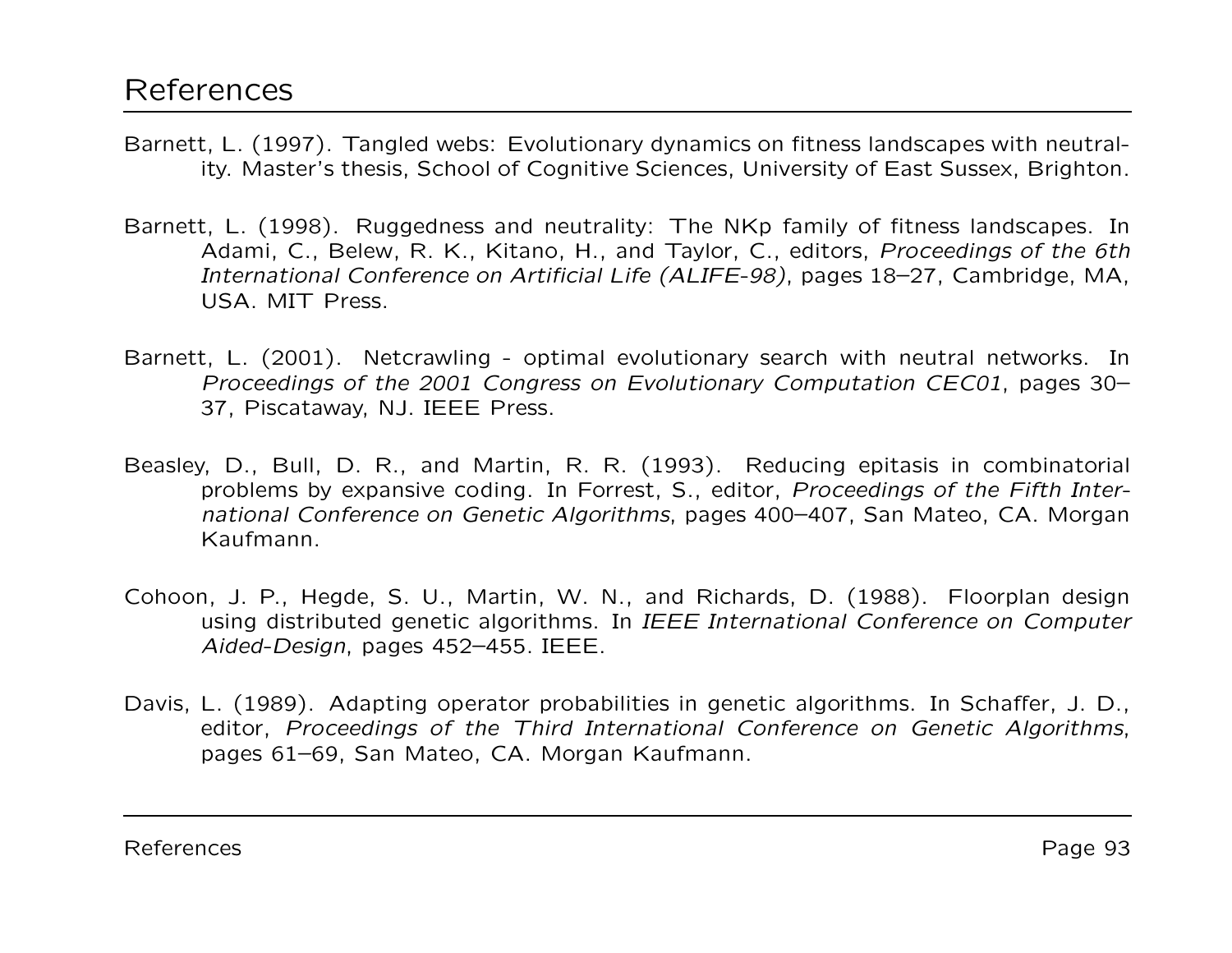- Ebner, M., Langguth, P., Albert, J., Shackleton, M., and Shipman, R. (2001). On neutral networks and evolvability. In Proceedings of the 2001 Congress on Evolutionary Computation CEC2001, pages 1–8, COEX, World Trade Center, 159 Samseong-dong, Gangnam-gu, Seoul, Korea. IEEE Press.
- Eshelman, L. J. and Schaffer, J. D. (1991). Preventing premature convergence in genetic algorithms by preventing incest. In Belew, R. K. and Booker, L. B., editors, Proceedings of the Fourth International Conference on Genetic Algorithms, pages 115–122, San Mateo, CA. Morgan Kaufmann.
- Feller, W. (1957). An Introduction to Probability Theory and its Applications, volume 1. John Wiley & Sons, New York, 1st edition.
- Fogel, D. B. and Stayton, L. C. (1994). On the effectiveness of crossover in simulated evolutionary optimization. BioSystems, 32:171–182.
- Fox, B. R. and McMahon, M. B. (1991). Genetic operators for sequencing problems. In Rawlins, G. J. E., editor, Foundations of Genetic Algorithms, pages 284–300, San Mateo, CA. Morgan Kaufmann.
- Gerrits, M. and Hogeweg, P. (1991). Redundant coding of an NP-complete problem allows effective Genetic Algorithm search. In Schwefel, H.-P. and Männer, R., editors, *Parallel* Problem Solving from Nature, pages 70–74, Berlin. Springer-Verlag.
- Goldberg, D. E. (1989). Genetic algorithms in search, optimization, and machine learning. Addison-Wesley, Reading, MA.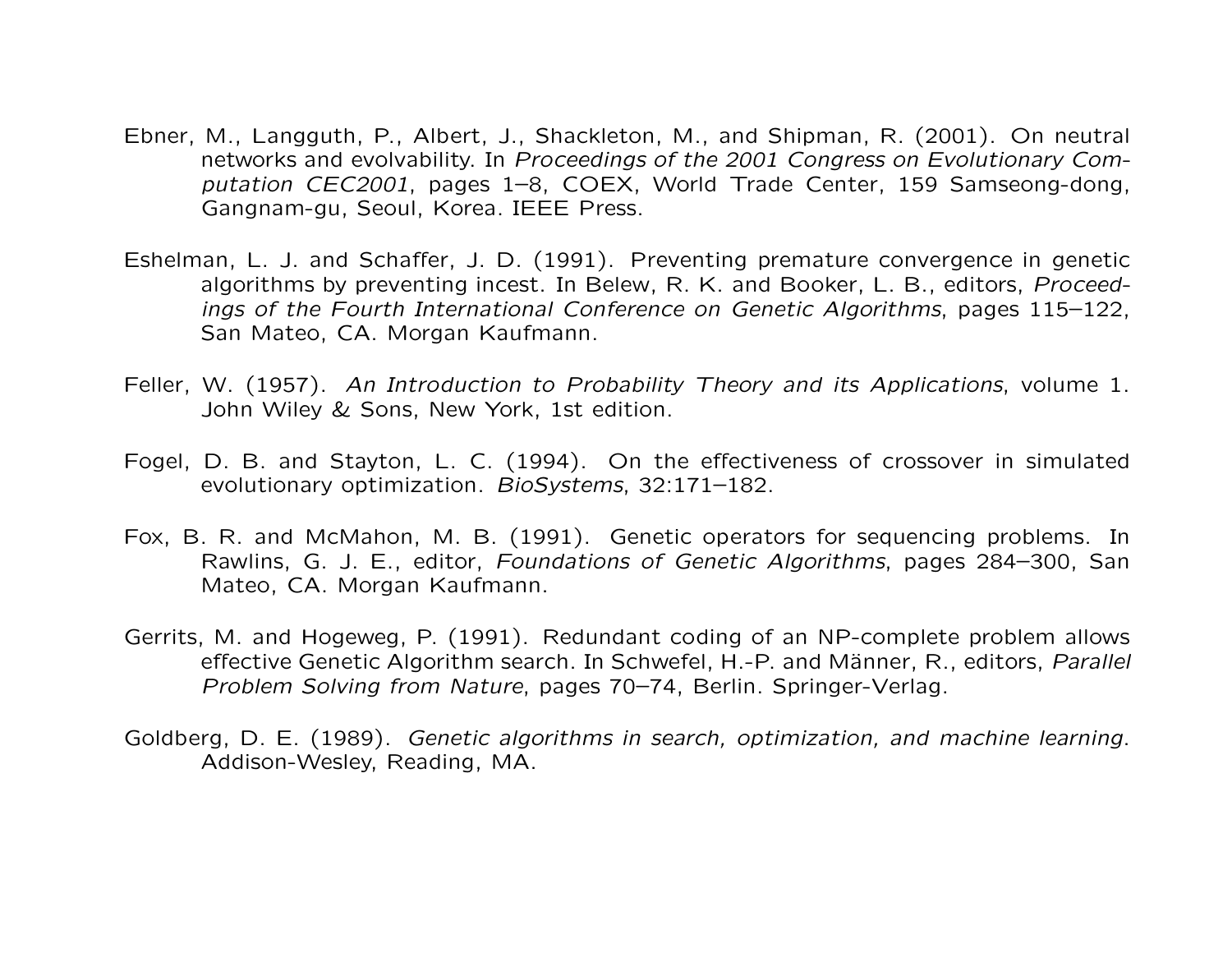- Goldberg, D. E. (1991). Real-coded genetic algorithms, virtual alphabets, and blocking. Complex Systems, 5(2):139–167. (Also IlliGAL Report 90001).
- Harik, G. R., Cantú-Paz, E., Goldberg, D. E., and Miller, B. L. (1997). The gambler's ruin problem, genetic algorithms, and the sizing of populations. In Bäck, T., editor, Proceedings of the Forth International Conference on Evolutionary Computation, pages 7–12, New York. IEEE Press.
- Hartl, D. L. and Clark, A. G. (1997). Principles of population genetics. Sinauer Associates, Sunderland, Massachusetts, 3 edition.
- Julstrom, B. A. (1999). Redundant genetic encodings may not be harmful. In Banzhaf, W., Daida, J., Eiben, A. E., Garzon, M. H., Honavar, V., Jakiela, M., and Smith, R. E., editors, Proceedings of the Genetic and Evolutionary Computation Conference: Volume 1, page 791, San Francisco, CA. Morgan Kaufmann Publishers.

Kimura, M. (1964). Diffusion models in population genetics. J. Appl. Prob., 1:177–232.

Kimura, M. (1983). The Neutral Theory of Molecular Evolution. Cambridge University Press.

Knowles, J. D. and Watson, R. A. (2002). On the utility of redundant encodings in mutationbased evolutionary search. In Merelo, J. J., Adamidis, P., Beyer, H.-G., Fernandez-Villacanas, J.-L., and Schwefel, H.-P., editors, Parallel Problem Solving from Nature, PPSN VII, pages 88–98, Berlin. Springer-Verlag.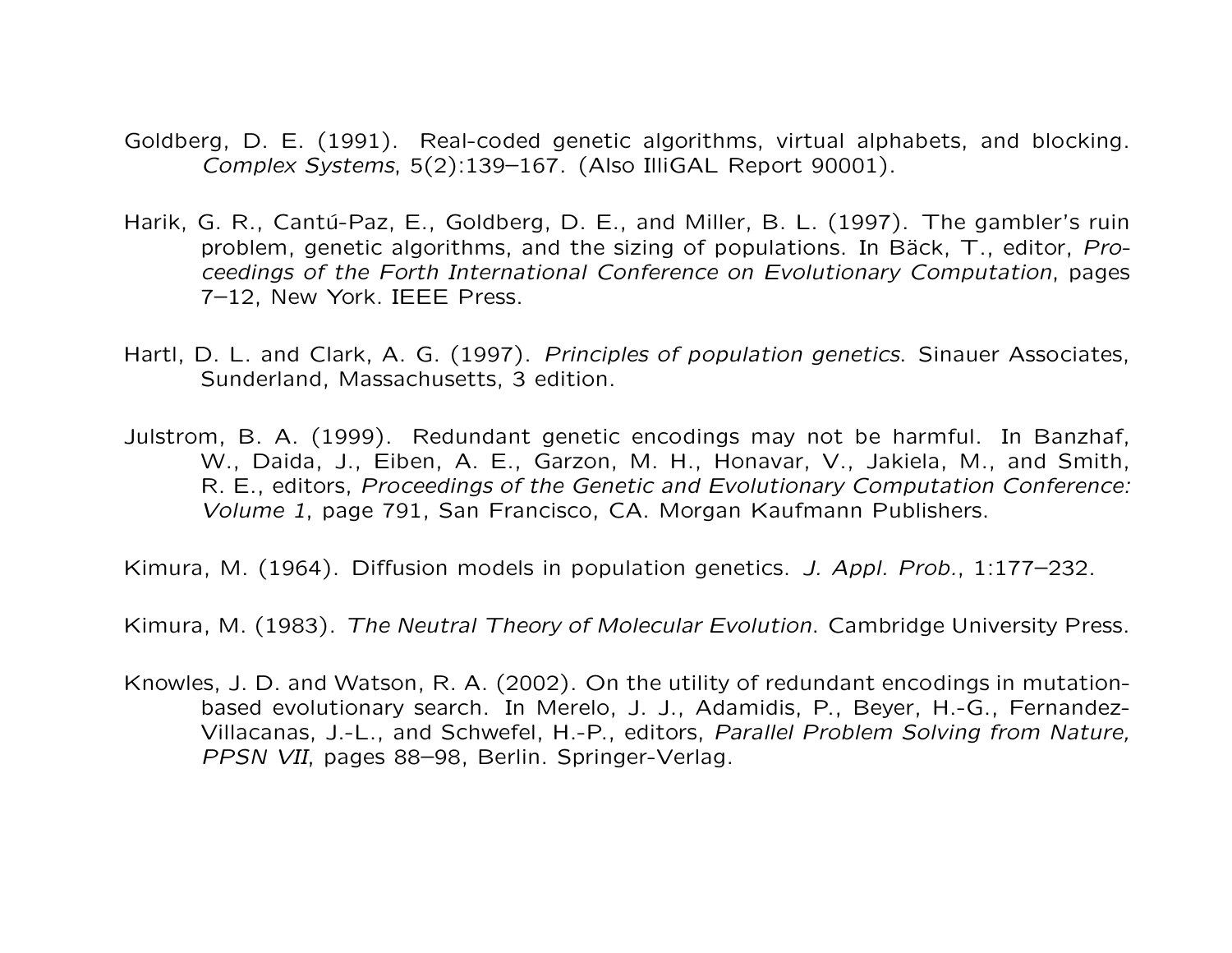- Liepins, G. E. and Vose, M. D. (1990). Representational issues in genetic optimization. Journal of Experimental and Theoretical Artificial Intelligence, 2:101–115.
- Lobo, F. G., Goldberg, D. E., and Pelikan, M. (2000). Time complexity of genetic algorithms on exponentially scaled problems. In Whitley, D., Goldberg, D. E., Cantú-Paz, E., Spector, L., Parmee, L., and Beyer, H.-G., editors, Proceedings of the Genetic and Evolutionary Computation Conference 2000, pages 151–158, San Francisco, CA. Morgan Kaufmann Publishers.
- Palmer, C. C. (1994). An approach to <sup>a</sup> problem in network design using genetic algorithms. unpublished PhD thesis, Polytechnic University, Troy, NY.
- Radcliffe, N. (1992). Non-linear genetic representations. In Männer, R. and Manderick, B., editors, Parallel Problem Solving from Nature- PPSN II, pages 259–268, Berlin. Springer-Verlag.
- Radcliffe, N. J. (1997). Theoretical foundations and properties of evolutionary computations: schema processing. In Bäck, T., Fogel, D. B., and Michalewicz, Z., editors, *Handbook* of Evolutionary Computation, pages B2.5:1–B2.5:10. Institute of Physics Publishing and Oxford University Press, Bristol and New York.
- Raidl, G. R. (2000). An efficient evolutionary algorithm for the degree-constrained minimum spanning tree problem. In Proceedings of 2000 IEEE International Conference on Evolutionary Computation, pages 43–48, Piscataway, NJ. IEEE.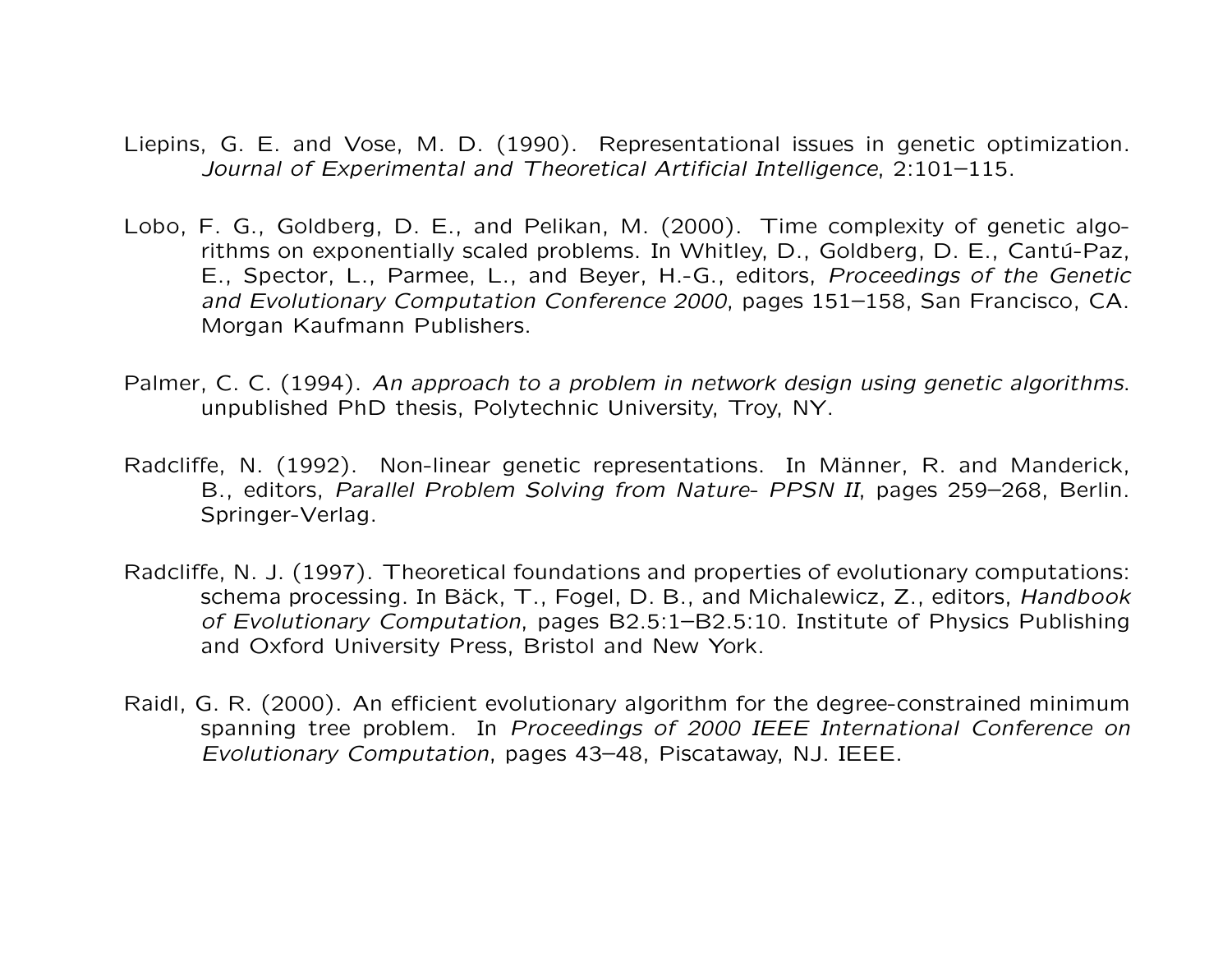- Reeves, C. (2000). Fitness landscapes: A guided tour. Joint tutorials of SAB 2000 and PPSN 2000, tutorial handbook.
- Ronald, S. (1997). Robust encodings in genetic algorithms: A survey of encoding issues. In Proceedings of the Forth International Conference on Evolutionary Computation, pages 43–48, Piscataway, NJ. IEEE.
- Ronald, S., Asenstorfer, J., and Vincent, M. (1995). Representational redundancy in evolutionary algorithms. In 1995 IEEE International Conference on Evolutionary Computation, volume 2, pages 631–636, Piscataway, NJ. IEEE Service Center.
- Rothlauf, F. and Goldberg, D. E. (2003). Redundant representations in evolutionary computation. Evolutionary Computation, 11(4):381–415.
- Shackleton, M., Shipman, R., and Ebner, M. (2000). An investigation of redundant genotypephenotype mappings and their role in evolutionary search. In Proceedings of the 2000 Congress on Evolutionary Computation CEC00, pages 493–500, La Jolla Marriott Hotel La Jolla, California, USA. IEEE Press.
- Shipman, R. (1999). Genetic redundancy: Desirable or problematic for evolutionary adaptation? In Proceedings of the 4th International Conference on Artificial Neural Networks and Genetic Algorithms (ICANNGA), pages 1–11. Springer Verlag.
- Shipman, R., Shackleton, M., Ebner, M., and Watson, R. (2000a). Neutral search spaces for artificial evolution: A lesson from life. In Bedau, M., McCaskill, J., Packard,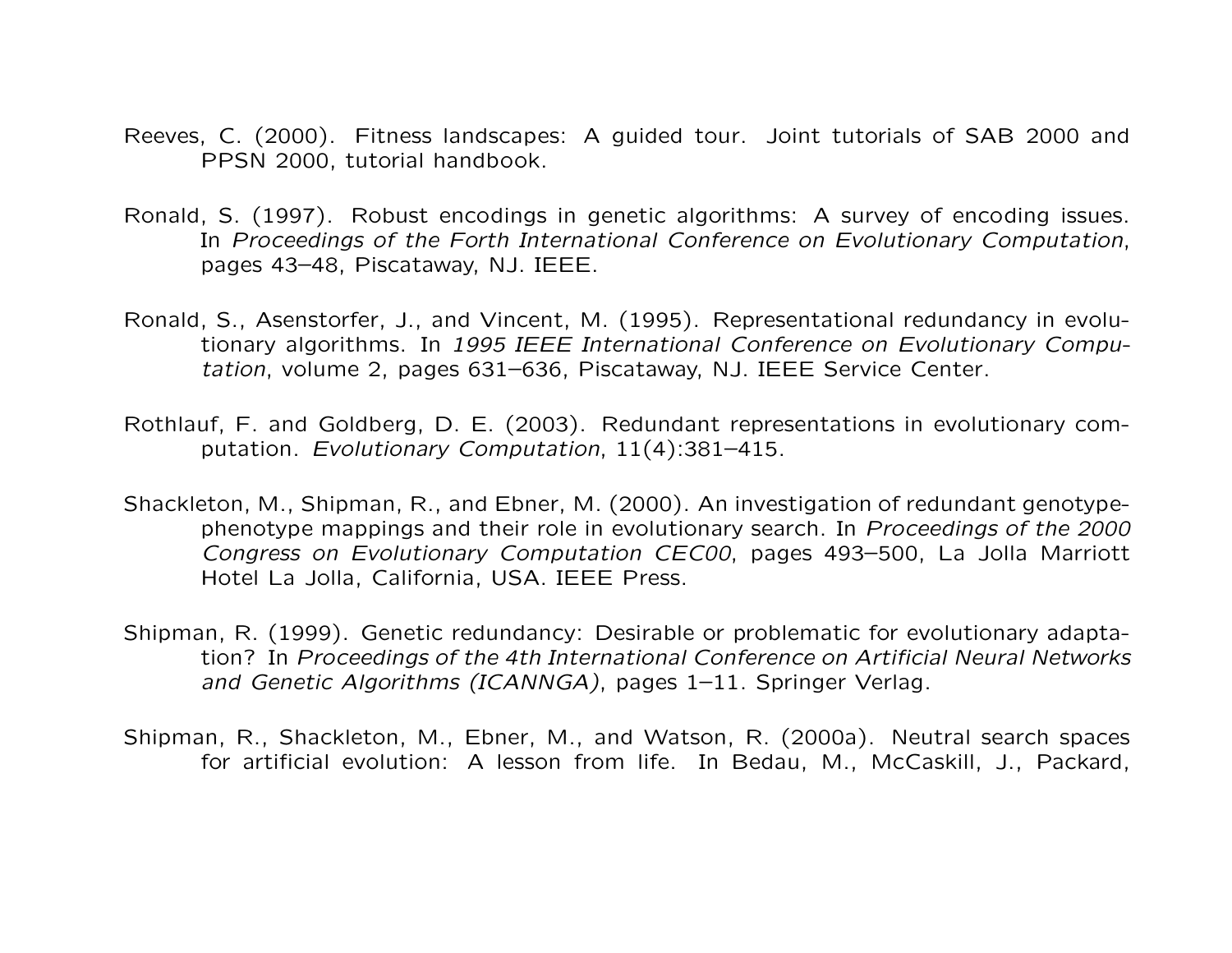N., and Rasmussen, S., editors, Proceedings of Artificial Life VII, page section III (Evolutionary and Adaptive Dynamics ). MIT Press.

- Shipman, R., Shackleton, M., and Harvey, L. (2000b). The use of neutral genotypephenotype mappings for improved evoutionary search. British Telecom Technology Journal, 18(4):103–111.
- Smith, T., Husbands, P., and O'Shea, M. (2001a). Evolvability, neutrality and search space. Technical Report 535, School of Cognitive and Computing Sciences, University of Sussex.
- Smith, T., Husbands, P., and O'Shea, M. (2001b). Neutral networks and evolvability with complex genotype-phenotype mapping. In Proceedings of the European Converence on Artificial Life: ECAL2001, volume LNAI 2159, pages 272–281, Berlin. Springer.
- Smith, T., Husbands, P., and O'Shea, M. (2001c). Neutral networks in an evolutionary robotics search space. In of Electrical, I. and Engineers, E., editors, Proceedings of 2001 IEEE International Conference on Evolutionary Computation, pages 136–145, Piscataway, NJ. IEEE Service Center.
- Surry, D. and Radcliffe, N. (1996a). Formal algorithms  $+$  formal representations  $=$  search strategies. Parallel Problem Solving from Nature- PPSN IV, pages xx–xx.
- Surry, D. and Radcliffe, N. (1996b). Formal algorithms  $+$  formal representations  $=$  search strategies. In Voigt, H.-M., Ebeling, W., Rechenberg, I., and Schwefel, H.-P., editors, Parallel Problem Solving from Nature- PPSN IV, pages xx–xx, Berlin. Springer-Verlag.